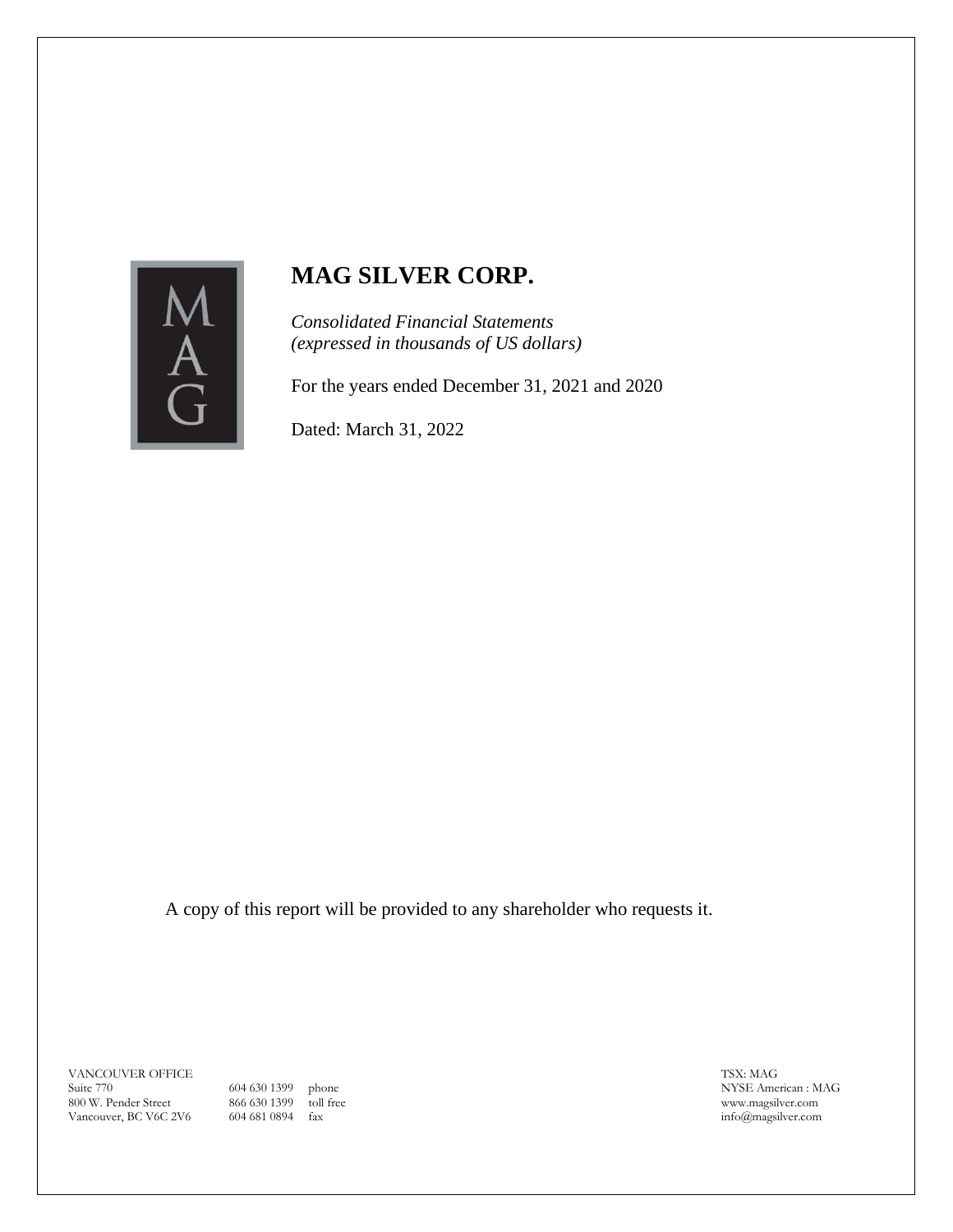#### **Management's Responsibility for the Financial Statements**

The preparation and presentation of the accompanying consolidated financial statements, management's discussion and analysis ("MD&A") and all financial information in the Annual Report for MAG Silver Corp. (the "Company") are the responsibility of management and have been approved by the Board of Directors.

The consolidated financial statements have been prepared in accordance with International Financial Reporting Standards ("IFRS") as issued by the International Accounting Standards Board ("IASB"). Financial statements, by nature, are not precise since they include certain amounts based upon estimates and judgments. When alternative methods exist, management has chosen those it deems to be the most appropriate in the circumstances. The financial information presented elsewhere in the Annual Report is consistent with that in the consolidated financial statements.

Management, under the supervision, and with the participation of, the Chief Executive Officer and the Chief Financial Officer, have a process in place to evaluate disclosure controls and procedures and internal control over financial reporting as required by Canadian and U.S. securities regulations. We, as Chief Executive Officer and Chief Financial Officer, will certify our annual filings with the Canadian Securities Administrators, as required in Canada by National Instrument 52-109 – *Certification of Disclosure*, and in the United States with the U.S. Securities and Exchange Commission as required by the Securities Exchange Act of 1934, as amended.

The Board of Directors is responsible for ensuring that management fulfills its responsibilities for financial reporting and is ultimately responsible for reviewing and approving the consolidated financial statements. The Board of Directors carries out this responsibility principally through its Audit Committee, which is independent from management.

The Audit Committee is appointed by the Board of Directors and reviews the consolidated financial statements and MD&A, considers the report of the external auditors, assesses the adequacy of our internal controls, including management's assessment described below, examines and approves the fees and expenses for the audit services, and recommends the independent auditors to the Board of Directors for the appointment by the shareholders. The independent auditors have full and free access to the Audit Committee and meet with it to discuss their audit work, our internal control over financial reporting and financial reporting matters. The Audit Committee reports its findings to the Board of Directors for consideration when approving the consolidated financial statements for issuance to the shareholders and management's assessment of the internal control over financial reporting.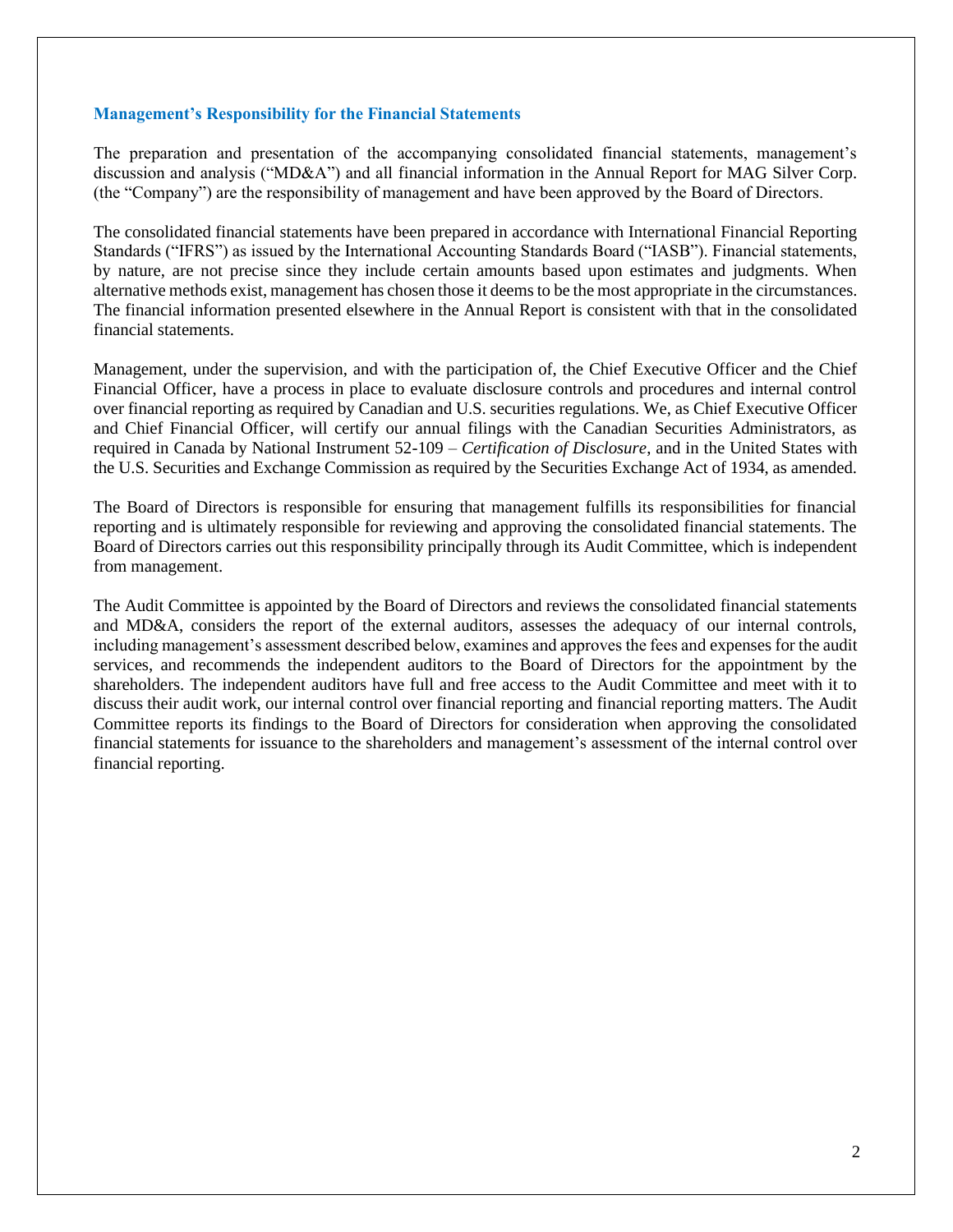# **Management's Report on Internal Control over Financial Reporting**

Management of MAG Silver Corp. ("MAG" or "the Company") is responsible for establishing and maintaining adequate internal control over financial reporting. Internal control over financial reporting is a process designed by, or caused to be designed under the supervision of the President and Chief Executive Officer, and the Chief Financial Officer, and effected by the Board of Directors, management and other personnel to provide reasonable assurance regarding the reliability of financial reporting and the preparation of consolidated financial statements for external purposes in accordance with IFRS as issued by the IASB. It includes those policies and procedures that:

- i. pertain to the maintenance of records that accurately and fairly reflect, in reasonable detail, the transactions and dispositions of assets of MAG;
- ii. provide reasonable assurance that transactions are recorded as necessary to permit preparation of consolidated financial statements in accordance with IFRS as issued by the IASB, and that MAG's receipts and expenditures are made only in accordance with authorizations of management and MAG's directors; and
- iii. provided reasonable assurance regarding prevention or timely detection of unauthorized acquisition, use, or disposition of MAG's assets that could have a material effect on the Company's consolidated financial statements.

Due to its inherent limitations, internal control over financial reporting may not prevent or detect misstatements on a timely basis. Also, projections of any evaluation of the effectiveness of internal control over financial reporting to future periods are subject to the risk that the controls may become inadequate because of changes in conditions, or that the degree of compliance with the policies or procedures may deteriorate.

Management assessed the effectiveness of MAG's internal control over financial reporting as of December 31, 2021, based on the criteria set forth in *Internal Control – Integrated Framework (2013)* issued by the Committee of Sponsoring Organizations of the Treadway Commission. Based on this assessment, management concludes that, as of December 31, 2021, MAG's internal control over financial reporting was effective.

The effectiveness of MAG's internal control over financial reporting, as of December 31, 2021, has been audited by Deloitte LLP, Independent Registered Public Accounting Firm, who also audited the Company's consolidated financial statements as at and for the year ended December 31, 2021, as stated in their report.

*/s/ "George Paspalas" /s/ "Larry Taddei"* George Paspalas Larry Taddei Chief Executive Officer Chief Financial Officer

March 31, 2022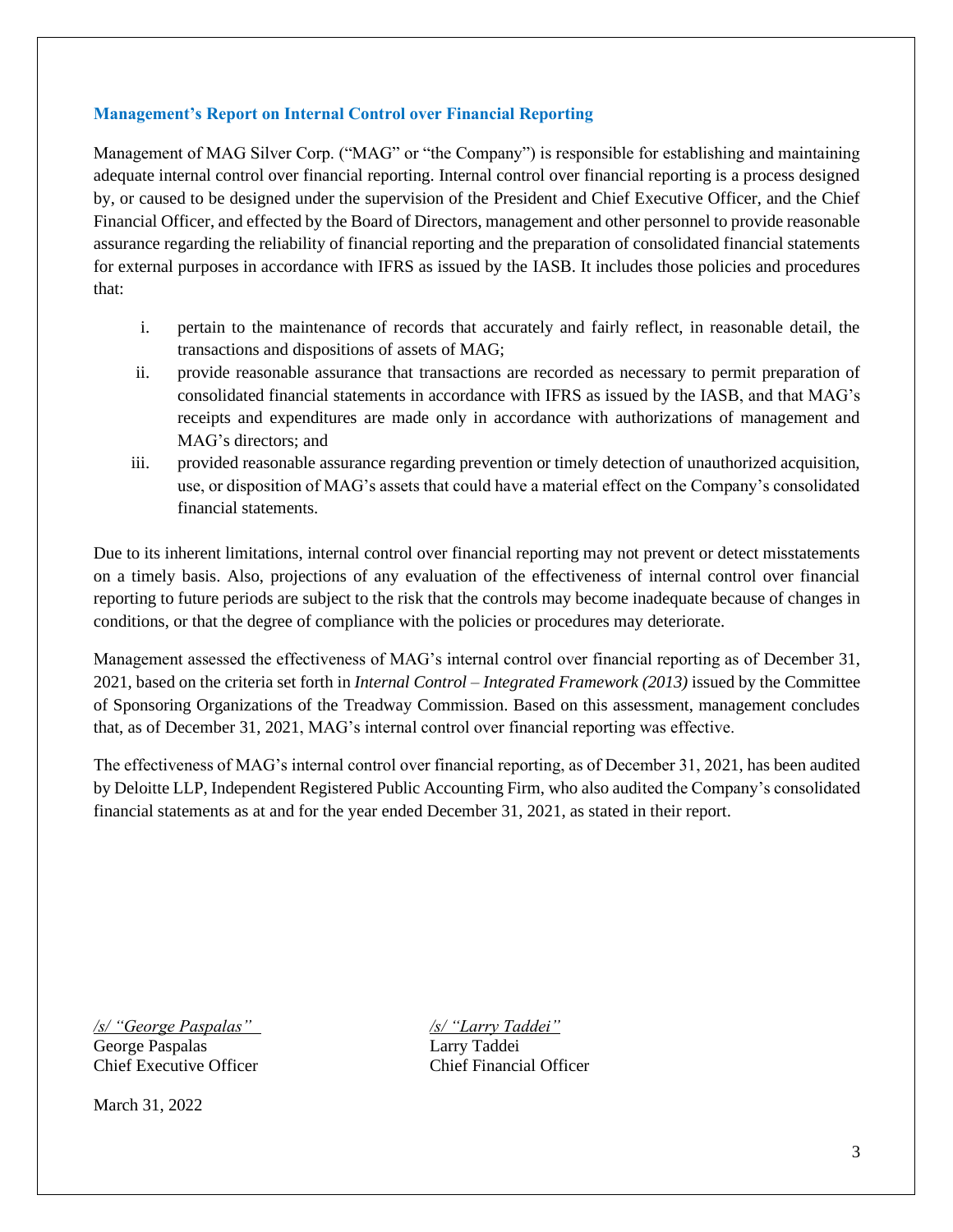# **REPORT OF INDEPENDENT REGISTERED PUBLIC ACCOUNTING FIRM**

# **To the shareholders and the Board of Directors of MAG Silver Corp.**

### **Opinion on the Financial Statements**

We have audited the accompanying consolidated statements of financial position of MAG Silver Corp. and subsidiaries (the "Company") as of December 31, 2021 and 2020, the related consolidated statements of income (loss) and comprehensive income (loss), changes in equity and cash flows, for each of the two years in the period ended December 31, 2021, and the related notes (collectively referred to as the "financial statements"). In our opinion, the financial statements present fairly, in all material respects, the financial position of the Company as of December 31, 2021 and 2020, and its financial performance and its cash flows for each of the two years in the period ended December 31, 2021, in conformity with International Financial Reporting Standards as issued by the International Accounting Standards Board.

We have also audited, in accordance with the standards of the Public Company Accounting Oversight Board (United States) (PCAOB), the Company's internal control over financial reporting as of December 31, 2021, based on criteria established in *Internal Control — Integrated Framework (2013)* issued by the Committee of Sponsoring Organizations of the Treadway Commission and our report dated March 31, 2022 expressed an unqualified opinion on the Company's internal control over financial reporting.

### **Basis for Opinion**

These financial statements are the responsibility of the Company's management. Our responsibility is to express an opinion on the Company's financial statements based on our audits. We are a public accounting firm registered with the PCAOB and are required to be independent with respect to the Company in accordance with the U.S. federal securities laws and the applicable rules and regulations of the Securities and Exchange Commission and the PCAOB.

We conducted our audits in accordance with the standards of the PCAOB. Those standards require that we plan and perform the audit to obtain reasonable assurance about whether the financial statements are free of material misstatement, whether due to error or fraud. Our audits included performing procedures to assess the risks of material misstatement of the financial statements, whether due to error or fraud, and performing procedures that respond to those risks. Such procedures included examining, on a test basis, evidence regarding the amounts and disclosures in the financial statements. Our audits also included evaluating the accounting principles used and significant estimates made by management, as well as evaluating the overall presentation of the financial statements. We believe that our audits provide a reasonable basis for our opinion.

### **Critical Audit Matters**

Critical audit matters are matters arising from the current-period audit of the financial statements that were communicated or required to be communicated to the audit committee and that (1) relate to accounts or disclosures that are material to the financial statements and (2) involved our especially challenging, subjective, or complex judgments. We determined that there are no critical audit matters.

*/s/ Deloitte LLP*

Chartered Professional Accountants Vancouver, Canada March 31, 2022

We have served as the Company's auditor since 1999.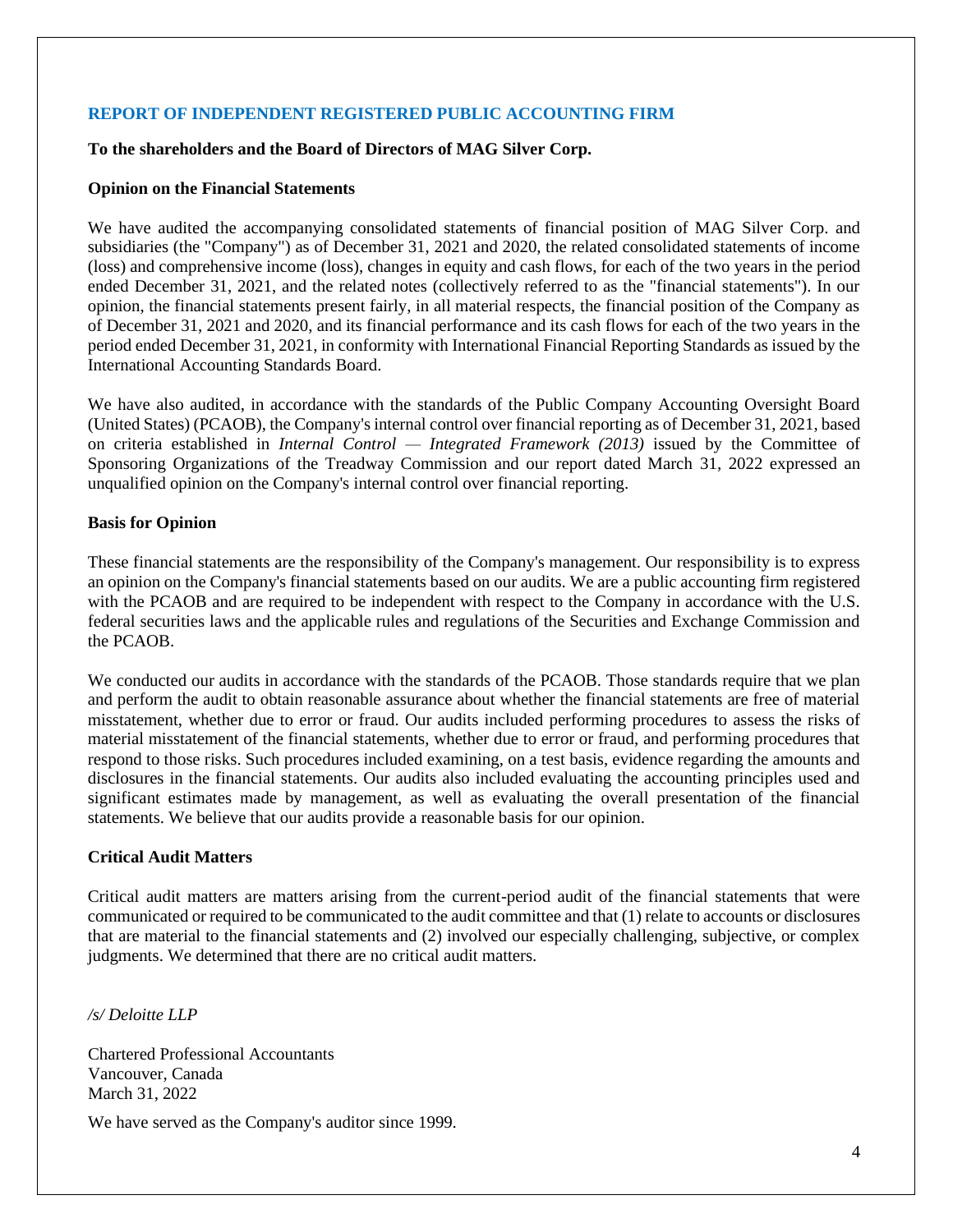### **REPORT OF INDEPENDENT REGISTERED PUBLIC ACCOUNTING FIRM**

#### **To the shareholders and the Board of Directors of MAG Silver Corp.**

#### **Opinion on Internal Control over Financial Reporting**

We have audited the internal control over financial reporting of MAG Silver Corp. and subsidiaries (the "Company") as of December 31, 2021, based on criteria established in *Internal Control — Integrated Framework (2013)* issued by the Committee of Sponsoring Organizations of the Treadway Commission (COSO). In our opinion, the Company maintained, in all material respects, effective internal control over financial reporting as of December 31, 2021, based on criteria established in *Internal Control — Integrated Framework (2013)* issued by COSO.

We have also audited, in accordance with the standards of the Public Company Accounting Oversight Board (United States) (PCAOB), the consolidated financial statements as of and for the year ended December 31, 2021, of the Company and our report dated March 31, 2022*,* expressed an unqualified opinion on those financial statements.

#### **Basis for Opinion**

The Company's management is responsible for maintaining effective internal control over financial reporting and for its assessment of the effectiveness of internal control over financial reporting, included in the accompanying Management's Report on Internal Control over Financial Reporting. Our responsibility is to express an opinion on the Company's internal control over financial reporting based on our audit. We are a public accounting firm registered with the PCAOB and are required to be independent with respect to the Company in accordance with the U.S. federal securities laws and the applicable rules and regulations of the Securities and Exchange Commission and the PCAOB.

We conducted our audit in accordance with the standards of the PCAOB. Those standards require that we plan and perform the audit to obtain reasonable assurance about whether effective internal control over financial reporting was maintained in all material respects. Our audit included obtaining an understanding of internal control over financial reporting, assessing the risk that a material weakness exists, testing and evaluating the design and operating effectiveness of internal control based on the assessed risk, and performing such other procedures as we considered necessary in the circumstances. We believe that our audit provides a reasonable basis for our opinion.

#### **Definition and Limitations of Internal Control over Financial Reporting**

A company's internal control over financial reporting is a process designed to provide reasonable assurance regarding the reliability of financial reporting and the preparation of financial statements for external purposes in accordance with generally accepted accounting principles. A company's internal control over financial reporting includes those policies and procedures that (1) pertain to the maintenance of records that, in reasonable detail, accurately and fairly reflect the transactions and dispositions of the assets of the company; (2) provide reasonable assurance that transactions are recorded as necessary to permit preparation of financial statements in accordance with generally accepted accounting principles, and that receipts and expenditures of the company are being made only in accordance with authorizations of management and directors of the company; and (3) provide reasonable assurance regarding prevention or timely detection of unauthorized acquisition, use, or disposition of the Company's assets that could have a material effect on the financial statements.

Because of its inherent limitations, internal control over financial reporting may not prevent or detect misstatements. Also, projections of any evaluation of effectiveness to future periods are subject to the risk that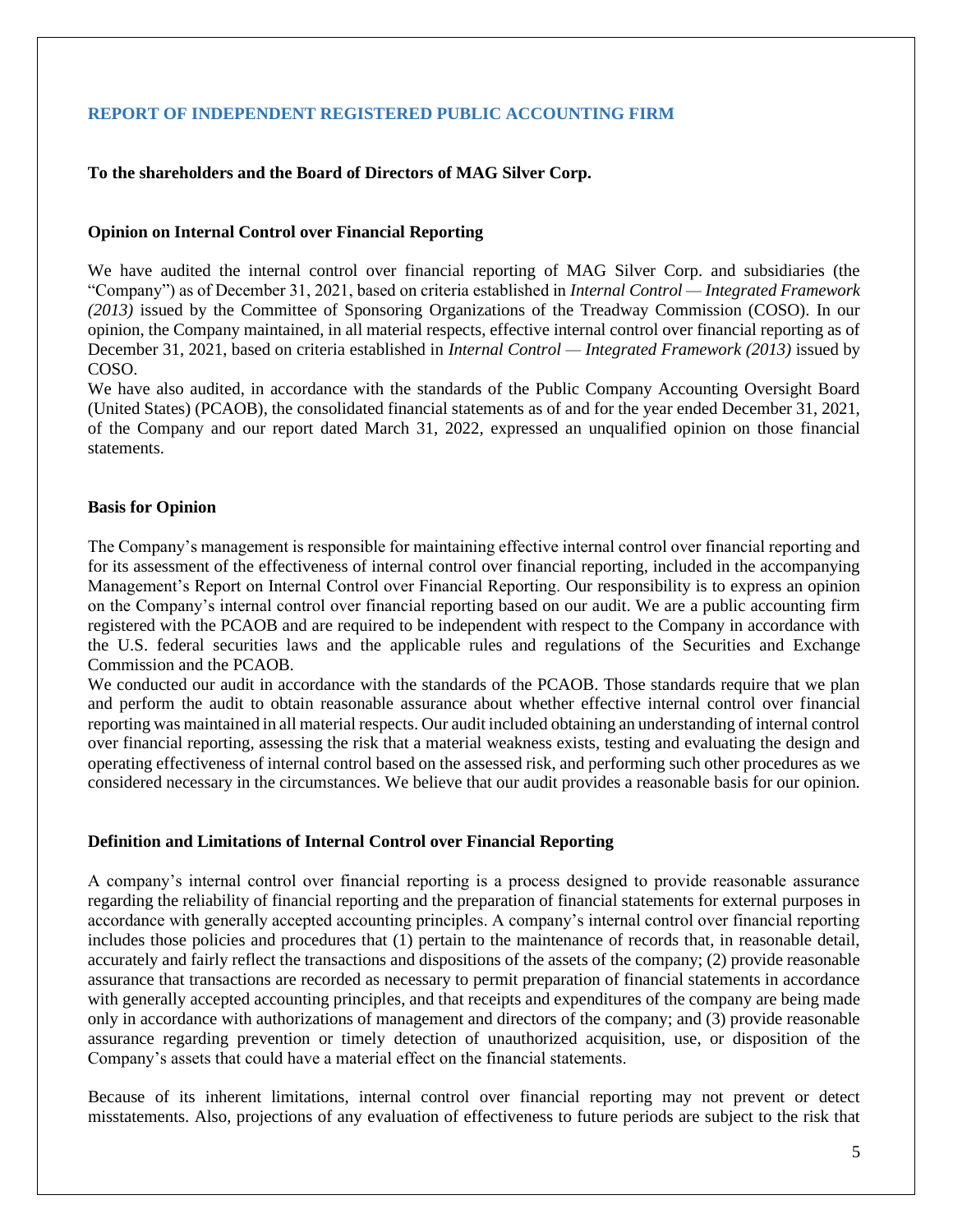controls may become inadequate because of changes in conditions, or that the degree of compliance with the policies or procedures may deteriorate.

*/s/ Deloitte LLP*

Chartered Professional Accountants Vancouver, Canada March 31, 2022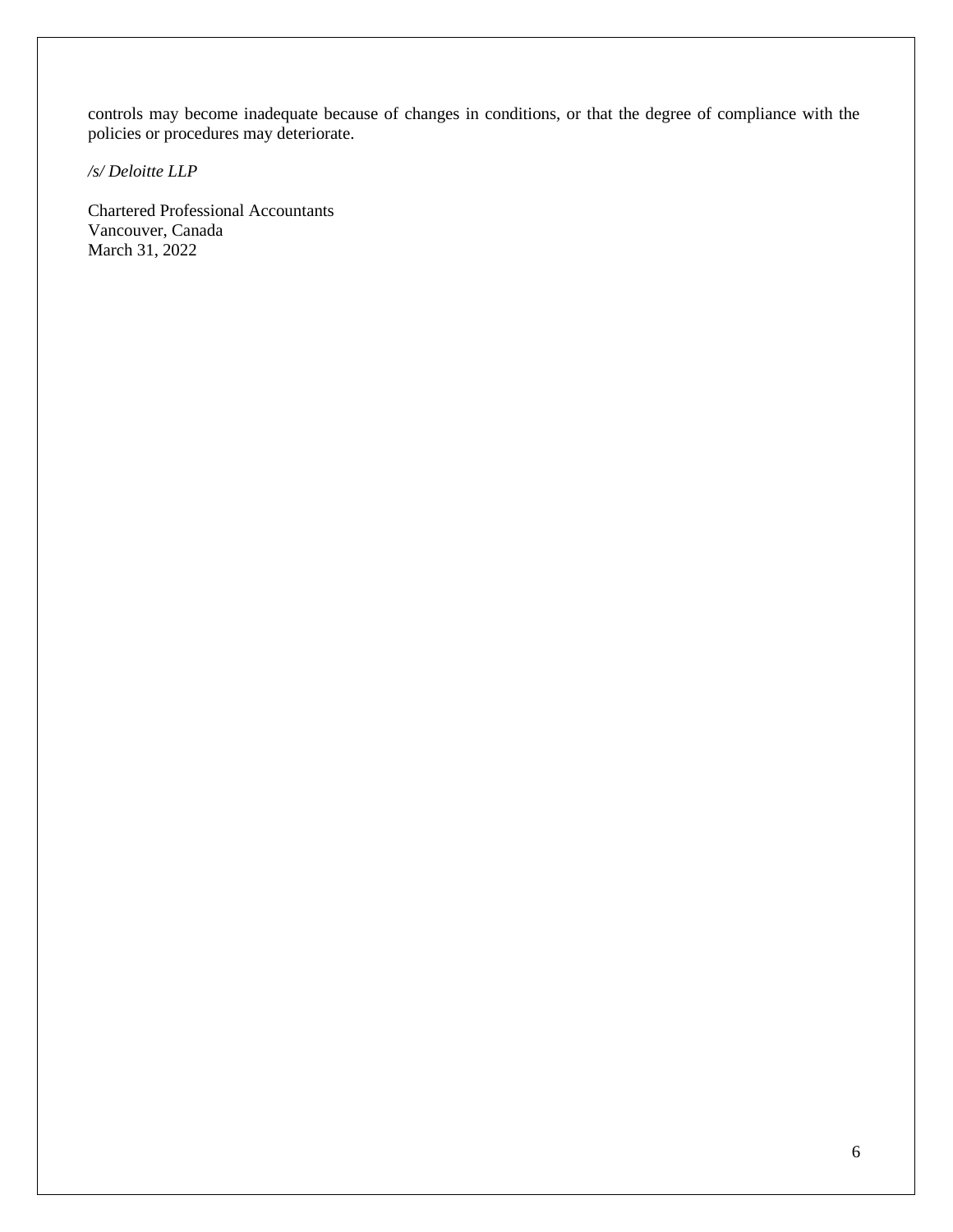# **MAG SILVER CORP. Consolidated Statements of Financial Position**

(In thousands of US dollars, unless otherwise stated)

|                                                     | Note           | December 31, 2021 |                      | December 31, 2020 |
|-----------------------------------------------------|----------------|-------------------|----------------------|-------------------|
| <b>ASSETS</b>                                       |                |                   |                      |                   |
| <b>CURRENT</b>                                      |                |                   |                      |                   |
| Cash                                                | 3              | \$                | 56,748               | \$<br>94,008      |
| Accounts receivable                                 | $\overline{4}$ |                   | 2,097                | 897               |
| Prepaid expenses                                    |                |                   | 526                  | 509               |
| TOTAL CURRENT ASSETS                                |                |                   | 59,371               | 95,414            |
| <b>INVESTMENTS</b>                                  | 5              |                   | 1,179                | 11,951            |
| <b>INVESTMENT IN JUANICIPIO</b>                     | 6              |                   | 291,084              | 202,570           |
| <b>EXPLORATION AND EVALUATION ASSETS</b>            | 7              |                   | 20,254               | 12,472            |
| PROPERTY AND EQUIPMENT                              | 8              |                   | 484                  | 675               |
| <b>TOTAL ASSETS</b>                                 |                | \$                | 372,372              | \$<br>323,082     |
| <b>LIABILITIES</b>                                  |                |                   |                      |                   |
| <b>CURRENT</b>                                      |                |                   |                      |                   |
| Trade and other payables                            |                | \$                | 1,500                | \$<br>808         |
| Current portion of lease obligation                 | 8              |                   | 110                  | 93                |
| TOTAL CURRENT LIABILITIES                           |                |                   | 1,610                | 901               |
| NON-CURRENT                                         |                |                   |                      |                   |
| Lease obligation                                    | 8              |                   | 275                  | 383               |
| Deferred income taxes                               | 16             |                   | 2,557                | 4,721             |
| Provision for reclamation                           | 7              |                   | 409                  | 409               |
| <b>TOTAL LIABILITIES</b>                            |                |                   | 4,851                | 6,414             |
| <b>EQUITY</b>                                       |                |                   |                      |                   |
| Share capital                                       | 9              |                   | 543,927              | 496,604           |
| Equity reserve                                      |                |                   | 18,215               | 16,906            |
| Accumulated other comprehensive income              |                |                   | 1,798                | 10,628            |
| Deficit                                             |                |                   | (196, 419)           | (207, 470)        |
| <b>TOTAL EQUITY</b>                                 |                |                   | 367,521              | 316,668           |
| TOTAL LIABILITIES AND EQUITY                        |                | \$                | 372,372              | \$<br>323,082     |
| <b>COMMITMENTS AND CONTINGENCIES</b>                | 15             |                   |                      |                   |
| <b>SUBSEQUENT EVENT</b>                             | 17             |                   |                      |                   |
| ON BEHALF OF THE BOARD (approved on March 31, 2022) |                |                   |                      |                   |
| /s/ "Dale Peniuk"                                   |                |                   | /s/ "Jill Leversage" |                   |

Dale Peniuk, Director Jill Leversage, Director

See accompanying notes to the consolidated financial statements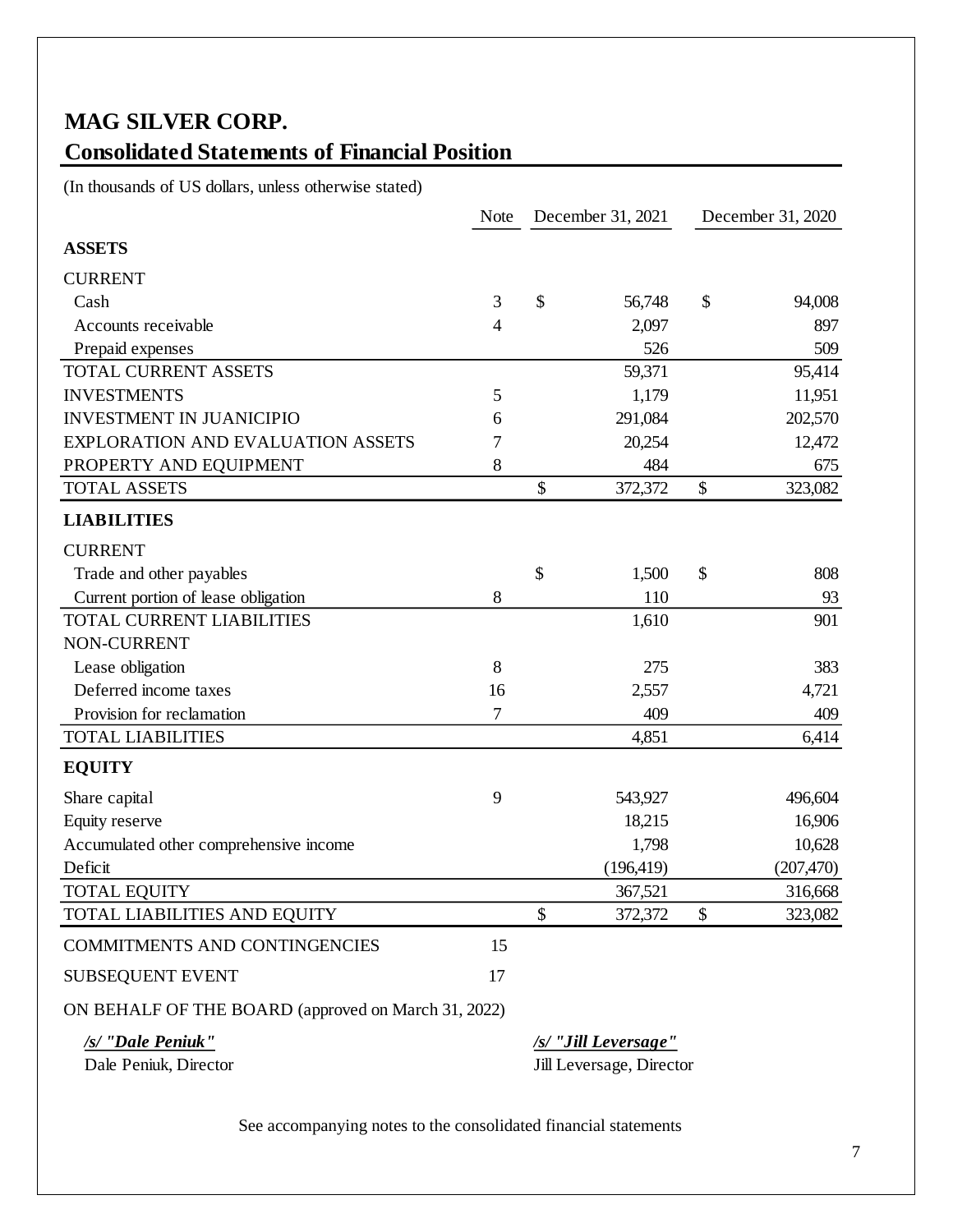# **MAG SILVER CORP. Consolidated Statements of Income (Loss) and Comprehensive Income**

(In thousands of US dollars, except for shares and per share amounts)

|                                                                                                           |                |              | For the year ended<br>December 31, |                           |                          |
|-----------------------------------------------------------------------------------------------------------|----------------|--------------|------------------------------------|---------------------------|--------------------------|
|                                                                                                           | Note           |              | 2021                               |                           | 2020                     |
| <b>EXPENSES</b>                                                                                           |                |              |                                    |                           |                          |
| Accounting and audit                                                                                      |                | \$           | 517                                | $\mathbb{S}$              | 442                      |
| Amortization                                                                                              | 8              |              | 146                                |                           | 121                      |
| Filing and transfer agent fees                                                                            |                |              | 274                                |                           | 301                      |
| General exploration and business development                                                              |                |              | 102                                |                           | 38                       |
| General office expenses                                                                                   |                |              | 647                                |                           | 473                      |
| Insurance                                                                                                 |                |              | 1,316                              |                           | 610                      |
| Legal                                                                                                     |                |              | 161                                |                           | 371                      |
| Management compensation and consulting fees                                                               |                |              | 3,736                              |                           | 3,259                    |
| Share-based payment expense                                                                               | 9b,c,d         |              | 4,256                              |                           | 3,122                    |
| Shareholder relations                                                                                     |                |              | 273                                |                           | 298                      |
| Travel                                                                                                    |                |              | 35                                 |                           | 58                       |
|                                                                                                           |                |              | 11,463                             |                           | 9,093                    |
| <b>INTEREST INCOME</b>                                                                                    |                |              | 174                                |                           | 637                      |
| FOREIGN EXCHANGE GAIN                                                                                     |                |              | 61                                 |                           | 171                      |
| INCOME FROM EQUITY ACCOUNTED INVESTMENT IN JUANICIPIO                                                     | 6              |              | 15,686                             |                           | 2,214                    |
| INCOME (LOSS) FOR THE YEAR BEFORE INCOME TAX                                                              |                | $\mathbb{S}$ | 4,458                              | $\mathbb{S}$              | (6,071)                  |
| DEFERRED INCOME TAX BENEFIT (EXPENSE)                                                                     | 16             |              | 1,567                              |                           | (1,026)                  |
| INCOME (LOSS) FOR THE YEAR                                                                                |                | $\mathbb{S}$ | 6,025                              | \$                        | (7,097)                  |
| OTHER COMPREHENSIVE INCOME (LOSS):<br>Items that will not be reclassified subsequently to profit or loss: |                |              |                                    |                           |                          |
| UNREALIZED (LOSS) GAIN ON EQUITY SECURITIES                                                               | 5              |              | (4,401)                            |                           | 14,493                   |
| NET OF DEFERRED TAX BENEFIT (EXPENSE)                                                                     | 16             |              | 597                                |                           | (1,713)                  |
|                                                                                                           |                |              | (3,804)                            |                           | 12,780                   |
| TOTAL COMPREHENSIVE INCOME                                                                                |                | \$           | 2,221                              | \$                        | 5,683                    |
| BASIC AND DILUTED INCOME (LOSS) PER SHARE                                                                 |                | \$           | 0.06                               | $\boldsymbol{\mathsf{S}}$ | (0.08)                   |
| WEIGHTED AVERAGE NUMBER OF SHARES OUTSTANDING<br><b>BASIC</b><br><b>DILUTED</b>                           | 2 <sub>o</sub> |              | 95,181,258<br>95,459,515           |                           | 91,108,622<br>91,108,622 |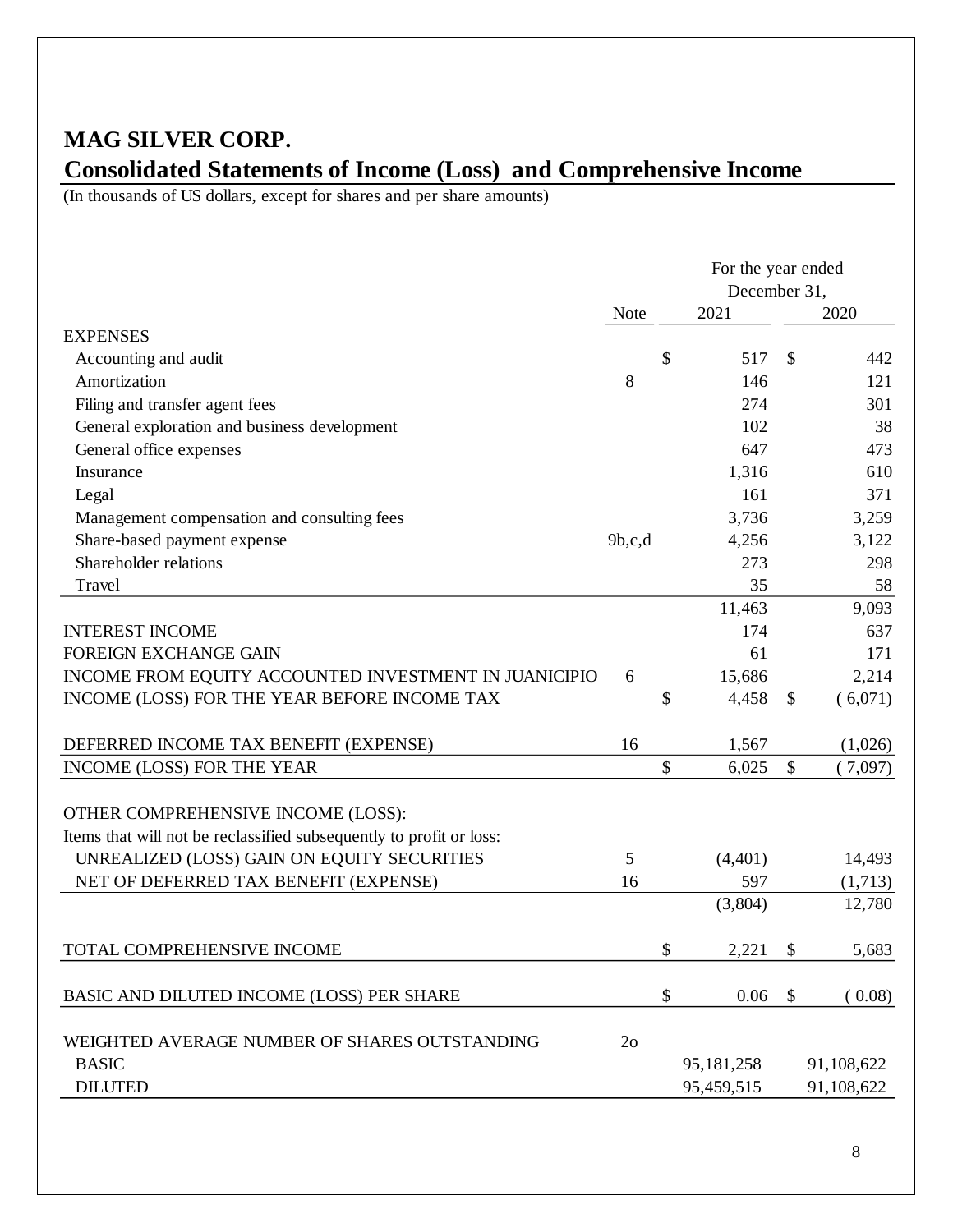# See accompanying notes to the consolidated financial statements

# **MAG SILVER CORP.**

# **Consolidated Statements of Changes in Equity**

(In thousands of US dollars, except shares)

|                                                    |                |                     |                          |                | Accumulated              |                          |           |
|----------------------------------------------------|----------------|---------------------|--------------------------|----------------|--------------------------|--------------------------|-----------|
|                                                    |                | Common shares       |                          |                | other                    |                          |           |
|                                                    |                | without par value   |                          | Equity         | comprehensive            |                          | Total     |
|                                                    | Note           | <b>Shares</b>       |                          | Amount Reserve | income (loss)            | Deficit                  | equity    |
| Balance, January 1, 2020                           |                | 86,545,847          | \$399,995 \$17,777       |                | \$                       | $(1,015)$ \$ $(201,510)$ | \$215,247 |
| Stock options exercised                            | 9a,b           | 418,294             | 4,565                    | (1,228)        |                          |                          | 3,337     |
| Stock options exercised cashless                   | 9a,b           | 139,273             | 1,404                    | (1,404)        |                          |                          |           |
| Restricted and performance share units converted   | 9a,c           | 20,382              | 819                      | (819)          |                          |                          |           |
| Deferred share units converted                     | 9a,d           | 60,000              | 557                      | (557)          |                          |                          |           |
| Share-based payment                                | 9b,c,d         |                     | $\overline{\phantom{a}}$ | 3,137          |                          |                          | 3,137     |
| Issued for cash                                    | 9a             | 7,621,085           | 89,164                   |                |                          |                          | 89,164    |
| Issued for property option payment                 | 7a             | 8,241               | 100                      |                |                          |                          | 100       |
| Transfer of gain on disposal of equity securities  |                |                     |                          |                |                          |                          |           |
| at FVOCI to deficit, net of tax                    | 5              |                     |                          |                | (1, 137)                 | 1,137                    |           |
| Unrealized gain on equity securities               | 5              |                     |                          |                | 14,493                   | $\overline{a}$           | 14,493    |
| Deferred tax expense on unrealized securities gain | 5              |                     |                          |                | (1,713)                  | $\overline{\phantom{a}}$ | (1,713)   |
| Loss for the year                                  |                |                     |                          |                | $\overline{\phantom{a}}$ | (7,097)                  | (7,097)   |
| Balance, December 31, 2020                         |                | 94,813,122          | \$496,604 \$16,906 \$    |                |                          | 10,628 \$ (207,470)      | \$316,668 |
| Stock options exercised                            | 9a,b           | 75,066              | 1,315                    | (330)          |                          |                          | 985       |
| Stock options exercised cashless                   | 9a,b           | 25,089              | 177                      | (177)          |                          |                          |           |
| Restricted and performance share units converted   | 9a,c           | 40,131              | 826                      | (826)          |                          |                          |           |
| Deferred share units converted                     | 9a,d           | 159,810             | 1,663                    | (1,663)        |                          |                          |           |
| Share-based payment                                | 9b,c,d         | $\bar{\phantom{a}}$ | $\equiv$                 | 4,305          |                          |                          | 4,305     |
| Issued for cash                                    | 9a             | 2,691,000           | 43,242                   |                |                          |                          | 43,242    |
| Issued for property option payment                 | 7a             | 5,223               | 100                      |                |                          |                          | 100       |
| Transfer of gain on disposal of equity securities  |                |                     |                          |                |                          |                          |           |
| at FVOCI to deficit, net of tax                    | $\mathfrak s$  |                     |                          |                | (5,026)                  | 5,026                    |           |
| Unrealized loss on equity securities               | $\mathfrak{S}$ |                     |                          |                | (4,401)                  |                          | (4,401)   |
| Deferred tax benefit on unrealized securities loss | 5              |                     |                          |                | 597                      | $\overline{a}$           | 597       |
| Income for the year                                |                |                     |                          |                |                          | 6,025                    | 6,025     |
| <b>Balance, December 31, 2021</b>                  |                | 97,809,441          | \$543,927 \$18,215       |                | \$                       | 1,798 \$ (196,419)       | \$367,521 |

See accompanying notes to the consolidated financial statements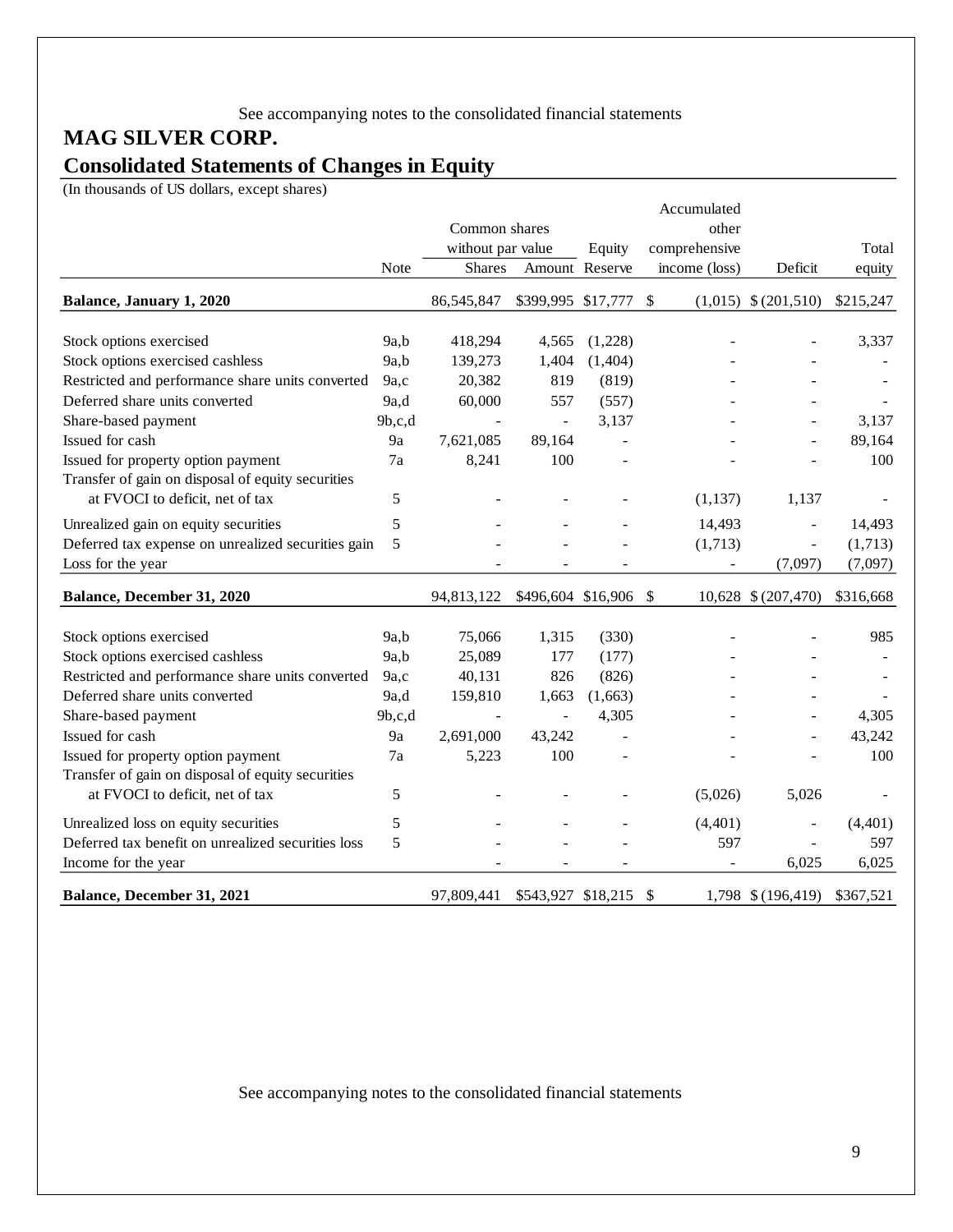# **MAG SILVER CORP. Consolidated Statements of Cash Flows**

(In thousands of US dollars, unless otherwise stated)

|                                                          |             | For the year ended<br>December 31, |              |          |
|----------------------------------------------------------|-------------|------------------------------------|--------------|----------|
|                                                          | <b>Note</b> | 2021                               |              | 2020     |
| <b>OPERATING ACTIVITIES</b>                              |             |                                    |              |          |
| Income (Loss) for the year                               |             | \$<br>6,025                        | $\mathbb{S}$ | (7,097)  |
| Items not involving cash:                                |             |                                    |              |          |
| Amortization                                             | 8           | 146                                |              | 121      |
| Deferred income tax (benefit) expense                    | 16          | (1, 567)                           |              | 1,026    |
| Income from equity accounted Investment in Juanicipio    | 6           | (15,686)                           |              | (2,214)  |
| Share-based payment expense                              | 9b,c,d      | 4,256                              |              | 3,122    |
| Unrealized foreign exchange gain                         |             | (260)                              |              | (738)    |
| Changes in operating assets and liabilities              |             |                                    |              |          |
| Accounts receivable                                      |             | 116                                |              | (201)    |
| Prepaid expenses                                         |             | (17)                               |              | (241)    |
| Trade and other payables                                 |             | 265                                |              | 8        |
| Net cash used in operating activities                    |             | (6, 722)                           |              | (6,214)  |
| <b>INVESTING ACTIVITIES</b>                              |             |                                    |              |          |
| Exploration and evaluation expenditures                  | 7           | (7,169)                            |              | (4,873)  |
| Investment in Juanicipio                                 | 6           | (74, 136)                          |              | (64,270) |
| Proceeds from disposition of equity securities           | 5           | 6,371                              |              | 3,905    |
| Purchase of equipment                                    | 8           | (5)                                |              | (74)     |
| Net cash used in investing activities                    |             | (74, 939)                          |              | (65,312) |
| <b>FINANCING ACTIVITIES</b>                              |             |                                    |              |          |
| Issuance of common shares upon exercise of stock options | 9           | 985                                |              | 3,337    |
| Issuance of common shares, net of share issue costs      | 9           | 43,242                             |              | 89,164   |
| Payment of lease obligation (principal)                  | 8           | (91)                               |              | (72)     |
| Net cash provided by financing activities                |             | 44,136                             |              | 92,429   |
| EFFECTS OF EXCHANGE RATE CHANGES ON CASH                 |             | 265                                |              | 745      |
| (DECREASE) INCREASE IN CASH                              |             | (37,260)                           |              | 21,648   |
| CASH, BEGINNING OF YEAR                                  |             | 94,008                             |              | 72,360   |
| CASH, END OF YEAR                                        |             | \$<br>56,748                       | \$           | 94,008   |

See accompanying notes to the consolidated financial statements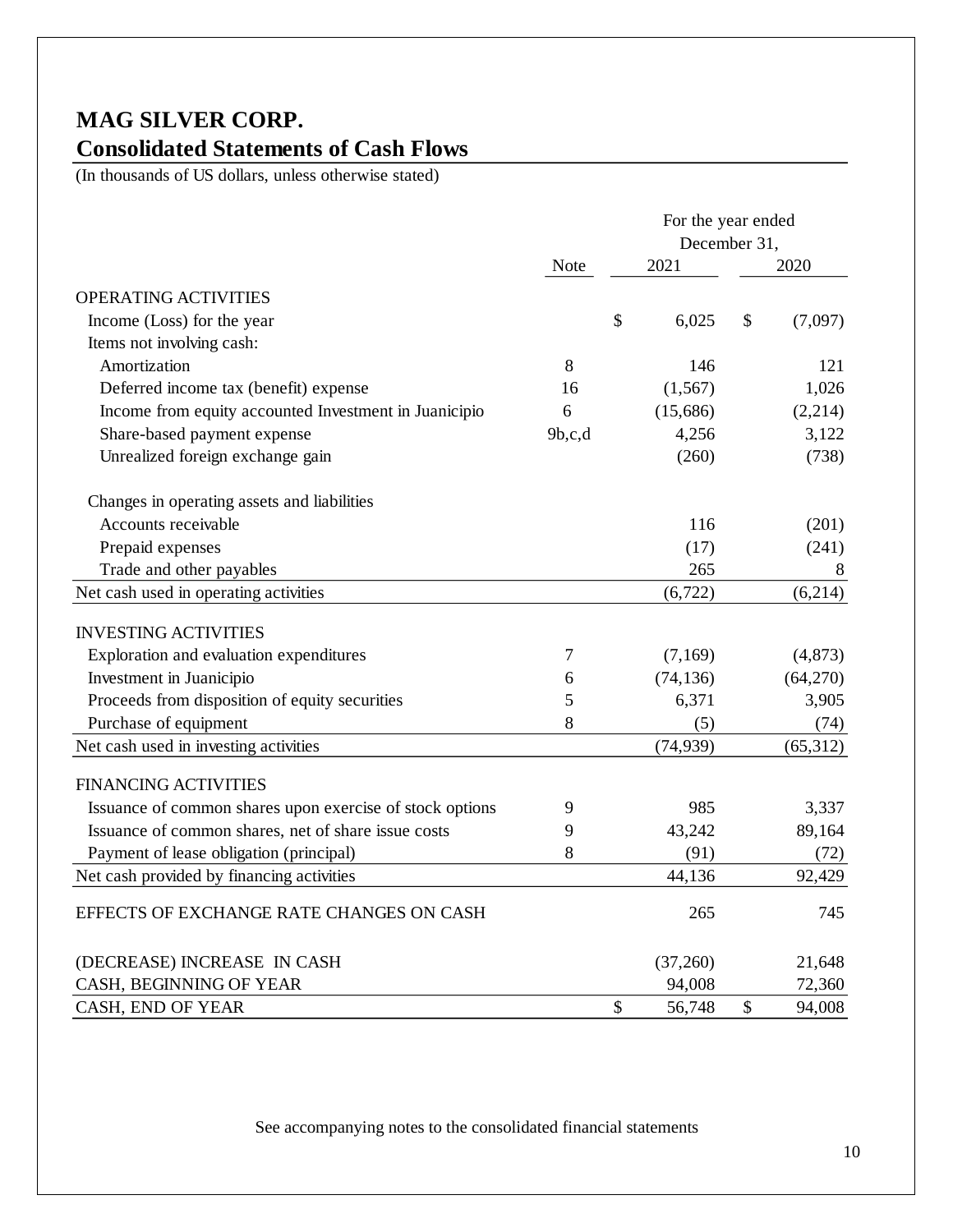# **1. NATURE OF OPERATIONS**

MAG Silver Corp. (the "Company" or "MAG") was incorporated on April 21, 1999 and is governed by the Business Corporations Act of the Province of British Columbia. Its shares are listed on both the Toronto Stock Exchange in Canada and the NYSE American Exchange in the United States of America.

The Company is an advanced stage development and exploration company that is focused on the acquisition, exploration and development of high-grade, district-scale mineral projects located primarily in the Americas. The Company's principal asset is a 44% interest in the Juanicipio Project (see *Investment in Juanicipio, Note 6*) located in Zacatecas, Mexico, which is now in the construction phase heading to production. The Juanicipio Project is currently toll milling its mineralized development material at two nearby facilities, while its plant which has been constructed is awaiting connection to the Mexican power grid so as to start the commissioning process. The Company defers all acquisition, exploration and development costs related to the properties which are not yet in commercial production. The recoverability of these amounts is dependent upon the existence of economically recoverable mineral reserves, the ability of the Company to obtain the necessary financing to complete the development of the interests, and future profitable production, or alternatively, upon the Company's ability to dispose of its interests on a profitable basis.

Address of registered office of the Company: 2600 – 595 Burrard Street Vancouver, British Columbia, Canada V7X 1L3

Head office and principal place of business: 770 – 800 West Pender Street Vancouver, British Columbia, Canada V6C 2V6

The COVID-19 pandemic has had a material impact on the global economy, the scale and duration of which remain uncertain. The Juanicipio Project operator, Fresnillo plc ("Fresnillo"), has implemented a range of safety measures and monitoring procedures, consistent with the World Health Organization and Mexican Government COVID-19 directives. However, the impact of this pandemic could include significant COVID-19 specific costs, volatility in the prices for silver and other metals, project development and mining restrictions, delays or temporary closures, travel restraints, other supply chain disruptions and workforce and contractor interruptions, including possible loss of life. Depending on the duration and extent of any further impact of COVID-19, the Company's financial performance, cash flows and financial position, could be materially impacted and could result in material impairment charges to the Company's assets.

# **2. SUMMARY OF SIGNIFICANT ACCOUNTING POLICIES**

#### *Statement of compliance*

These audited consolidated financial statements are prepared in accordance with International Financial Reporting Standards ("IFRS") as issued by the International Accounting Standards Board ("IASB").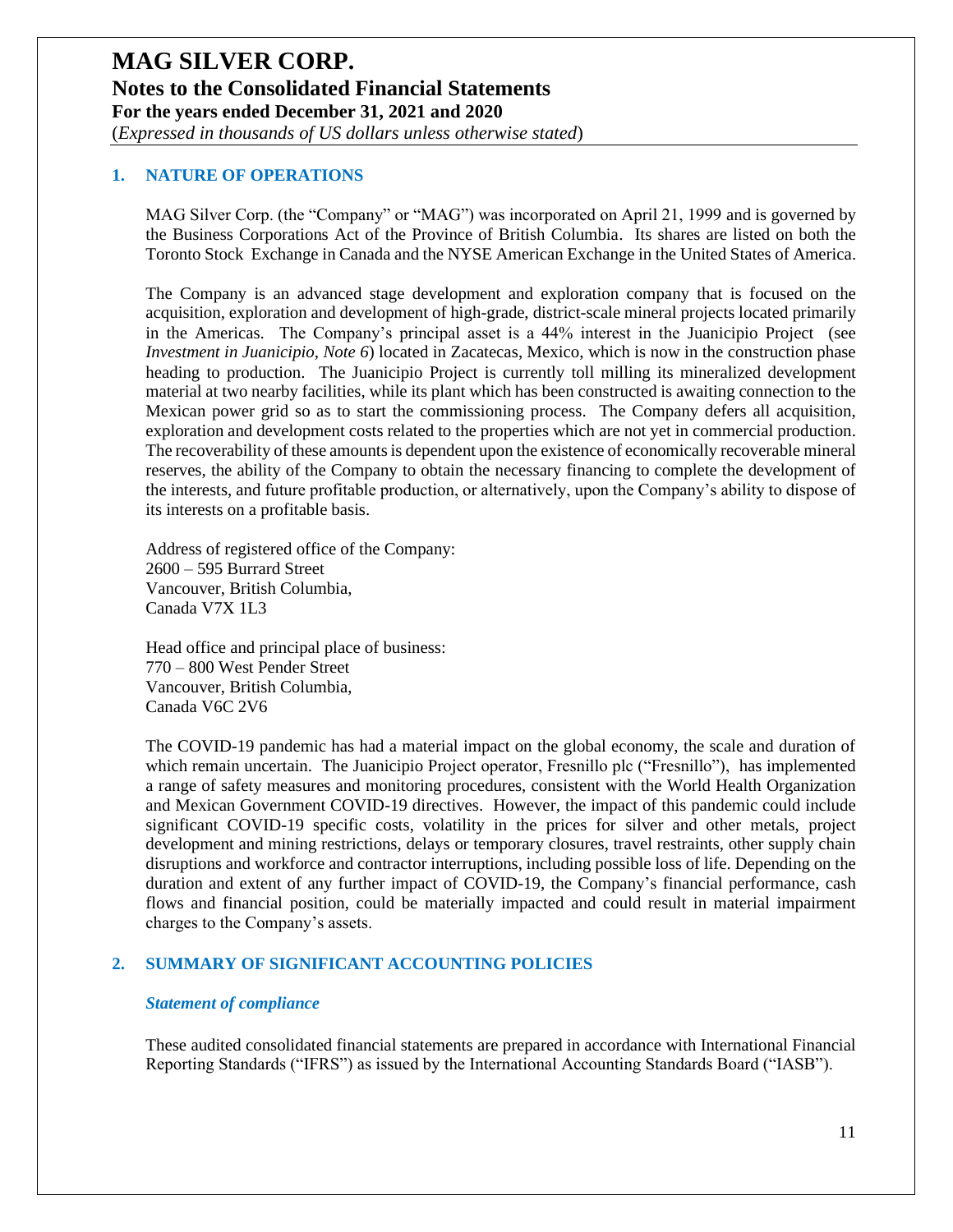The accounting policies applied in the preparation of the audited consolidated financial statements are consistent with those applied and disclosed in the Company's audited consolidated financial statements for the year ended December 31, 2020, except for the amended IFRS standards as stated below:

*Interest Rate Benchmark Reform – Amendments to IFRS 9, IAS 39, IFRS 7, IFRS 4 and IFRS 16 ("Phase II Amendments")*. In August 2020, the IASB issued *Interest Rate Benchmark Reform – Phase 2*, which amends IFRS 9 *Financial Instruments*, IAS 39 *Financial Instruments: Recognition and Measurement*, IFRS 7 *Financial Instruments: Disclosures*, IFRS 4 *Insurance Contracts* and IFRS 16 *Leases*. The amendments became effective January 1, 2021. The Company has adopted these Phase 2 amendments effective January 1, 2021 and determined they do not currently have significant effect on the Company's consolidated financial statements.

These audited consolidated financial statements have been prepared on a historical cost basis except for the revaluation of certain financial instruments, which are stated at their fair value.

These audited consolidated financial statements were authorized for issuance by the Board of Directors of the Company on March 31, 2022.

#### *(a) Basis of consolidation*

These audited consolidated financial statements include the accounts of the Company and its controlled subsidiaries. Control exists when the Company has power over the investee, is exposed or has rights to variable returns from its involvement with the investee, and has the ability to use its power over the investee to affect the amount of the investor's returns. Subsidiaries and controlled entities are included in the consolidated financial results of the Company from the effective date that control is obtained up to the effective date of disposal or loss of control. The principal whollyowned subsidiary as at December 31, 2021 is Minera Los Lagartos, S.A. de C.V., a Mexican incorporated company. All intercompany balances, transactions, revenues and expenses have been eliminated upon consolidation.

These audited consolidated financial statements also include the Company's 44% interest in each of Minera Juanicipio S.A. de C.V. ("Minera Juanicipio") and Equipos Chaparral, S.A. de C.V. ("Equipos Chaparral") (*Note 6, "Investment in Juanicipio"*), both associates (*Note 2(b)*) accounted for using the equity method.

Where necessary, adjustments have been made to the financial statements of the Company's subsidiaries and associates prior to consolidation, to conform with the significant accounting policies used in their preparation to those used by the Company.

#### *(b) Investments in Associates*

The Company conducts a high percentage of its business through an equity interest in associates. An associate is an entity over which the Company has significant influence, and is neither a subsidiary nor a joint arrangement, and includes the Company's 44% interest in each of Minera Juanicipio S.A. de C.V. and Equipos Chaparral, S.A. de C.V., both Mexican incorporated companies (*Note 6, "Investment in Juanicipio"*). The Company has significant influence when it has the power to participate in the financial and operating policy decisions of the associate but does not have control or joint control over those policies.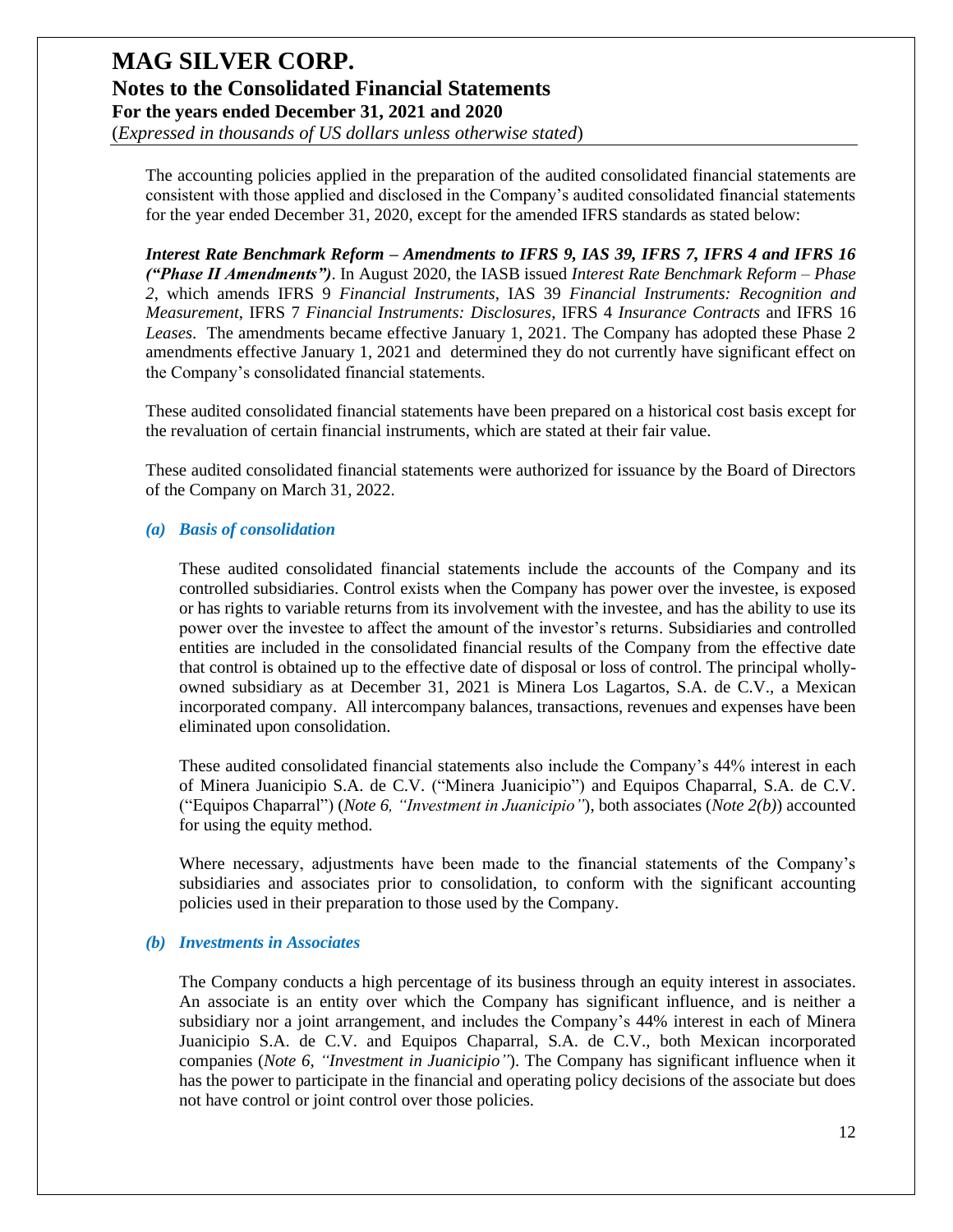The Company accounts for its investment in associates using the equity method. The Company aggregates its disclosures required under IFRS for interests in associates effectively involved in advancing the same business objective. Under the equity method, the Company's investments in associatesis initially recognized at cost and subsequently increased or decreased to reflect additional contributions or withdrawals and to recognize the Company's share of earnings and losses of the associate and for impairment losses after the initial recognition date. The Company's share of earnings and losses of associates are recognized in profit or loss during the year. Distributions received from an associate are accounted for as a reduction in the carrying amount of the Company's investment.

### **Impairment**

At the end of each reporting period, the Company assesses whether there is objective evidence that an investment in associate is impaired. The Company has performed an assessment for impairment indicators of its investment in associates as of December 31, 2021 and noted no impairment indicators. This assessment is generally made with reference to the timing of completing construction of the development project, future production, future silver, gold, lead and zinc prices, future capital requirements, future operating costs, exploration results achieved, and an assessment of the likely operating and estimated cash flow results to be achieved. When there is objective evidence that an investment in associate is impaired, the carrying amount of such investment is compared to its recoverable amount. If the recoverable amount of an investment in associate is less than its carrying amount, the carrying amount is reduced to its recoverable amount and an impairment loss, being the excess of carrying amount over the recoverable amount, is recognized in the period of impairment. When an impairment loss reverses in a subsequent period, the carrying amount of the investment in associate is increased to the revised estimate of recoverable amount to the extent that the increased carrying amount does not exceed the carrying amount that would have been determined had an impairment loss not been previously recognized. A reversal of an impairment loss is recognized in profit or loss in the period the reversal occurs.

# *(c) Significant Estimates*

The preparation of consolidated financial statements in conformity with IFRS requires management to make estimates and assumptions that affect the reported amounts of assets and liabilities and disclosure of contingent assets and liabilities at the date of the financial statements and the reported amounts of revenues and expenditures during the reported period. Significant estimates used in preparation of these financial statements include: estimates of the recoverable amount and any impairment of exploration and evaluation assets, investment in associates and mine development costs; recovery of receivable balances including value added taxes; estimates of fair value of financial instruments where a quoted market price or secondary market for the instrument does not exist; estimates of mineral stockpile inventory valuations; recording revenue based on estimated metal quantities based on assay data and on a provisional price which will be trued up for price and quantity in a later period; provisions including closure and reclamation; share based payment expense; and income tax provisions. Actual results may differ from those estimated. Further details of the nature of these estimates may be found in the relevant notes to the consolidated statements.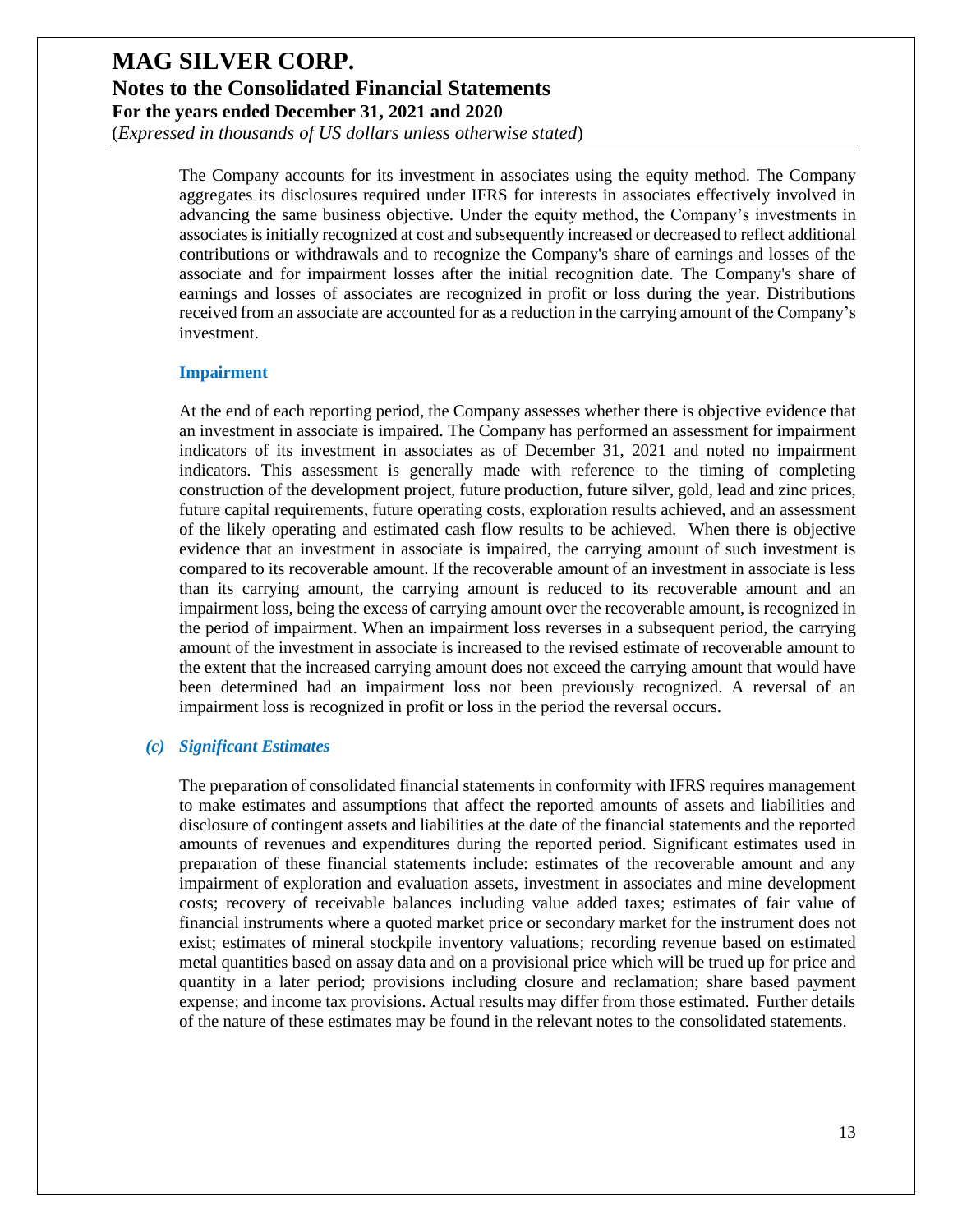# (*d***)** *Critical Judgements*

The Company makes certain critical judgments in the process of applying the Company's accounting policies. The following are those judgments that have the most significant effect on the consolidated financial statements:

# **Equity investments**

In the normal course of operations, the Company may invest in equity investments for strategic reasons. In such circumstances, management considers whether the facts and circumstances pertaining to each investment result in the Company obtaining control, joint control or significant influence over the investee entity. In some cases, the determination of whether or not the Company has control, joint control or significant influence over the investee entities requires the application of significant management judgment to consider individually and collectively such factors as:

- The purpose and design of the investee entity.
- The ability to exercise power, through substantive rights, over the activities of the investee entity that significantly affect its returns.
- The size of the company's equity ownership and voting rights, including potential voting rights.
- The size and dispersion of other voting interests, including the existence of voting blocks.
- Other investments in or relationships with the investee entity including, but not limited to, current or possible board representation, loans and other types of financial support, material transactions with the investee entity, interchange of managerial personnel or consulting positions.
- Other relevant and pertinent factors.

If the Company determines that it controls an investee entity, it consolidates the investee entity's financial statements as further described in note 2(a). If the Company determines that it has joint control (a joint venture) or significant influence (an associate) over an investee entity, then it uses the equity method of accounting to account for its investment in that investee entity as further described in note 2(b). If, after careful consideration, it is determined that the Company neither has control, joint control nor significant influence over an investee entity, the Company accounts for the corresponding investment in equity interest as fair value through other comprehensive income investment as further described in note 2(e).

# **Impairment of Non-Current Assets**

Non-current assets are tested for impairment at the end of each reporting period if, in management's judgement, there is an indicator of impairment. Management applies significant judgment in assessing whether indicators of impairment exist that would necessitate impairment testing. Internal and external factors, such as (i) changes in quantity of the recoverable resources; (ii) changes in metal prices, capital and operating costs and interest rates; and (ii) market capitalization of the Company compared to its net assets, are evaluated by management in determining whether there are any indicators of impairment. If there are indicators, management performs an impairment test on the major assets in this category.

The Company reviews and assesses the carrying amount of exploration and evaluation assets, and its investment in associates for impairment when facts or circumstances suggest that the carrying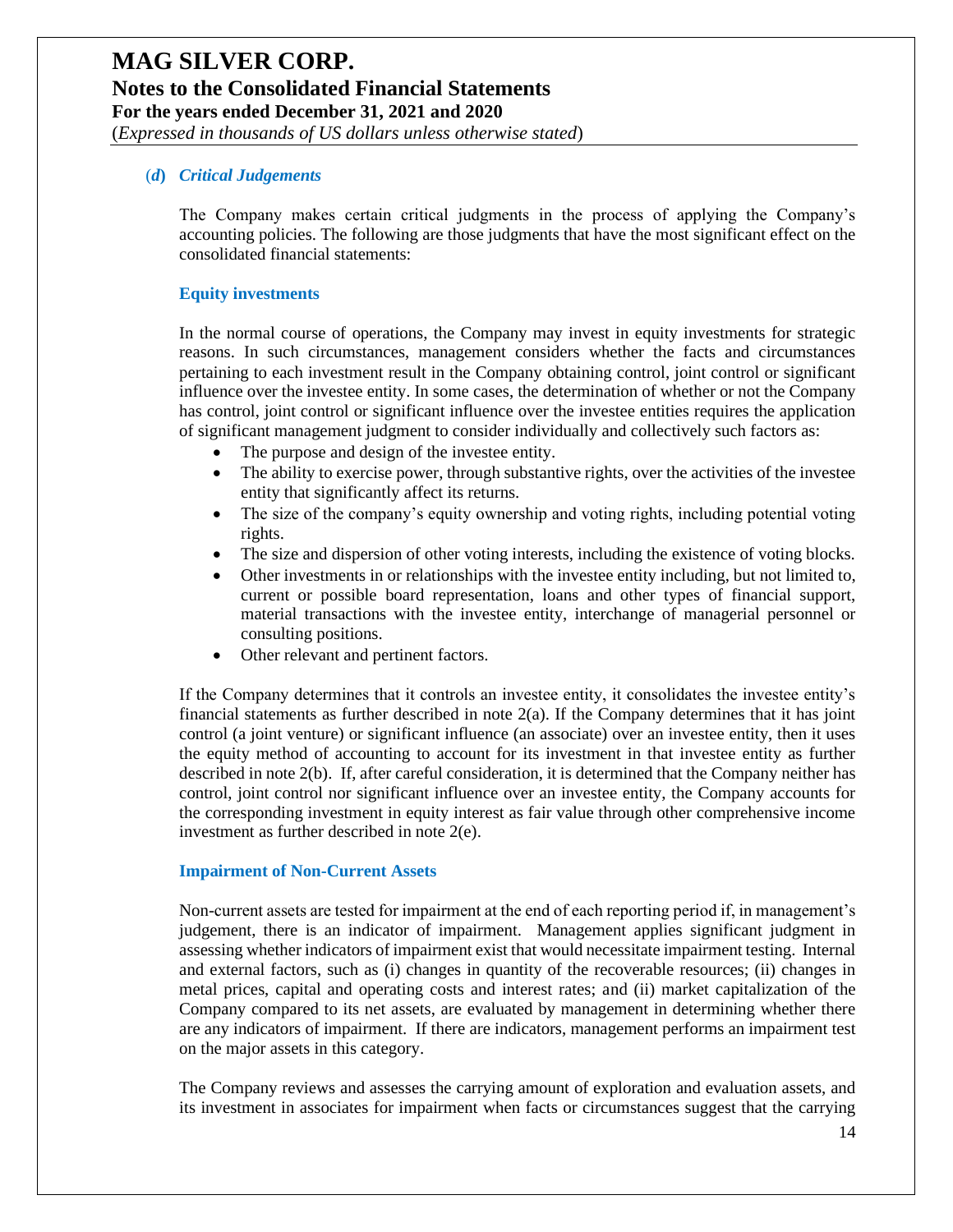amount is not recoverable. Assessing the recoverability of these amounts requires considerable professional technical judgment, and is made with reference to the timing of exploration work, work programs proposed, exploration results achieved by the Company and by others in the related area of interest, and an assessment of the likely results to be achieved from performance of further exploration (see *Notes 2(b) and 2(g)*).

### **Commercial Production**

The determination of the date on which a mine enters the commercial production stage is a significant judgement as capitalization of certain costs ceases and the recording of expenses commences upon entering commercial production. In determining commercial production and when the mine and processing facility are available for use in the manner intended by management, the following factors are considered:

- i) Operational commissioning of major mine and plant components is complete;
- ii) Operating results are being achieved consistently for a period of time;
- iii) There are indicators that these operating results will be continued; and
- iv) Other factors are present, including one or more of the following: a significant portion of plant/mill capacity has been achieved; a significant portion of available funding is directed towards operating activities; a pre-determined, reasonable period of time has passed; or significant milestones for the development of the mining property have been achieved.

### *(e) Financial instruments*

#### **Financial assets**

Financial assets are classified as either financial assets at fair value through profit or loss ("FVTPL"), fair value through other comprehensive income ("FVTOCI") or amortized cost. The Company determines the classification of financial assets at initial recognition.

# (i) Financial assets at FVTPL

Financial assets carried at FVTPL are initially recorded at fair value and transaction costs are expensed in profit or loss. Equity instruments that are held for trading and all equity derivative instruments are classified as FVTPL. Equity derivative instruments such as warrants listed on a recognized exchange are valued at the latest available closing price. Warrants not listed on a recognized exchange, but where a secondary market exists, are valued at independent broker prices (if available) traded within that secondary market. If no secondary market exists, the warrants are valued using the Black Scholes option pricing model. Realized and unrealized gains and losses arising from changes in the fair value of the financial assets held at FVTPL are included in profit or loss in the period in which they arise.

#### (ii) Financial assets at FVTOCI

Equity instruments that are designated at FVTOCI are initially recorded at fair value plus transaction costs with all subsequent changes in fair value recognized in other comprehensive income (loss). For investments in equity instruments that are not held for trading, the Company can make an irrevocable election (on an instrument-by-instrument bases) at initial recognition to classify them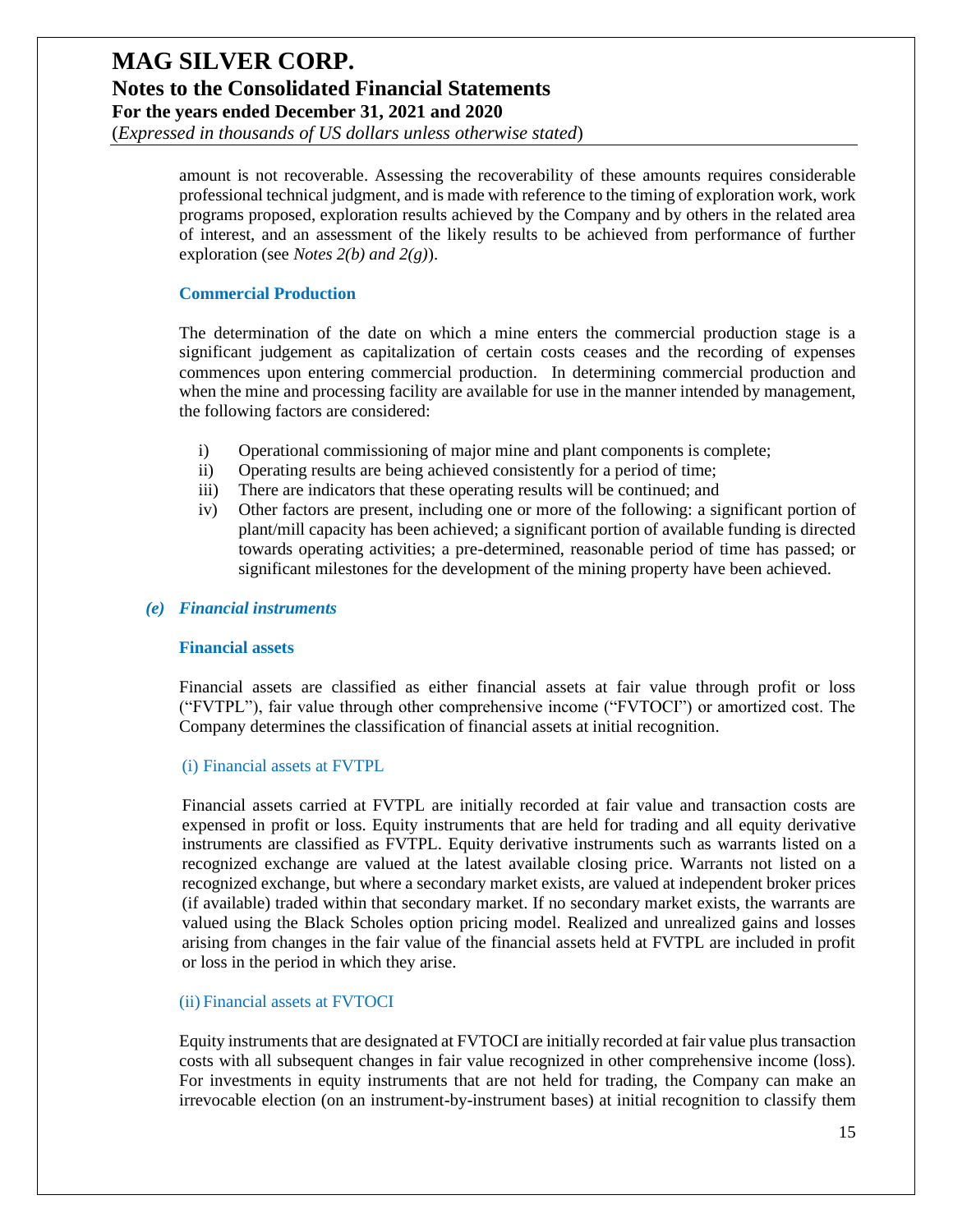as FVTOCI. On the disposal of the investment, the cumulative change in fair value in other comprehensive income (loss) is not recycled to profit or loss but transferred only within equity,

#### (iii) Financial assets at amortized cost

Financial assets are classified at amortized cost if the objective of the business model is to hold the financial asset for the collection of contractual cash flows, and the assets' contractual cash flows are comprised solely of payments of principal and interest. The Company's accounts receivable are recorded at amortized cost as they meet the required criteria. A provision is recorded based on the expected credit losses for the financial asset and reflects changes in the expected credit losses at each reporting period (see impairment below).

### **Financial liabilities**

Financial liabilities are initially recorded at fair value and subsequently measured at amortized cost, unless they are required to be measured at FVTPL (such as derivatives) or the Company has elected to measure at FVTPL. The Company's financial liabilities include trade and other payables and lease obligations which are classified at amortized cost.

The Company classifies financial instruments as follows:

| Classification |
|----------------|
| <b>FVTPL</b>   |
| <b>FVTOCI</b>  |
| Amortized cost |
| Amortized cost |
| Amortized cost |
| Amortized cost |
|                |

# **Impairment**

IFRS 9 requires an 'expected credit loss' model to be applied which requires a loss allowance to be recognized based on expected credit losses. This applies to financial assets measured at amortized cost. The expected credit loss model requires an entity to account for expected credit losses and changes in those expected credit losses at each reporting date to reflect changes in initial recognition. In other words, it is no longer necessary for a credit event to have occurred before credit losses are recognized.

# *(f) Inventories*

Concentrate, work in process and stockpile mineral inventories are measured at the lower of cost and net realisable value. Cost is determined using the weighted average cost method and includes all costs incurred, based on a normal production capacity, in bringing each product to its present location and condition.

The cost of inventories includes: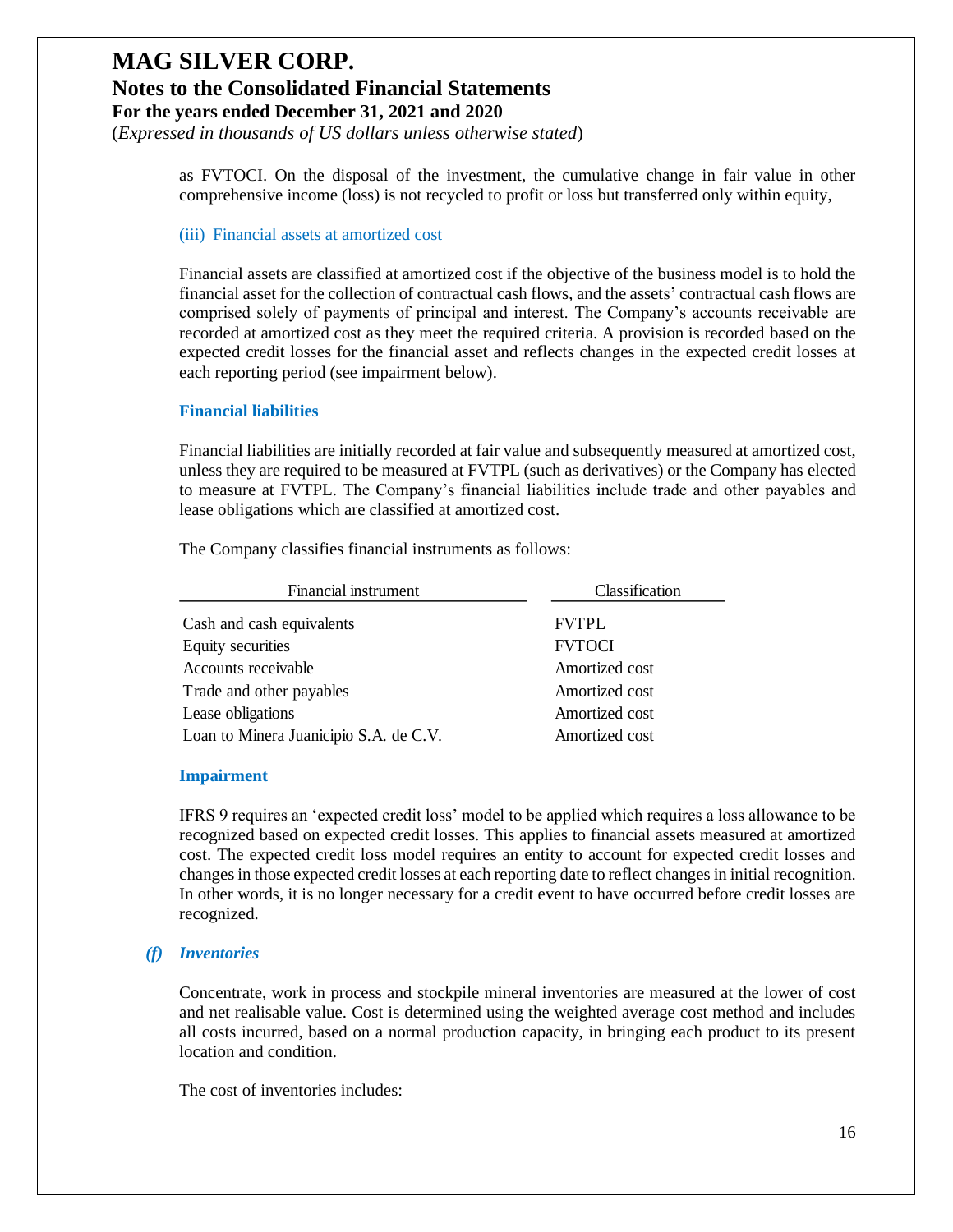(*Expressed in thousands of US dollars unless otherwise stated*)

- operating costs, which include employee costs, material costs and contractor expenses which are directly attributable to the extraction and processing of mineralized material;
- amortization of property, plant and equipment used in the extraction and processing of mineralized material; and
- related production overheads.

The assumptions used in the valuation of inventories include estimates of the amount of recoverable metal in the stockpile and an assumption of the metal prices expected to be realized when the metal is recovered. If these estimates or assumptions prove to be inaccurate, a write-down of the recorded value of concentrate, work-in process, and stockpile inventories may be required.

Net realisable value is the estimated selling price in the ordinary course of business less any further costs expected to be incurred to completion and disposal.

# *(g) Exploration and evaluation assets*

With respect to its exploration activities, the Company follows the practice of capitalizing all costs relating to the acquisition, exploration and evaluation of its mining rights. Option payments made by the Company are capitalized until the decision to exercise the option is made. If the option agreement is to exercise a purchase option in an underlying mineral property, the costs are capitalized and accounted for as an exploration and evaluation asset. At such time as commercial production commences, the capitalized costs will be depleted on a units-of-production method ("UOP"). If a mineable ore body is discovered, exploration and evaluation costs are reclassified to mining properties. If no mineable ore body is discovered, such costs are expensed in the period in which it is determined the property has no future economic value.

Exploration and evaluation expenditures include acquisition costs of rights to explore; topographical, geological, geochemical and geophysical studies; exploratory drilling; trenching and sampling; all costs incurred to obtain permits and other licenses required to conduct such activities, including legal, community, strategic and consulting fees; and activities involved in evaluating the technical feasibility and commercial viability of extracting mineral resources. This includes the costs incurred in determining the most appropriate mining/processing methods and developing feasibility studies. Expenditures incurred on a prospective property prior to the Company obtaining the right to explore it, are expensed in the period in which they are incurred.

When an exploration project has entered into the advanced exploration phase and sufficient evidence of the probability of the existence of economically recoverable minerals has been obtained, pre-operative expenditures relating to mine preparation works are capitalized to mine development costs. Activities that are typically capitalized include costs incurred to build shafts, drifts, ramps and access corridors to enable ore extraction from underground.

# **Impairment**

Management reviews the carrying amount of exploration and evaluation assets for impairment when facts or circumstances suggest that the carrying amount is not recoverable. This review is generally made with reference to the timing of exploration work, work programs proposed, exploration results achieved by the Company and by others in the related area of interest, and an assessment of the likely results to be achieved from performance of further exploration. When the results of this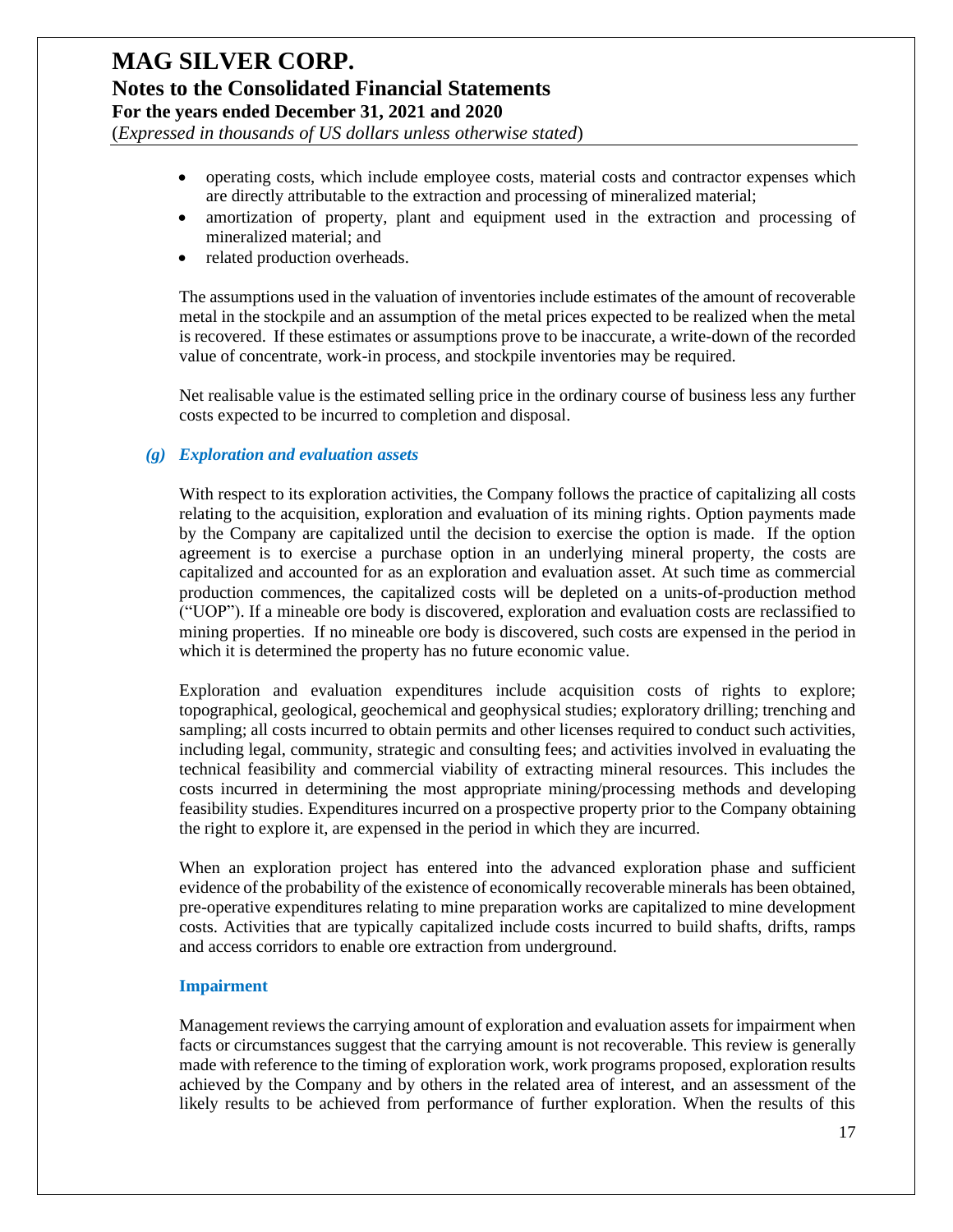review indicate that indicators of impairment exist, the Company estimates the recoverable amount of the deferred exploration costs and related mining rights by reference to the potential for success of further exploration activity and/or the likely proceeds to be received from sale or assignment of the rights. When the carrying amounts of exploration and evaluation assets are estimated to exceed their recoverable amounts, an impairment loss is recorded in profit or loss. The cash-generating unit for assessing impairment is a geographic region and shall be no larger than the operating segment. If conditions that gave rise to the impairment no longer exist, a reversal of impairment may be recognized in a subsequent period, with the carrying amount of the exploration and evaluation asset increased to the revised estimate of recoverable amount to the extent that the increased carrying amount does not exceed the carrying amount that would have been determined had an impairment loss not been previously recognized. A reversal of an impairment loss is recognized in profit or loss in the period the reversal occurs.

# *(h) Property, plant and equipment and mine development costs*

Property and equipment are recorded at cost less accumulated amortization and impairment losses. When parts of an item of equipment have different useful lives, they are accounted for as separate equipment items (major components).

The Company early adopted Amendments to International Accounting Standard ("IAS") 16, *Property, Plant & Equipment, Proceeds Before Intended Use* in 2020. The amended standard prohibits the Company from deducting any proceeds from selling items produced from the cost of building an item of mineral interest, plant and equipment, while bringing that asset to be capable of operating in the manner intended by management. The Company adopted the accounting policy retrospectively with respect to applicable transactions occurring on or after the earliest period presented herein, being January 1, 2020. With the adoption of the amended standard, precommercial production sales of silver, gold, lead and zinc produced and sold, and related costs while bringing a mine into a condition necessary for it to be capable of operating in the manner intended by management, are recognized in profit or loss in accordance with applicable standards to the extent those sales occurred on or after January 1, 2020. The entity measures the cost of those items applying the measurement requirements of "IAS 2 Inventories".

Amortization is based on the depreciable amount, which is the cost of the asset, less its expected residual value.

Amortization of the 44% owned Juanicipio mine and plant is a component of the Company's share of income (loss) from its equity investment in Juanicipio, and will be amortized over tonnes processed on a UOP basis once in commercial production.

Amortization on 100% owned and controlled assets is recognized in profit or loss on a declining balance basis or straight-line basis over the estimated useful lives of each part of an item of property and equipment, based on how this most closely reflects the expected pattern of consumption of the future economic benefits embodied in the asset. Amortization for exploration assets is capitalized to mineral properties in the statement of financial position.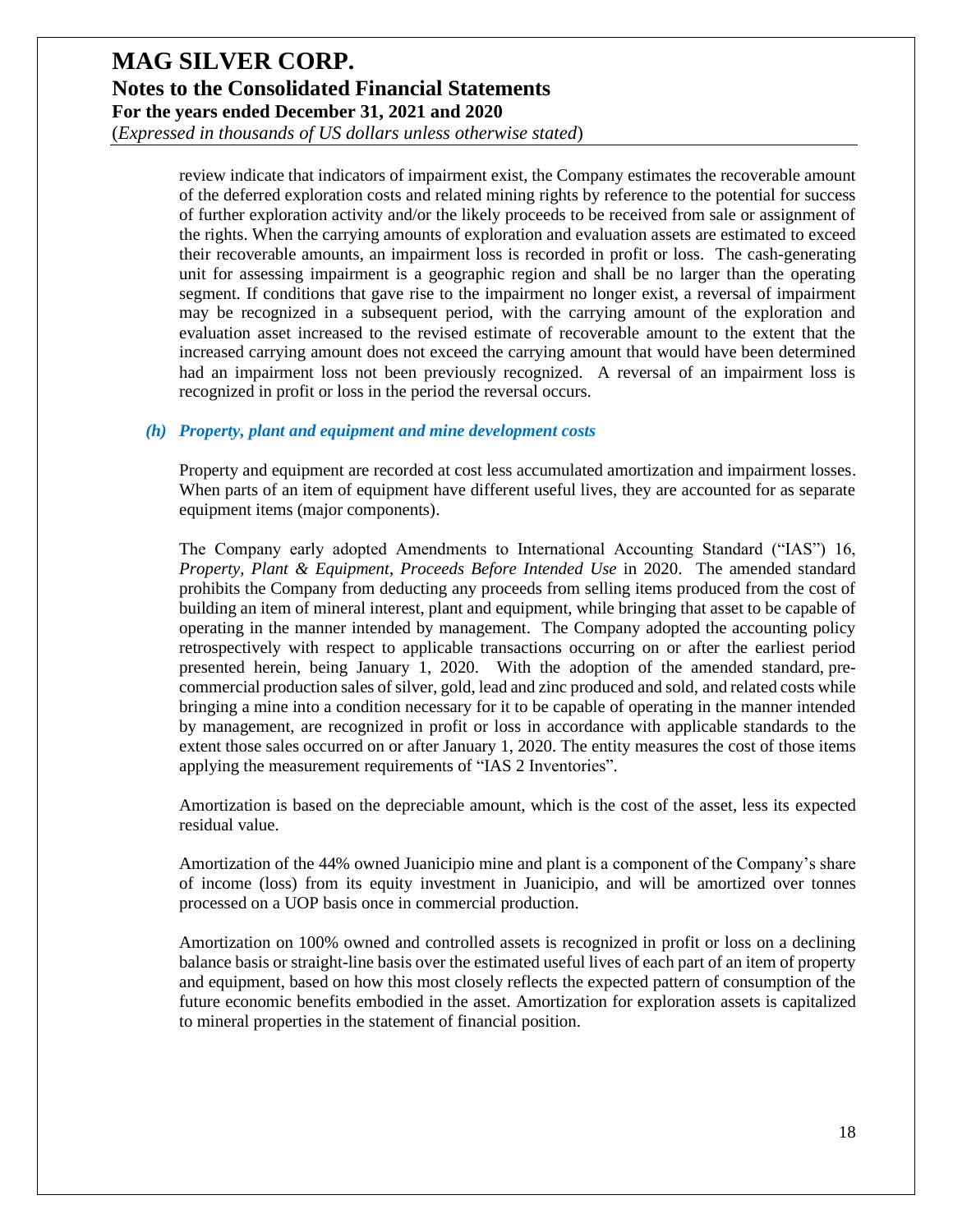The amortization rates for 100% owned and controlled assets are as follows:

| <b>Building</b>                |
|--------------------------------|
| Computer and office equipment  |
| Exploration camp and equipment |
| Right-of-use asset             |

4% declining balance 30% declining balance 30% declining balance straight-line over the earlier of the end of the lease term or useful life of the asset

Amortization methods, useful lives and residual values are reviewed at the end of each reporting period and adjusted if appropriate.

### *(i) Lease*

At inception of a contract, the Company assesses whether a contract is, or contains a lease. A contract is, or contains a lease if the contract conveys the right to control the use of an identified asset for the period of time in exchange for consideration. The Company assesses whether the contract involves the use of an identified asset, whether the Company has the right to obtain substantially all of the economic benefits from use of the asset throughout the contract term and if the Company has the right to direct the use of the asset.

As a lessee, the Company recognizes a right-of-use asset and a lease liability at the commencement date of a lease. Right-of-use assets are initially measured at cost, which is comprised of the initial amount of the lease liability adjusted for any lease payment made at or before the commencement date.

Right-of-use assets are subsequently amortized on a straight-line basis from the commencement date to the earlier of the end of the lease term, or the end of the useful life of the asset. In addition, the right-of-use asset may be reduced due to impairment losses, if any, and adjusted for certain remeasurements of the lease liability.

A lease liability is initially measured at the present value of the lease payments to be made over the lease term, discounted by the interest rate implicit in the lease or if that rate cannot be readily determined, the Company's incremental borrowing rate. Lease payments include fixed payments, variable lease payments that depend on an index or a rate, amounts to be paid under residual value guarantees and the exercise price of a purchase option reasonably certain to be exercised by the Company.

The lease liability is measured at amortized cost using the effective interest method. It is remeasured when there is a modification, a change in the lease term, a change in the fixed lease payments or change in the assessment to purchase the underlying asset.

The Company presents the right-of-use asset in the property and equipment line item on the consolidated statements of financial position and the lease liability in the lease obligation line item on the consolidated statements of financial position.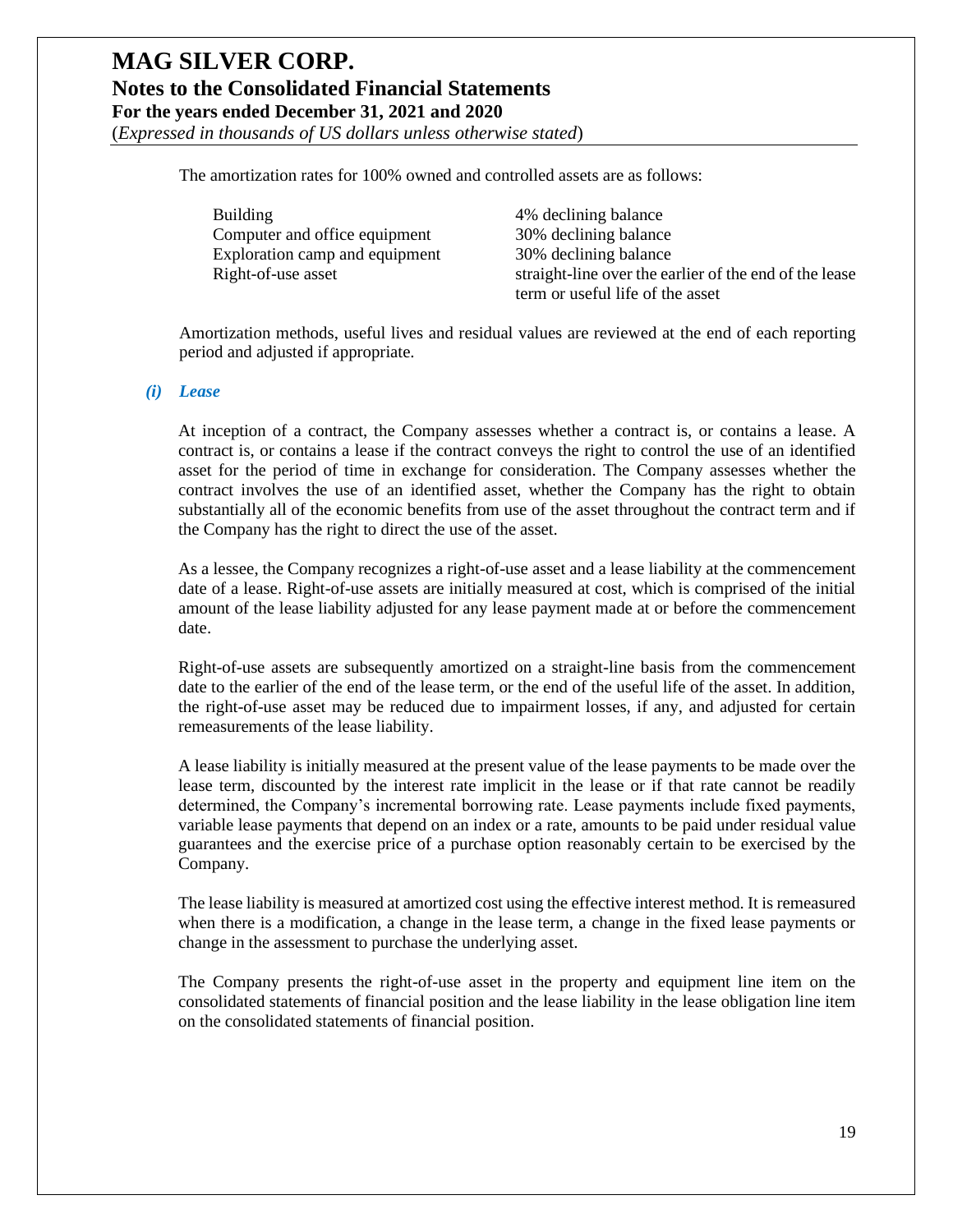# *(j) Income taxes*

Deferred income taxes relate to the expected future tax consequences of unused tax losses and unused tax credits and differences between the carrying amount of statement of financial position items and their corresponding tax values. Deferred tax assets, if any, are recognized only to the extent that, in the opinion of management, it is probable that sufficient future taxable profit will be available to recover the asset. Deferred tax assets and liabilities are adjusted for the effects of changes in tax laws and rates on the date of substantive enactment.

#### *(k) Provisions*

Provisions are liabilities that are uncertain in timing or amount. The Company records a provision when and only when:

(i) The Company has a present obligation (legal or constructive) as a result of a past event;

(ii) It is probable that an outflow of resources embodying economic benefits will be required to settle the obligation; and

(iii) A reliable estimate can be made of the amount of the obligation.

Constructive obligations are obligations that derive from the Company's actions where:

(i) By an established pattern of past practice, published policies or a sufficiently specific current statement, the Company has indicated to other parties that it will accept certain responsibilities; and

(ii) As a result, the Company has created a valid expectation on the part of those other parties that it will discharge those responsibilities.

Provisions are reviewed at the end of each reporting period and adjusted to reflect management's current best estimate of the expenditure required to settle the present obligation at the end of the reporting period. If it is no longer probable that an outflow of resources embodying economic benefits will be required to settle the obligation, the provision is reversed. Provisions are reduced by actual expenditures for which the provision was originally recognized. Where discounting has been used, the carrying amount of a provision increases in each period to reflect the passage of time. This increase (accretion expense) is included in profit or loss for the period.

# *Closure and reclamation*

The Company records a provision for the present value of the estimated closure obligations, including reclamation costs, when the obligation (legal or constructive) is incurred, with a corresponding increase in the carrying value of the related assets. The carrying value is amortized over the life of the mining asset on a UOP basis commencing with initial commercialization of the asset. The liability is accreted to the actual liability on settlement through charges each period to profit or loss.

The provision for closure and reclamation is reviewed at the end of each reporting period for changes in estimates and circumstances, including as a result of changes in regulatory requirements,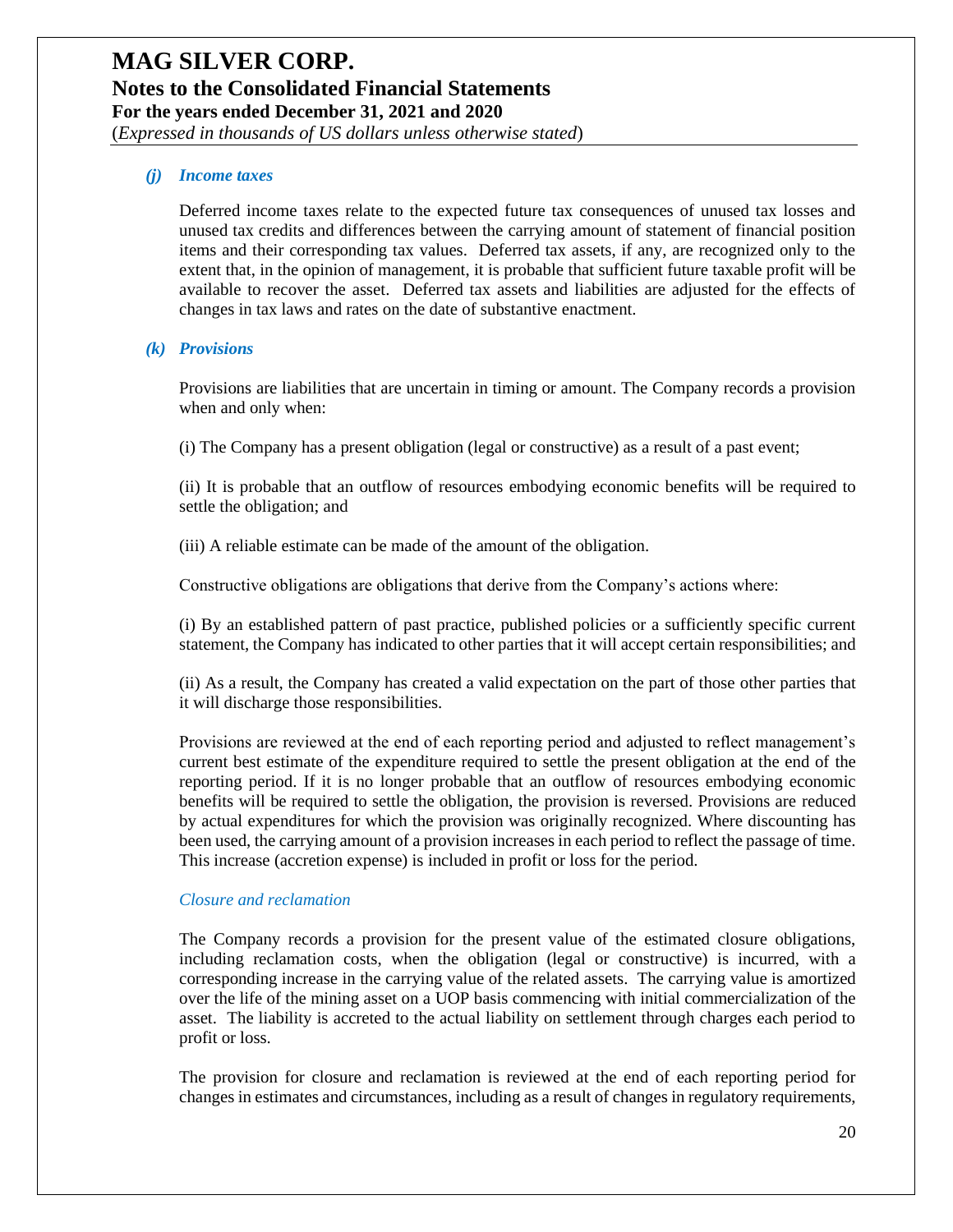discount rates and assumptions regarding the amount and timing of the expenditures. These changes are recorded directly to the related assets with a corresponding entry to the reclamation provision. The provision recorded by the Company as at December 31, 2021 of \$409 relates to current and prior disturbances on the Deer Trail exploration property (see *Note 7*) (December 31, 2020: \$409).

One of the operating companies of the Company's investment in associates, Minera Juanicipio, recorded a provision for reclamation and remediation costs of \$4,050 and capitalized a corresponding asset as at December 31, 2021 (December 31, 2020: \$1,450) (see *Note 6*).

#### *(l) Functional currency and presentation currency*

The functional currency of the parent, its subsidiaries, and the investment in Juanicipio is the United States dollar ("US\$").

Each entity within the Company determines its own functional currency, and the items included in the financial statements of each entity are measured using that functional currency. The functional currency determination involves certain judgments in evaluating the primary economic environment, and the Company reconsiders the functional currencies of each entity if there is a change in the underlying transactions, events and conditions which determine the primary economic environment.

The Company's reporting and presentation currency is the US\$.

#### *(m) Foreign currency transactions*

Transactions incurred in currencies other than the Company's functional currency (foreign currencies) are recorded at the rates of exchange prevailing at the dates of the transactions. At each statement of financial position date, monetary assets and liabilities are translated using the period end foreign exchange rate. Non-monetary assets and liabilities are translated using the historical rate on the date of the transaction. Non-monetary assets and liabilities that are stated at fair value are translated using the rate on the date that the fair value was determined. All gains and losses on translation of these foreign currency transactions are included in profit or loss.

#### *(n) Revenue*

The Juanicipio Project recognizes revenue for silver, gold, lead and zinc from concentrate production, net of treatment and refining charges, when it satisfies the performance obligation of transferring control of the concentrate to the customer. This generally occurs as material is received at the customer's plant, as the customer has the ability to direct the use of and obtain substantially all of the remaining benefits from the material and the customer has the risk of loss. The Juanicipio sales are based on estimated metal quantities based on assay data and on a provisional price. The receivable is marked to market through sales each period prior to final settlement. Minera Juanicipio also adjusts estimated metal quantities used in computing provisional sales using new information and assay data from the smelter as it is received (if any). A provisional payment is generally due by the 15th of the month of the month following delivery of the concentrate to the customer. Final payment is due upon final settlement of price and quantity with the customer. The principal risks associated with recognition of sales on a provisional basis include metal price fluctuations and updated quantities between the date the sale is recorded and the date of final settlement.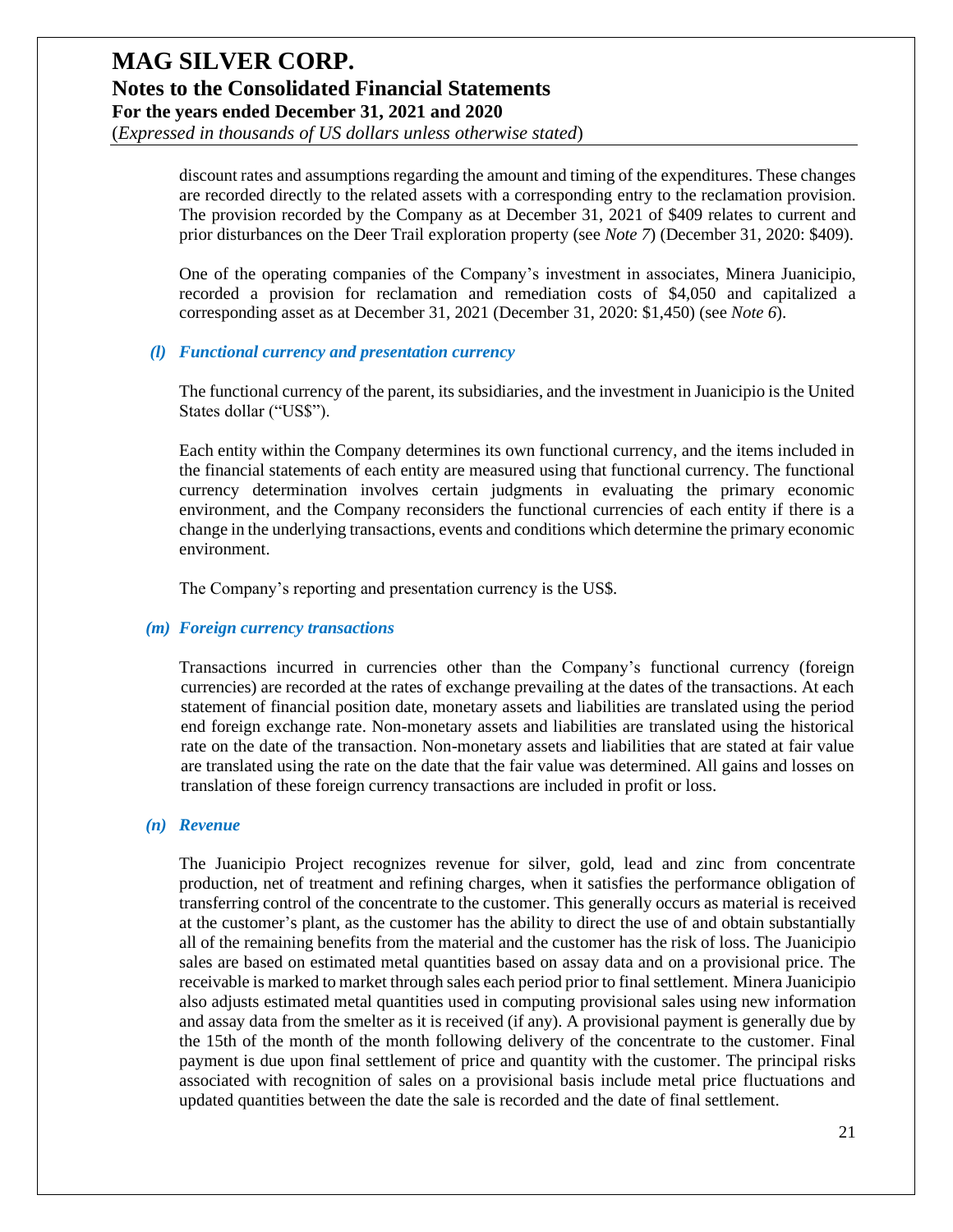(*Expressed in thousands of US dollars unless otherwise stated*)

The Company early adopted Amendments to International Accounting Standard ("IAS") 16, *Property, Plant & Equipment, Proceeds Before Intended Use* in 2020. With the adoption of the amended standard, pre-commercial production sales of silver, gold, lead and zinc produced and sold, and related costs while bringing a mine into a condition necessary for it to be capable of operating in the manner intended by management, are recognized in profit or loss in accordance with applicable standards.

### *(o) Income (Loss) per common share*

Basic income (loss) per share is based on the weighted average number of common shares outstanding during the period.

Diluted income (loss) per share is computed using the weighted average number of common and common equivalent shares outstanding during the period. Common equivalent shares consist of the incremental common shares upon the assumed exercise of stock options and warrants, and upon the assumed conversion of deferred share units and units issued under the Company's share unit plan, to the extent their inclusion is not anti-dilutive. For the year ended December 31, 2021, the weighted average number of shares outstanding was based on the following:

|                                                     |              | Year ended December 31, |
|-----------------------------------------------------|--------------|-------------------------|
|                                                     | 2021         | 2020                    |
| Basic weighted average number of shares outstanding | 95, 181, 258 | 91.108.622              |
| Effect of dilutive common share equivalents         | 278.257      |                         |
|                                                     | 95,459,515   | 91,108,622              |

For the year ended December 31, 2021, stock options totaling 813,887, restricted and performance share units totaling 247,752 and deferred share units totaling 383,078 were excluded from the computation of diluted income (loss) per share due to vesting criteria not being met during the period.

For the year ended December 31, 2020, the Company had 1,882,225 common share equivalents consisting of: common shares issuable upon the exercise of outstanding and exercisable stock options; restricted and performance share units; and deferred share units. These common share equivalents were not included for the purpose of calculating diluted loss per share as their effect would be anti-dilutive.

# *(p) Share based payments*

The fair value of equity-settled share-based payment awards are estimated as of the date of the grant and recorded as share-based payment expense in profit or loss over their vesting periods, with a corresponding increase in equity. The amount recognized as an expense is adjusted to reflect the number of awards for which the related service and non-market vesting conditions are expected to be met. Market price performance conditions are included in the fair value estimate on the grant date with no subsequent adjustment to the actual number of awards that vest. Forfeiture rates are estimated on grant date, and adjusted annually for actual forfeitures in the period. Changes to the estimated number of awards that will eventually vest are accounted for prospectively. Share based payment awards with graded vesting schedules are accounted for as separate grants with different vesting periods and fair values.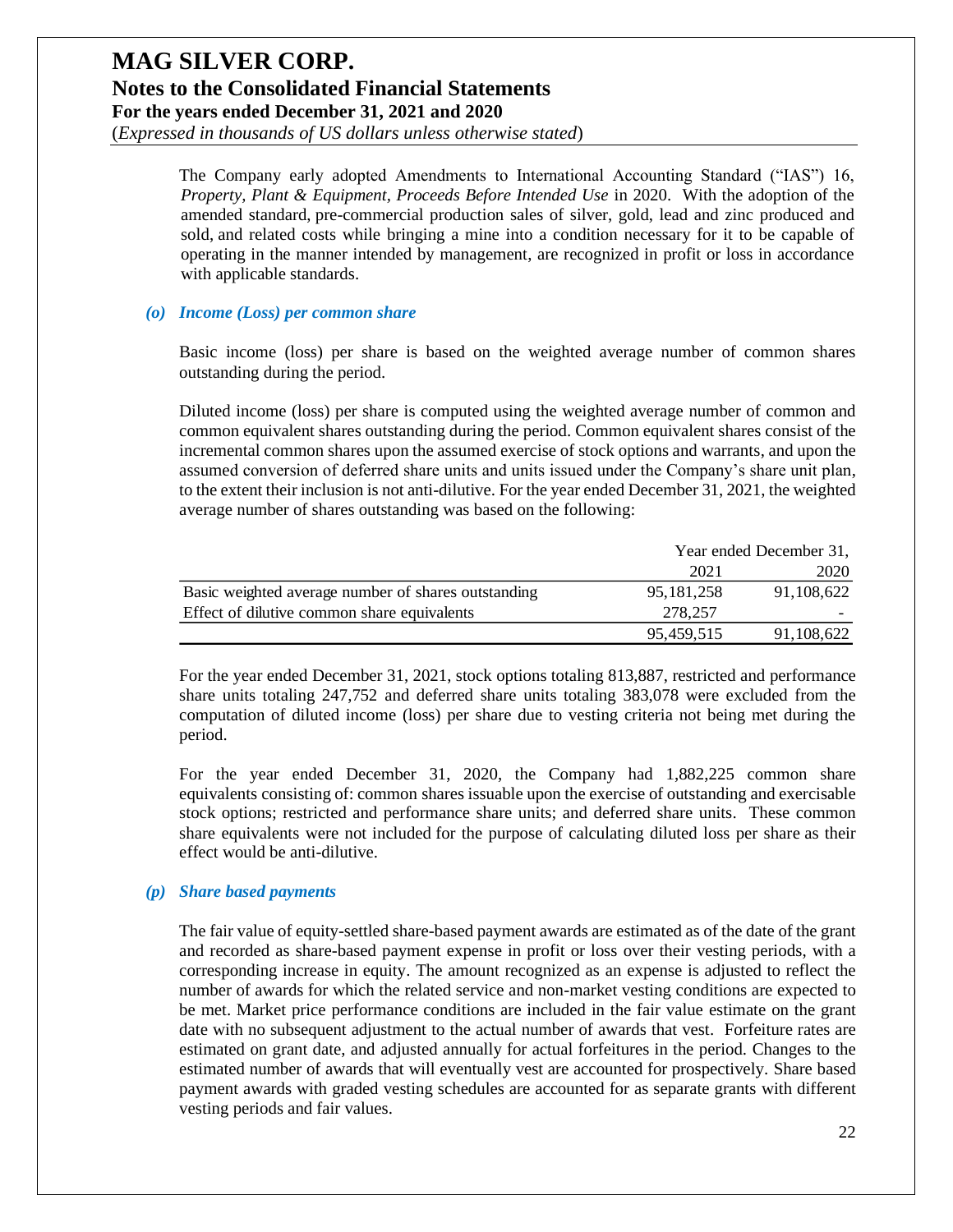The fair value of stock options is estimated using the Black-Scholes-Merton option valuation model. The fair value of restricted and deferred share units, is based on the fair market value of a common share equivalent on the date of grant. The fair value of performance share units awarded with market price conditions is determined using the Monte Carlo pricing model and the fair value of performance share units with non-market performance conditions is based on the fair market value of a common share equivalent on the date of grant.

# *(q) Changes in Accounting Standards*

The Company has reviewed new accounting pronouncements that have been issued but are not yet effective at December 31, 2021. These include:

**IAS 12** *Income Taxes*. In May 2021, the IASB issued *Deferred Tax related to Assets and Liabilities arising from a Single Transaction*, which amended IAS 12 Income Taxes. The amendments are effective beginning on or after January 1, 2023, with early adoption permitted. The amendments narrowed the scope of the recognition exemption in paragraphs 15 and 24 of IAS 12 (recognition exemption) so that it no longer applies to transactions that, on initial recognition, give rise to equal amounts of taxable and deductible temporary differences, such as leases and reclamation provisions. The Company is assessing the impact of the amendment and does not expect it to have a significant effect on the Company's consolidated financial statements.

# **3. CASH**

The Company's cash consist of cash on hand and bank deposits.

# **4. ACCOUNTS RECEIVABLE**

|                                                     | December 31, | December 31, |
|-----------------------------------------------------|--------------|--------------|
|                                                     | 2021         | 2020         |
| Receivable from Minera Juanicipio (see Note 6 & 14) | 1.944        | 658          |
| Value added tax ("IVA" and "GST")                   | 152          | 122          |
| Other receivables                                   |              | 117          |
|                                                     | 2.097        | 897          |

# **5. INVESTMENTS**

The Company holds investments as follows for the years ended December 31, 2021 and 2020:

|                                                |   | December 31, | December 31, |
|------------------------------------------------|---|--------------|--------------|
|                                                |   | 2021         | 2020         |
| Equity securities, beginning of year           | S | 11.951       | 1,408        |
| Disposition of equity securities at fair value |   | (6,371)      | (3,950)      |
| Unrealized (loss) gain for the year            |   | (4,401)      | 14,493       |
| Equity securities, end of year                 |   | 1.179        | 11.951       |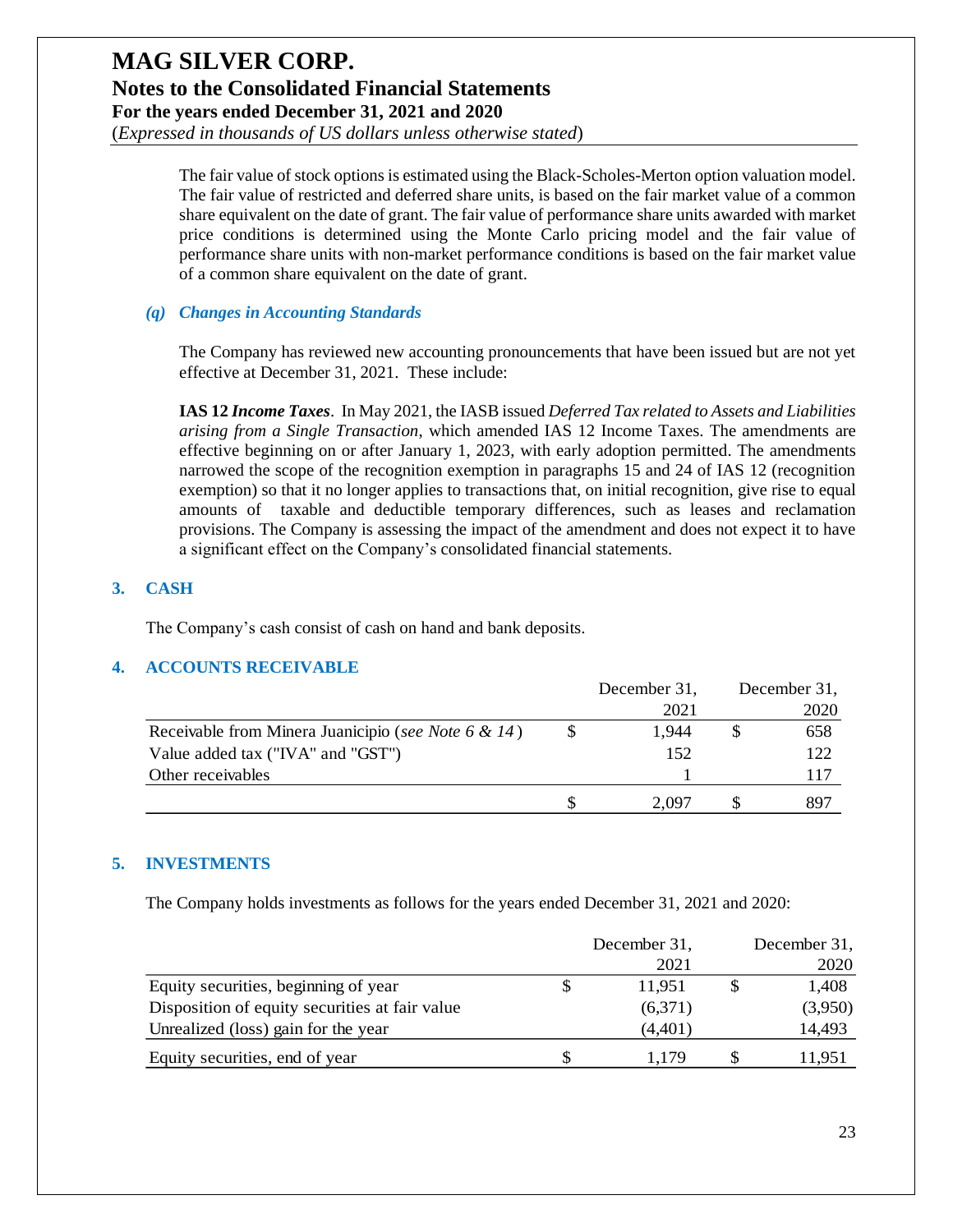(*Expressed in thousands of US dollars unless otherwise stated*)

During the year ended December 31, 2021, the Company disposed of certain equity securities held as investments. The proceeds on disposition were \$6,371 (December 31, 2020: \$3,950). In addition, the Company recognized a gain on disposal of \$5,026 (net of \$784 tax) (December 31, 2020: \$1,137 net of \$177 tax) which was transferred from other comprehensive income (loss) to deficit. During the year ended December 31, 2021, the Company recorded an unrealized loss of \$4,401 (December 31, 2020: \$14,493 unrealized gain) on its investment in equity securities designated as FVTOCI instruments. A deferred tax benefit related to this unrealized loss in the year in the amount of \$597 was also recorded (December 31, 2020: \$1,713 deferred tax liability) in other comprehensive income (loss).

# **6. INVESTMENT IN JUANICIPIO**

The Company acquired a 100% interest in the Juanicipio Property effective July 16, 2003. Pursuant to an agreement effective July 1, 2005 (the "Agreement") with Industrias Peñoles, S.A. de C.V. ("Peñoles"), the Company granted Peñoles or any of its subsidiaries an option to earn a 56% interest in the Juanicipio Property in Mexico in consideration for Peñoles conducting \$5,000 of exploration on the property over four years and Peñoles purchasing \$1,000 of common shares of the Company in two tranches for \$500 each.

In mid 2007, Peñoles met all of the earn-in requirements of the Agreement. In December 2007, the Company and Peñoles created an operating company named Minera Juanicipio, S.A. de C.V. ("Minera Juanicipio") for the purpose of holding and operating the Juanicipio Property. In 2008, MAG was notified that Peñoles had transferred its 56% interest of Minera Juanicipio to Fresnillo, a subsidiary of Peñoles, pursuant to a statutory merger. Minera Juanicipio is held 56% by Fresnillo and 44% by the Company. In December 2007, all mineral rights and surface rights relating to the Juanicipio project held by the Company and Peñoles, respectively, were ceded into Minera Juanicipio. On December 27, 2021, the Company and Fresnillo created Equipos Chaparral, S.A. de C.V. ("Equipos Chaparral") in the same ownership proportions (Fresnillo 56% / MAG 44%) for the purpose of holding the Juanicipio plant and mining equipment, to be leased to Minera Juanicipio. Minera Juanicipio and Equipos Chaparral are collectively referred to herein as the "Juanicipio Entities."

The Juanicipio Entities are governed by a shareholders' agreement and by corporate by-laws. All costs relating to the Juanicipio Property and the Juanicipio Entities (collectively, the "Juanicipio Project") are required to be shared by the Company and Fresnillo pro-rata based on their ownership interests in the Juanicipio Entities, and if either party does not fund pro-rata, their ownership interest will be diluted in accordance with the shareholders' agreement and by-laws.

Fresnillo is the operator of the Juanicipio Entities, and with its affiliates, beneficially owns 10.0% of the common shares of the Company as at December 31, 2021, as publicly reported.

The Company has recorded its investment in the Juanicipio Entities ("Investment in Juanicipio") using the equity method of accounting. The cost of the investment includes the carrying value of the deferred exploration and mineral and surface rights, costs incurred by the Company on the Juanicipio Property, and the required net cash investments to establish and maintain its 44% interest in the Juanicipio Entities.

The Company's investment relating to its interest in the Juanicipio Entities is detailed as follows for the years ended December 31, 2021 and 2020: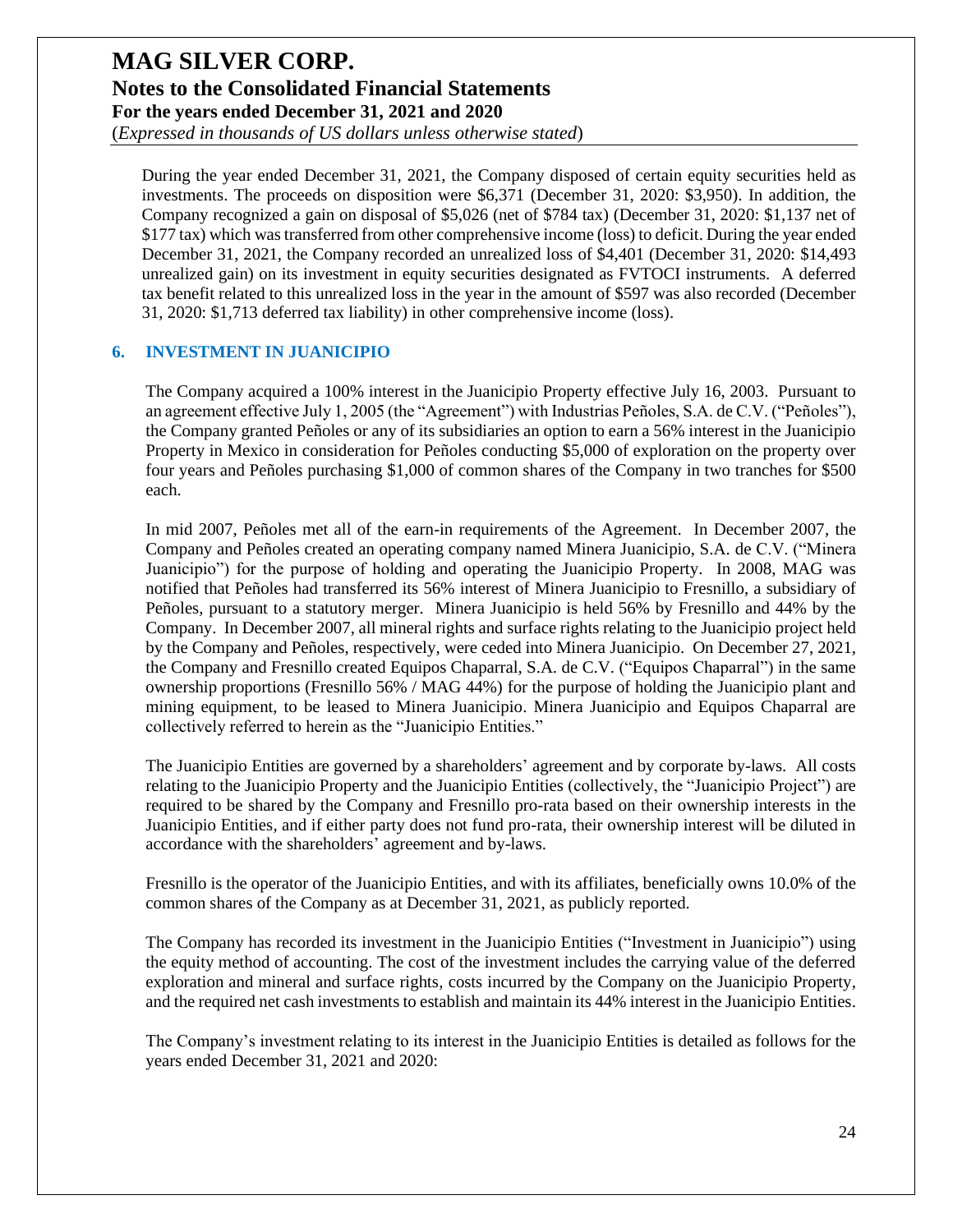(*Expressed in thousands of US dollars unless otherwise stated*)

|                                                                                                                                                                                                                                                                                                                                                                                                                                                                                    | December 31,  |               | December 31, |
|------------------------------------------------------------------------------------------------------------------------------------------------------------------------------------------------------------------------------------------------------------------------------------------------------------------------------------------------------------------------------------------------------------------------------------------------------------------------------------|---------------|---------------|--------------|
|                                                                                                                                                                                                                                                                                                                                                                                                                                                                                    | 2021          |               | 2020         |
| Juanicipio Project oversight expenditures incurred 100% by MAG \$                                                                                                                                                                                                                                                                                                                                                                                                                  | 620           | $\mathcal{S}$ | 568          |
| Interest earned, advances to Minera Juanicipio (see Note 14) <sup>(1)</sup>                                                                                                                                                                                                                                                                                                                                                                                                        | (1,316)       |               | (567)        |
| Cash contributions to Minera Juanicipio                                                                                                                                                                                                                                                                                                                                                                                                                                            | 73,524        |               | 63,712       |
| Total for the year                                                                                                                                                                                                                                                                                                                                                                                                                                                                 | 72,828        |               | 63,713       |
| Income from equity accounted Investment in Juanicipio <sup>(2)</sup>                                                                                                                                                                                                                                                                                                                                                                                                               | 15,686        |               | 2,214        |
| Balance, beginning of year                                                                                                                                                                                                                                                                                                                                                                                                                                                         | 202,570       |               | 136,643      |
| Balance, end of year                                                                                                                                                                                                                                                                                                                                                                                                                                                               | \$<br>291,084 | \$            | 202,570      |
| A portion of the Investment in Juanicipio is in the form of interest bearing shareholder loans. The<br>(1)<br>interest accrued within the Juanicipio Entities was capitalized to 'Mineral interests, plant and equipment'<br>and the interest recorded by the Company on the loan totaling \$1,316 for the year ended December 31,<br>2021 (December 31, 2020: \$567) was credited to the Investment in Juanicipio account as an eliminating<br>related party entry (see Note 14). |               |               |              |
| <sup>(2)</sup> Represents the Company's 44% share of the Juanicipio Entities's net income for the year, as<br>determined by the Company.                                                                                                                                                                                                                                                                                                                                           |               |               |              |
| A summary of financial information of the Juanicipio Entities (on a 100% basis reflecting adjustments<br>made by the Company, including adjustments for differences in accounting policies) is as follows:                                                                                                                                                                                                                                                                         |               |               |              |
|                                                                                                                                                                                                                                                                                                                                                                                                                                                                                    |               |               |              |
|                                                                                                                                                                                                                                                                                                                                                                                                                                                                                    |               |               |              |
|                                                                                                                                                                                                                                                                                                                                                                                                                                                                                    |               |               |              |
|                                                                                                                                                                                                                                                                                                                                                                                                                                                                                    |               |               |              |
|                                                                                                                                                                                                                                                                                                                                                                                                                                                                                    |               |               |              |
|                                                                                                                                                                                                                                                                                                                                                                                                                                                                                    |               |               |              |
|                                                                                                                                                                                                                                                                                                                                                                                                                                                                                    |               |               |              |
|                                                                                                                                                                                                                                                                                                                                                                                                                                                                                    |               |               |              |
|                                                                                                                                                                                                                                                                                                                                                                                                                                                                                    |               |               |              |
|                                                                                                                                                                                                                                                                                                                                                                                                                                                                                    |               |               |              |
|                                                                                                                                                                                                                                                                                                                                                                                                                                                                                    |               |               |              |
|                                                                                                                                                                                                                                                                                                                                                                                                                                                                                    |               |               |              |
|                                                                                                                                                                                                                                                                                                                                                                                                                                                                                    |               |               |              |
|                                                                                                                                                                                                                                                                                                                                                                                                                                                                                    |               |               |              |
|                                                                                                                                                                                                                                                                                                                                                                                                                                                                                    |               |               |              |
|                                                                                                                                                                                                                                                                                                                                                                                                                                                                                    |               |               |              |
|                                                                                                                                                                                                                                                                                                                                                                                                                                                                                    |               |               |              |
|                                                                                                                                                                                                                                                                                                                                                                                                                                                                                    |               |               |              |
|                                                                                                                                                                                                                                                                                                                                                                                                                                                                                    |               |               |              |
|                                                                                                                                                                                                                                                                                                                                                                                                                                                                                    |               |               | 25           |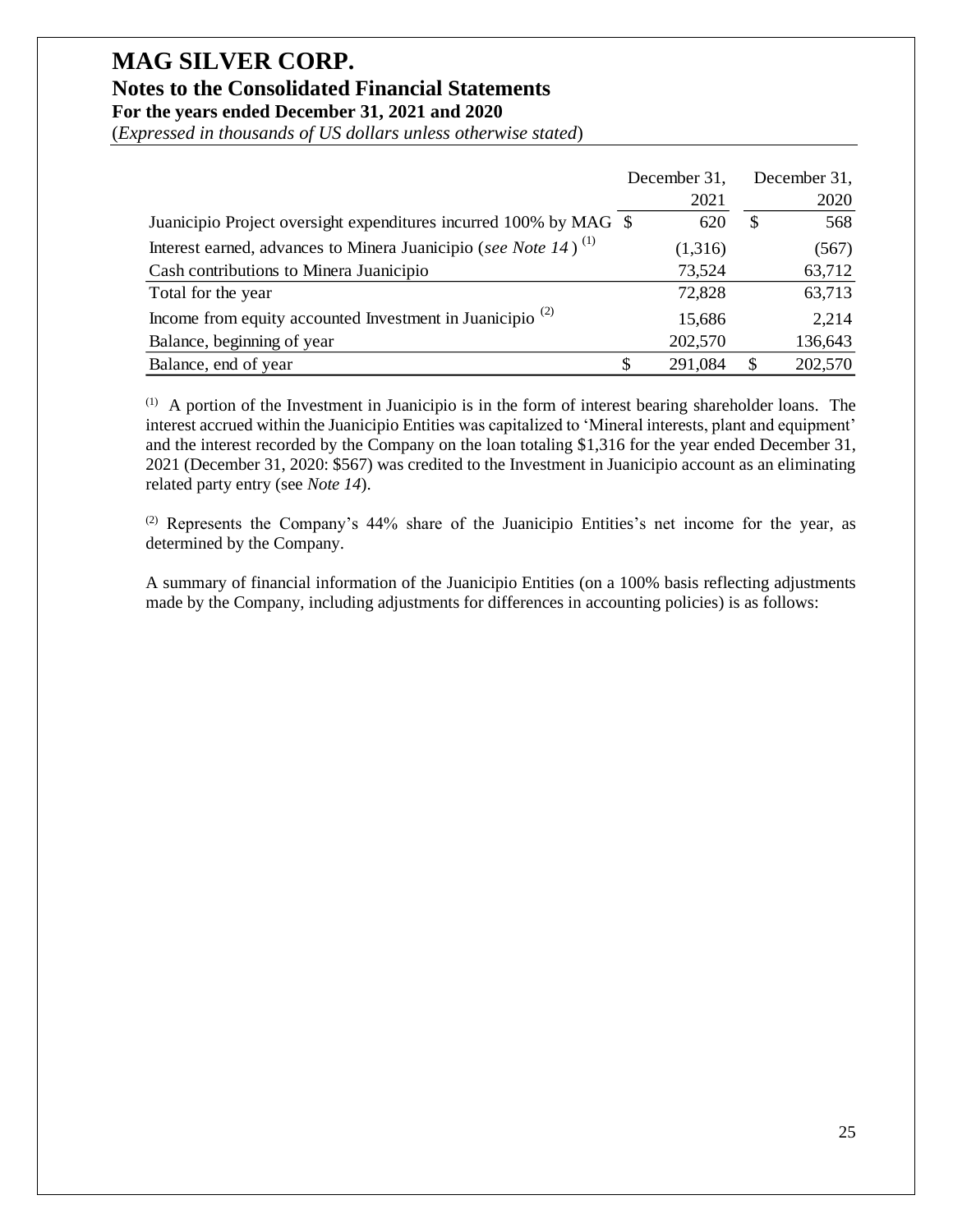(*Expressed in thousands of US dollars unless otherwise stated*)

# *Minera Juanicipio Statements of Financial Position*

|                                                    | December 31, |         |    | December 31, |  |  |
|----------------------------------------------------|--------------|---------|----|--------------|--|--|
|                                                    |              | 2021    |    | 2020         |  |  |
| Cash and cash equivalents                          | \$           | 18,972  | \$ | 51,503       |  |  |
| Value added tax and other receivables              |              | 25,580  |    | 26,055       |  |  |
| Concentrate sales receivable from Fresnillo        |              | 18,853  |    | 5,203        |  |  |
| Inventory                                          |              | 3,234   |    | 427          |  |  |
| Prepaids and other assets                          |              | 104     |    |              |  |  |
| Total current assets                               |              | 66,743  |    | 83,188       |  |  |
| Right-of-use assets                                |              | 2,052   |    | 18           |  |  |
| Mineral interests, plant and equipment             |              | 644,609 |    | 381,780      |  |  |
| Deferred tax assets                                |              | 5,254   |    |              |  |  |
| Total assets                                       | \$           | 718,658 | \$ | 464,986      |  |  |
| Payables to Peñoles and other vendors              | \$           | 22,835  | \$ | 3,713        |  |  |
| Total current liabilities                          |              | 22,835  |    | 3,713        |  |  |
| Interest payable to shareholders                   |              | 4,279   |    | 1,298        |  |  |
| Lease liabilities                                  |              | 2,053   |    | 13           |  |  |
| Provisions                                         |              | 4,070   |    | 1,450        |  |  |
| Deferred tax liabilities                           |              | 31,266  |    | 8,406        |  |  |
| <b>Total liabilities</b>                           |              | 64,503  |    | 14,880       |  |  |
| Shareholders equity including shareholder advances |              | 654,155 |    | 450,106      |  |  |
| Total liabilities and equity                       | \$           | 718,658 | \$ | 464,986      |  |  |

*Minera Juanicipio Statements of Income*

|                                        |              | Year ended December 31, |          |
|----------------------------------------|--------------|-------------------------|----------|
|                                        | 2021         |                         | 2020     |
|                                        |              |                         |          |
| Sales                                  | \$<br>75,393 | \$                      | 15,335   |
| Cost of sales                          | (15,329)     |                         | (3,873)  |
| Gross profit                           | 60,064       |                         | 11,462   |
| Consulting and administrative expenses | (1,929)      |                         | (239)    |
| Extraordinary mining duty              | (337)        |                         | (76)     |
|                                        | 57,798       |                         | 11,147   |
| Exchange losses and other              | (1,363)      |                         | (623)    |
| Income tax expense                     | (20, 784)    |                         | (5, 492) |
| Income for the year                    | \$<br>35,651 | \$                      | 5,032    |
| MAG's 44% equity income                | \$<br>15,686 | \$                      | 2,214    |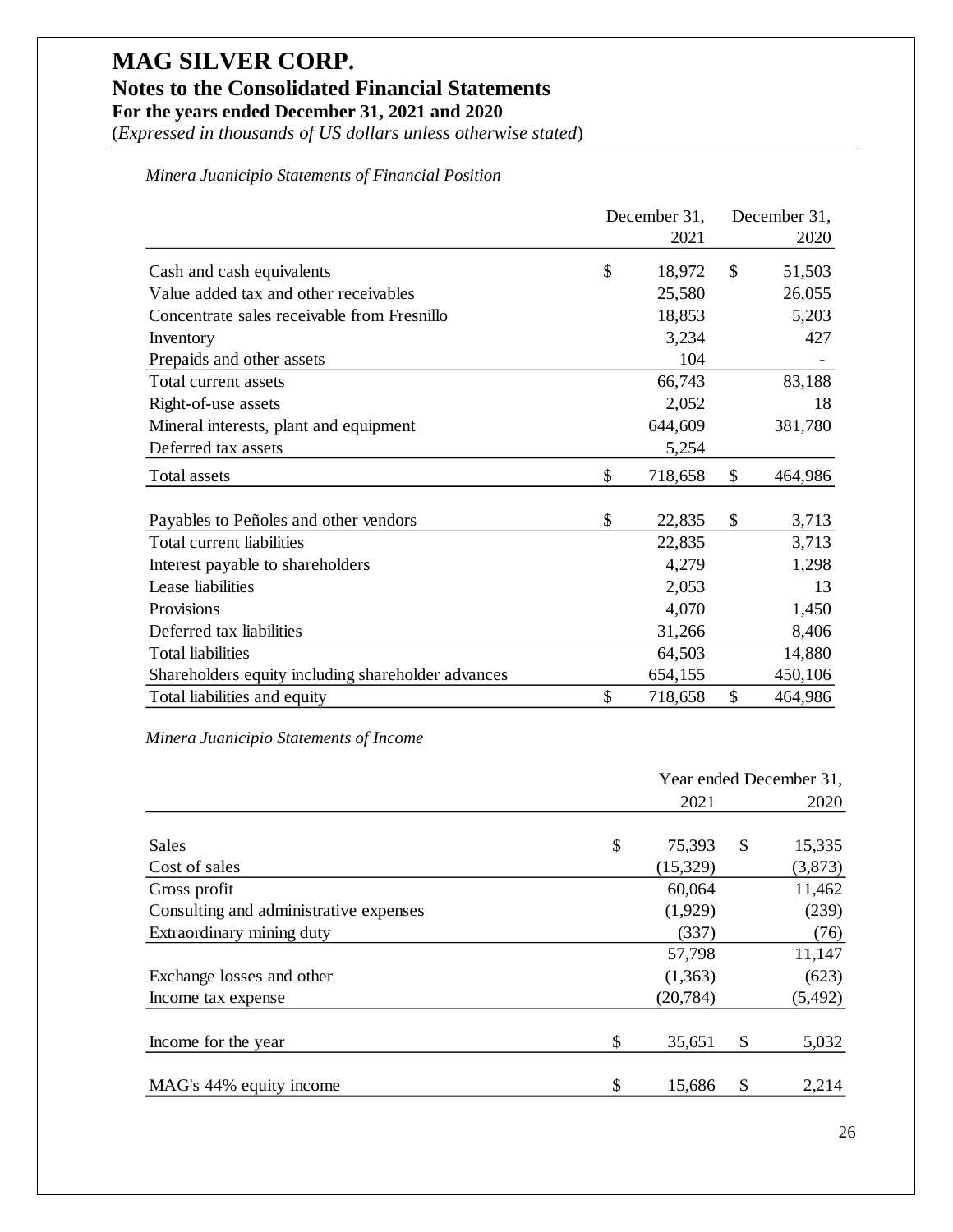(*Expressed in thousands of US dollars unless otherwise stated*)

### *Minera Juanicipio Statements of Cash Flow*

|                                                                        |                 |     | Year ended December 31, |
|------------------------------------------------------------------------|-----------------|-----|-------------------------|
|                                                                        | 2021            |     | 2020                    |
| Operating activities                                                   |                 |     |                         |
| Net income for the year                                                | \$<br>35,651 \$ |     | 5,032                   |
| Items not involving cash                                               |                 |     |                         |
| Deferred income tax expense                                            | 17,606          |     | 5,118                   |
| Other                                                                  | 419             |     | 1,298                   |
| Change in operating assets and liabilities                             | 1,656           |     | (13,283)                |
| Net cash provided from (used in) operating activities                  | 55,332          |     | (1, 835)                |
| Investing activities                                                   |                 |     |                         |
| Capital expenditures including plant, mine development and exploration | (254, 830)      |     | (121, 125)              |
| Net cash used in investing activities                                  | (254, 830)      |     | (121, 125)              |
| Financing activities                                                   |                 |     |                         |
| Shareholder loans and other capital provided by partners               | 167,100         |     | 144,800                 |
| Payment of lease obligations                                           | (412)           |     | (21)                    |
| Net cash provided from financing activities                            | 166,688         |     | 144,779                 |
| Effects of exchange rate changes on cash and cash equivalents          | 279             |     | 83                      |
| (Decrease) increase in cash and equivalents                            | (32, 810)       |     | 21,819                  |
| Cash and cash equivalents, beginning of year                           | 51,503          |     | 29,601                  |
| Cash and cash equivalents, end of year                                 | \$<br>18,972    | -\$ | 51,503                  |

The Juanicipio Project has not reached commercial production as of December 31, 2021 as the mine and processing facility are still in development. However, mineralized material from underground development and initial stopes was processed through Fresnillo's mills and refined and sold during the year. In the year ended December 31, 2021, the Juanicipio Entities produced and sold 2,975,524 silver ounces, 5,975 gold ounces, 1,065 tonnes of lead and 1,519 tonnes of zinc on a 100% basis. Precommercial production sales on a 100% basis totaled \$75,393 net of related costs of \$15,329 resulting in a gross profit of \$60,064 during the year ended December 31, 2021.

In the year ended December 31, 2020, the Juanicipio Entities produced and sold 616 thousand silver ounces, 1,029 gold ounces, 163 tonnes of lead and 224 tonnes of zinc on a 100% basis. Pre-commercial production sales on a 100% basis totaled \$15,335 net of related costs of \$3,873 resulting in a gross profit of \$11,462 during the year ended December 31, 2020.

Mineral interests, plant and equipment capitalized directly by the Juanicipio Entities for the year ended December 31, 2021 amounted to \$262,829 (December 31, 2020: \$120,757).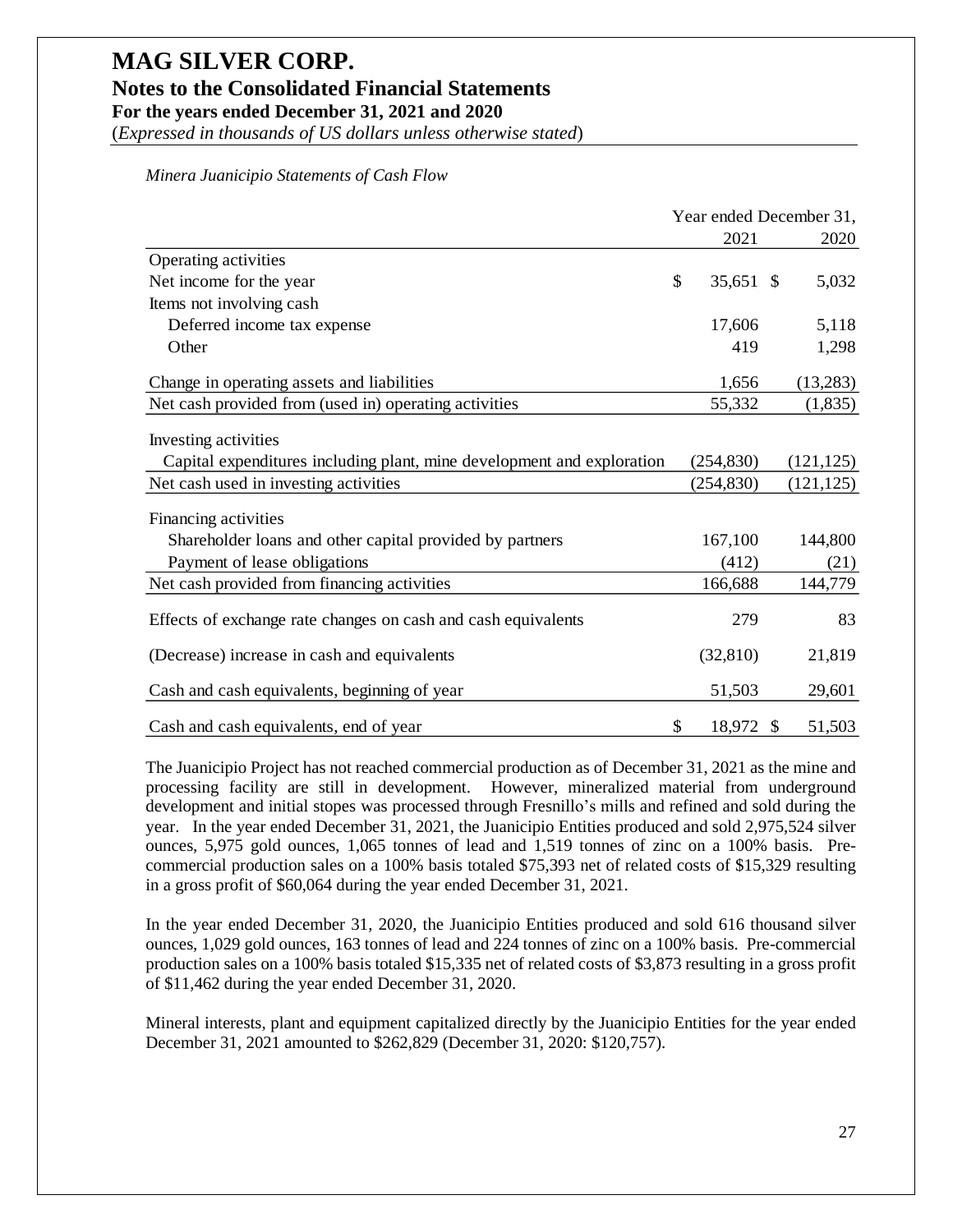# **7. EXPLORATION AND EVALUATION ASSETS**

(a) In 2017, the Company entered into an option earn-in agreement with a private group whereby the Company can earn up to a 100% interest in a prospective land claim package. As of December 31, 2021, the Company has incurred \$9,930 in exploration expenditures on the property and there are no further exploration funding requirements under the earn-in agreement. To complete the earn-in, the Company must make a final cash or share payment of \$150 on the fifth anniversary of the agreement, at which time the vendors will retain a 2% net smelter returns royalty ("NSR"). In May 2021, the Company elected to settle the fourth option payment of \$100 in shares, and issued 5,223 shares to the vendors in settlement of the payment.

(b) In 2018, the Company entered into an option agreement with another private group, whereby the Company has the right to earn 100% ownership interest in a company which owns the Deer Trail project in Utah. The Company paid \$150 upon signing the agreement, \$150 in October 2020 and another \$150 in December 2021. To earn 100% interest in the property, the Company must make remaining cash payments totaling \$1,550 over the next 7 years, and fund a cumulative of \$30,000 of eligible exploration expenditures by 2028. As of December 31, 2021, the Company incurred \$9,509 eligible exploration expenditures on the property. As at December 31, 2021, the Company also bonded and recorded a \$409 reclamation liability for the project (see *Note 2(k)*). Other than the reclamation liability, the balance of cash payments and exploration commitments are optional at the Company's discretion. Upon the Company's 100% earn-in, the vendors will retain a 2% NSR.

To December 31, 2021, the Company has incurred the following exploration and evaluation expenditures on these earn-in projects:

|                                               | Year ended December 31 |        |  |  |
|-----------------------------------------------|------------------------|--------|--|--|
|                                               | 2021                   | 2020   |  |  |
| Exploration and evaluation assets:            |                        |        |  |  |
| Acquisition costs                             |                        |        |  |  |
| Option and other payments                     | \$<br>300S             | 250    |  |  |
| Reclamation obligation                        |                        | 149    |  |  |
| Total acquisition costs                       | 300                    | 399    |  |  |
| Geochemical                                   | 228                    | 78     |  |  |
| Camp and site costs                           | 319                    | 411    |  |  |
| Drilling                                      | 3,343                  | 198    |  |  |
| Geological consulting                         | 1,968                  | 2,216  |  |  |
| Geophysical                                   | 215                    | 430    |  |  |
| Land taxes and government fees                | 721                    | 787    |  |  |
| Legal, community and other consultation costs | 475                    | 393    |  |  |
| Travel                                        | 213                    | 294    |  |  |
| Total for the year                            | 7,782                  | 5,206  |  |  |
| Balance, beginning of year                    | 12,472                 | 7,266  |  |  |
| Balance, end of year                          | \$<br>20,254 \$        | 12,472 |  |  |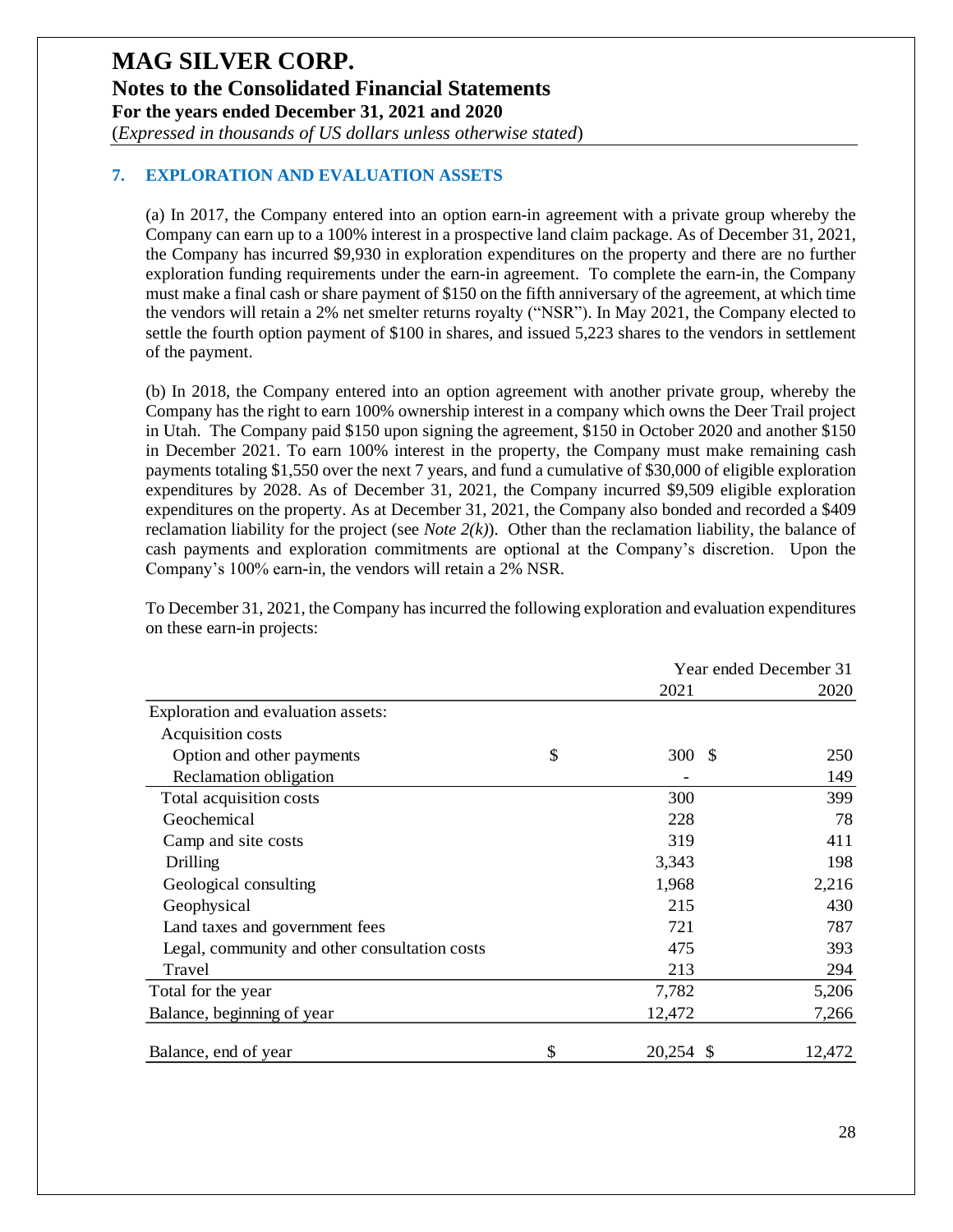(*Expressed in thousands of US dollars unless otherwise stated*)

Included in exploration and evaluation assets at December 31, 2021, were liabilities for trade and other payables of \$518 (December 31, 2020: \$128) and a reclamation obligation accrued in the year of nil (December 31, 2020: \$149), both non-cash investing activities.

# **8. PROPERTY AND EQUIPMENT**

As at December 31, 2021, the Company had the following property and equipment:

|   | Office and                   |    |           |             |     |                                          |       |
|---|------------------------------|----|-----------|-------------|-----|------------------------------------------|-------|
|   | computer                     |    | camp and  |             |     |                                          |       |
|   | equipment                    |    | equipment |             |     |                                          | Total |
| S | 483                          | S  | 341       | S           | 550 | S                                        | 1,374 |
|   | $\overline{4}$               |    | 70        |             |     |                                          | 74    |
|   | 487                          |    | 411       |             | 550 |                                          | 1,448 |
|   | 2                            |    | 3         |             | (5) |                                          |       |
| S | 489                          | \$ | 414       |             | 545 | S                                        | 1.448 |
|   | Additions and remeasurements |    |           | Exploration |     | Right of use asset<br>(see Leases below) |       |

|                            |    | Office and |    | Exploration |   |                    |    |       |
|----------------------------|----|------------|----|-------------|---|--------------------|----|-------|
|                            |    | computer   |    | camp and    |   |                    |    |       |
| Accumulated depreciation   |    | equipment  |    | equipment   |   | Right of use asset |    | Total |
| Balance, January 1, 2020   | S  | 449        | S  | 52          | S | 92                 | \$ | 593   |
| Amortization               |    | 11         |    | 59          |   | 110                |    | 180   |
| Balance, December 31, 2020 |    | 460        |    | 111         |   | 202                |    | 773   |
| Amortization               |    | 8          |    | 45          |   | 138                |    | 191   |
| Balance, December 31, 2021 | -S | 468        | \$ | 56          |   | 340                | S  | 964   |

|                      | Office and | Exploration |                    |       |
|----------------------|------------|-------------|--------------------|-------|
|                      | computer   | camp and    |                    |       |
| Carrying amounts     | equipment  | equipment   | Right of use asset | Total |
| At December 31, 2020 | 27         | 300         | 348                | 675   |
| At December 31, 2021 | 21         | 258         | 205                | 484   |

# *Lease obligation*

Minimum lease payments in respect of the lease obligation and the effect of discounting are as follows: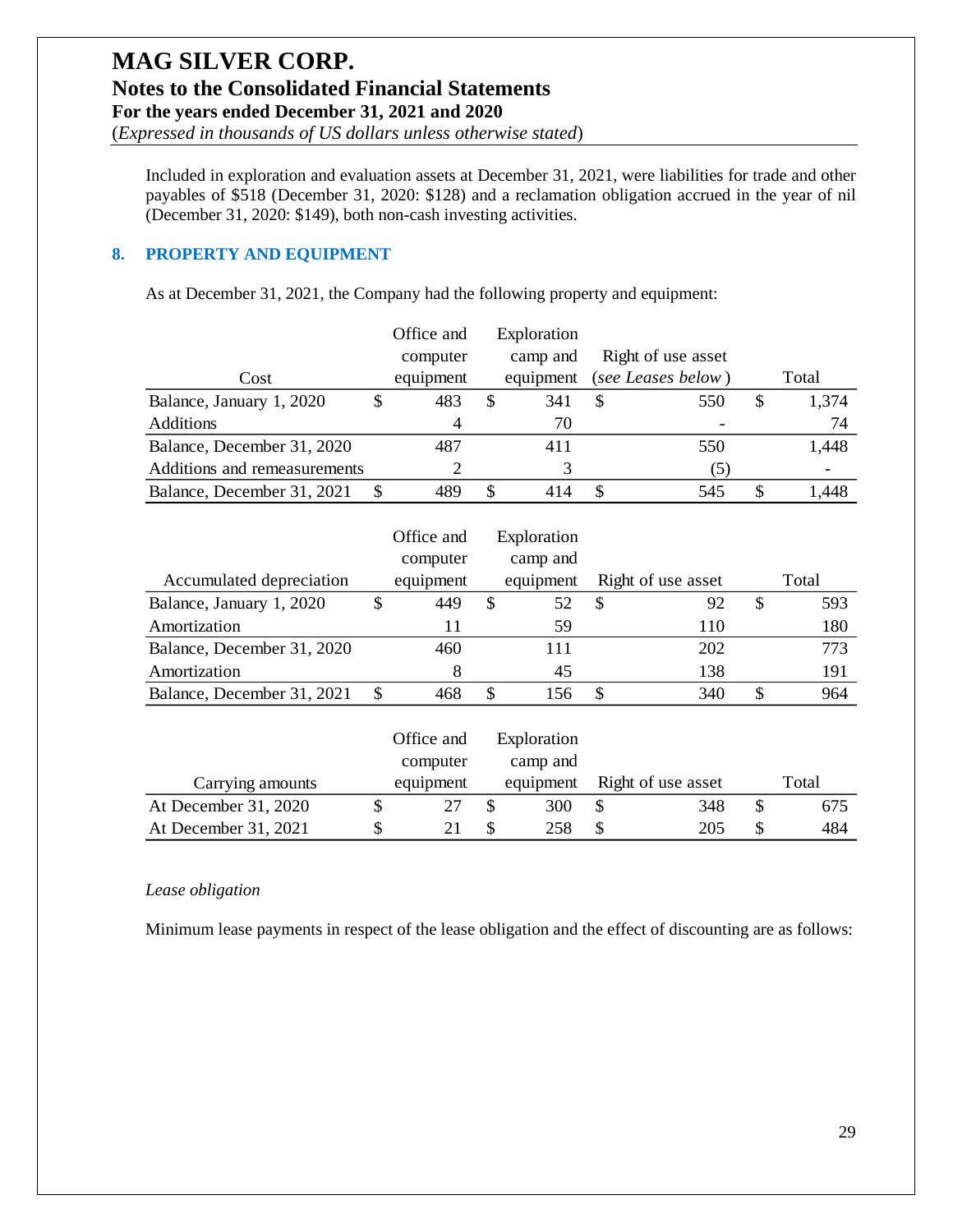(*Expressed in thousands of US dollars unless otherwise stated*)

|                                                                                                                                                                                                                                                                                                                                                                                                                                                                                                                                                                                                                                                                                                                                                                                                                                                                                                                                                                                                                                                                                                                                                     | December 31, | December 31, |
|-----------------------------------------------------------------------------------------------------------------------------------------------------------------------------------------------------------------------------------------------------------------------------------------------------------------------------------------------------------------------------------------------------------------------------------------------------------------------------------------------------------------------------------------------------------------------------------------------------------------------------------------------------------------------------------------------------------------------------------------------------------------------------------------------------------------------------------------------------------------------------------------------------------------------------------------------------------------------------------------------------------------------------------------------------------------------------------------------------------------------------------------------------|--------------|--------------|
|                                                                                                                                                                                                                                                                                                                                                                                                                                                                                                                                                                                                                                                                                                                                                                                                                                                                                                                                                                                                                                                                                                                                                     | 2021         | 2020         |
| Undiscounted minimum lease payments                                                                                                                                                                                                                                                                                                                                                                                                                                                                                                                                                                                                                                                                                                                                                                                                                                                                                                                                                                                                                                                                                                                 |              |              |
| Less than one year                                                                                                                                                                                                                                                                                                                                                                                                                                                                                                                                                                                                                                                                                                                                                                                                                                                                                                                                                                                                                                                                                                                                  | \$<br>154 \$ | 153          |
| Two to three years                                                                                                                                                                                                                                                                                                                                                                                                                                                                                                                                                                                                                                                                                                                                                                                                                                                                                                                                                                                                                                                                                                                                  | 314          | 306          |
| Four to five years                                                                                                                                                                                                                                                                                                                                                                                                                                                                                                                                                                                                                                                                                                                                                                                                                                                                                                                                                                                                                                                                                                                                  |              | 160          |
|                                                                                                                                                                                                                                                                                                                                                                                                                                                                                                                                                                                                                                                                                                                                                                                                                                                                                                                                                                                                                                                                                                                                                     | 468          | 619          |
| Effect of discounting                                                                                                                                                                                                                                                                                                                                                                                                                                                                                                                                                                                                                                                                                                                                                                                                                                                                                                                                                                                                                                                                                                                               | (83)<br>385  | (143)        |
| Present value of minimum lease payments - total lease obligation<br>Less: current portion                                                                                                                                                                                                                                                                                                                                                                                                                                                                                                                                                                                                                                                                                                                                                                                                                                                                                                                                                                                                                                                           | (110)        | 476<br>(93)  |
|                                                                                                                                                                                                                                                                                                                                                                                                                                                                                                                                                                                                                                                                                                                                                                                                                                                                                                                                                                                                                                                                                                                                                     |              |              |
| Long-term lease obligation                                                                                                                                                                                                                                                                                                                                                                                                                                                                                                                                                                                                                                                                                                                                                                                                                                                                                                                                                                                                                                                                                                                          | \$<br>275 \$ | 383          |
| obligation included in 'General office expenses' (December 31, 2020: \$64).<br><b>SHARE CAPITAL</b><br><b>Issued and outstanding</b><br>(a)                                                                                                                                                                                                                                                                                                                                                                                                                                                                                                                                                                                                                                                                                                                                                                                                                                                                                                                                                                                                         |              |              |
| The Company is authorized to issue an unlimited number of common shares without par value.                                                                                                                                                                                                                                                                                                                                                                                                                                                                                                                                                                                                                                                                                                                                                                                                                                                                                                                                                                                                                                                          |              |              |
| As at December 31, 2021, there were 97,809,441 shares outstanding (December 31, 2020:<br>94,813,122).                                                                                                                                                                                                                                                                                                                                                                                                                                                                                                                                                                                                                                                                                                                                                                                                                                                                                                                                                                                                                                               |              |              |
| On November 29, 2021, the Company closed a bought deal financing and issued 2,691,000 common<br>shares at \$17.15 per share for gross proceeds of \$46,151. The Company paid commission of \$2,301<br>to the underwriters and legal and filing costs totaled an additional \$608 resulting in net proceeds of<br>\$43,242.                                                                                                                                                                                                                                                                                                                                                                                                                                                                                                                                                                                                                                                                                                                                                                                                                          |              |              |
| During the year ended December 31, 2020, the Company closed a non-brokered private placement<br>offering on April 30, 2020 and issued 4,528,302 common shares at C\$13.25 for gross proceeds of<br>C\$60 million (\$43,134) to Mr. Eric Sprott, through 2176423 Ontario Ltd., a corporation beneficially<br>controlled by him. In addition, the Company completed a \$50,000 at-the-market equity program<br>("the ATM Program") on September 8, 2020. The Company sold and issued 3,092,783 common<br>shares under the ATM Program at an average price of \$16.17 per share for gross and net proceeds<br>of \$50,000 and \$48,625 respectively. Under the ATM Program, the Company was permitted to<br>issue up to an aggregate of \$50 million worth of common shares from treasury at prevailing market<br>prices to the public through the NYSE American or any other marketplace on which the common<br>shares are listed, quoted or otherwise traded in the United States. The volume and timing of<br>distributions under the ATM Program was determined at the Company's sole discretion, subject to<br>applicable regulatory limitations. |              |              |
| During the year ended December 31 2021, 75,066 stock options (December 31, 2020: 418,294)<br>were exercised for cash proceeds of \$985 (December 31, 2020: \$3,337). An additional 54,274 stock<br>options (December 31, 2020: 365,483) were exercised under a cashless exercise provision of the                                                                                                                                                                                                                                                                                                                                                                                                                                                                                                                                                                                                                                                                                                                                                                                                                                                   |              |              |
|                                                                                                                                                                                                                                                                                                                                                                                                                                                                                                                                                                                                                                                                                                                                                                                                                                                                                                                                                                                                                                                                                                                                                     |              | 30           |

# **9. SHARE CAPITAL**

# *(a) Issued and outstanding*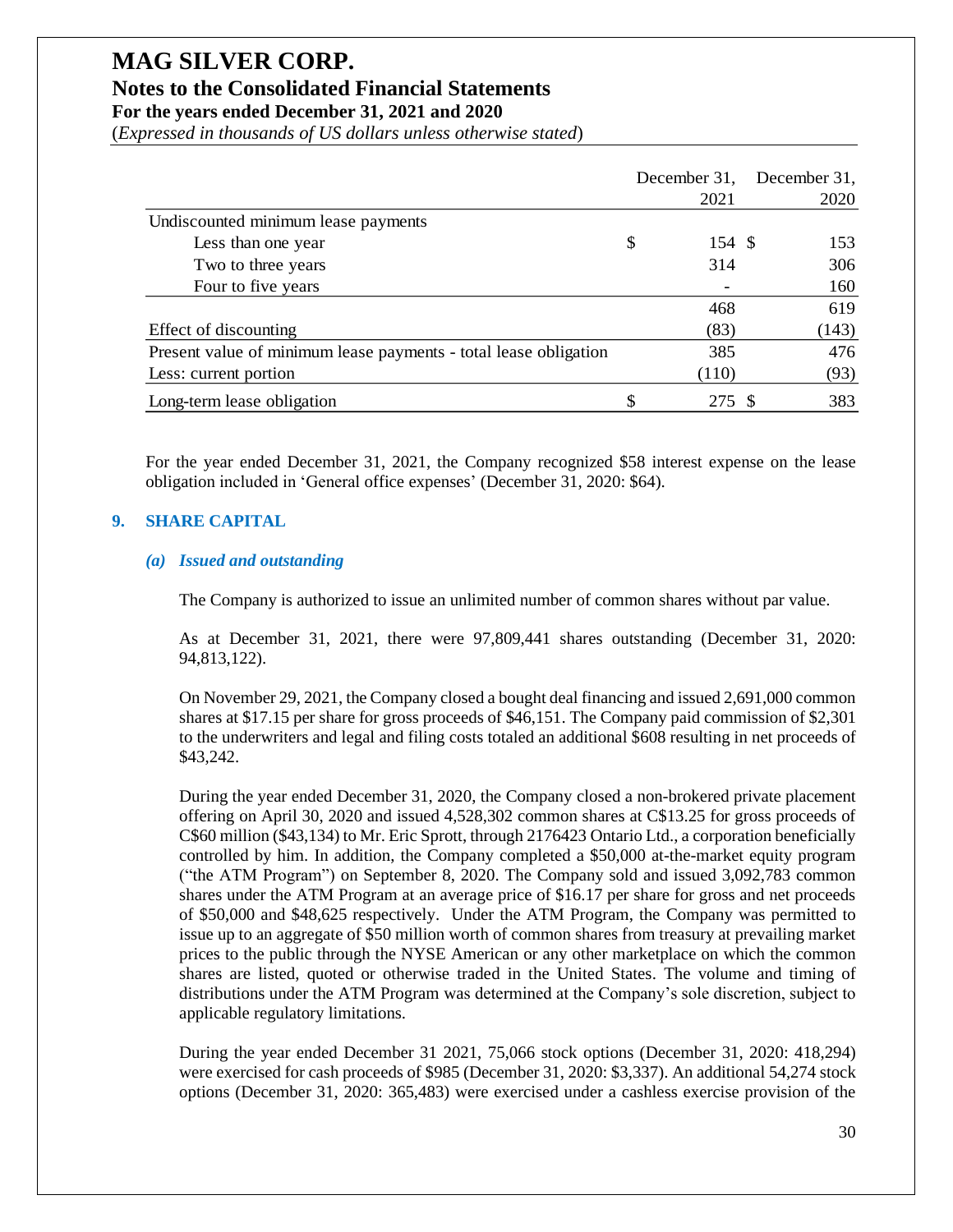plan, whereby 25,089 shares (December 31, 2020: 139,273) were issued in settlement of the stock options, and the remaining 29,185 options (December 31, 2020: 226,210) were cancelled.

During the year ended December 31, 2021, 31,620 restricted share units and 8,511 performance share units (December 31, 2020: 3,334 and 17,048 respectively) were converted into shares.

During the year ended December 31, 2021, 159,810 deferred share units (December 31, 2020: 60,000) were converted into shares by former directors of the Company.

During the year ended December 31, 2021, 5,223 shares were issued in lieu of a \$100 mineral property option payment (*Note 7(a)*) (December 31, 2020: 8,241 shares were issued in lieu of a \$100 mineral property option payment).

# *(b) Stock options*

The Company may enter into Incentive Stock Option Agreements with officers, employees, and consultants. On June 18, 2020, the Shareholders re-approved the Company's rolling Stock Option Plan (the "Plan"). The maximum number of common shares that may be issuable under the Plan is set at 5% of the number of issued and outstanding common shares on a non-diluted basis at any time, provided that the number of common shares issued or issuable under the combined Plan and Share Unit Plan (*Note 9(c)*) shall not exceed 5% of the issued and outstanding common shares of the Company on a non-diluted basis. Options granted under the Plan have a maximum term of 5 years. As at December 31, 2021, there were 988,727 stock options outstanding under the Plan.

Stock option grants are recommended for approval to the Board of Directors by the Compensation Committee consisting of three independent members of the Board of Directors. At the time of a stock option grant, the exercise price of each option is set in accordance with the Plan, and cannot be lower than the market value of the common shares at the date of grant.

The following table summarizes the Company's option activity for the year:

|                                |              | Weighted       |                             | Weighted        |
|--------------------------------|--------------|----------------|-----------------------------|-----------------|
|                                | Year ended   | average        | Year ended                  | average         |
|                                | December 31, | exercise price | December 31, exercise price |                 |
|                                | 2021         | $(C\$ /option) | 2020                        | $(C\$ {0ption}) |
|                                |              |                |                             |                 |
| Outstanding, beginning of year | 1,018,067    | \$<br>16.07    | 1,229,341                   | \$<br>12.99     |
| Granted                        | 100,000      | 22.40          | 572,503                     | 17.64           |
| Exercised for cash             | (75,066)     | 16.48          | (418, 294)                  | 10.73           |
| Exercised cashless             | (54, 274)    | 14.44          | (365, 483)                  | 14.29           |
|                                |              |                |                             |                 |
| Outstanding, end of year       | 988,727      | \$<br>16.77    | 1,018,067                   | \$<br>16.07     |

During the year ended December 31, 2021, 100,000 stock options were granted (December 31, 2020: 572,503) with a weighted average grant date fair value of \$686 or \$6.86 per option (December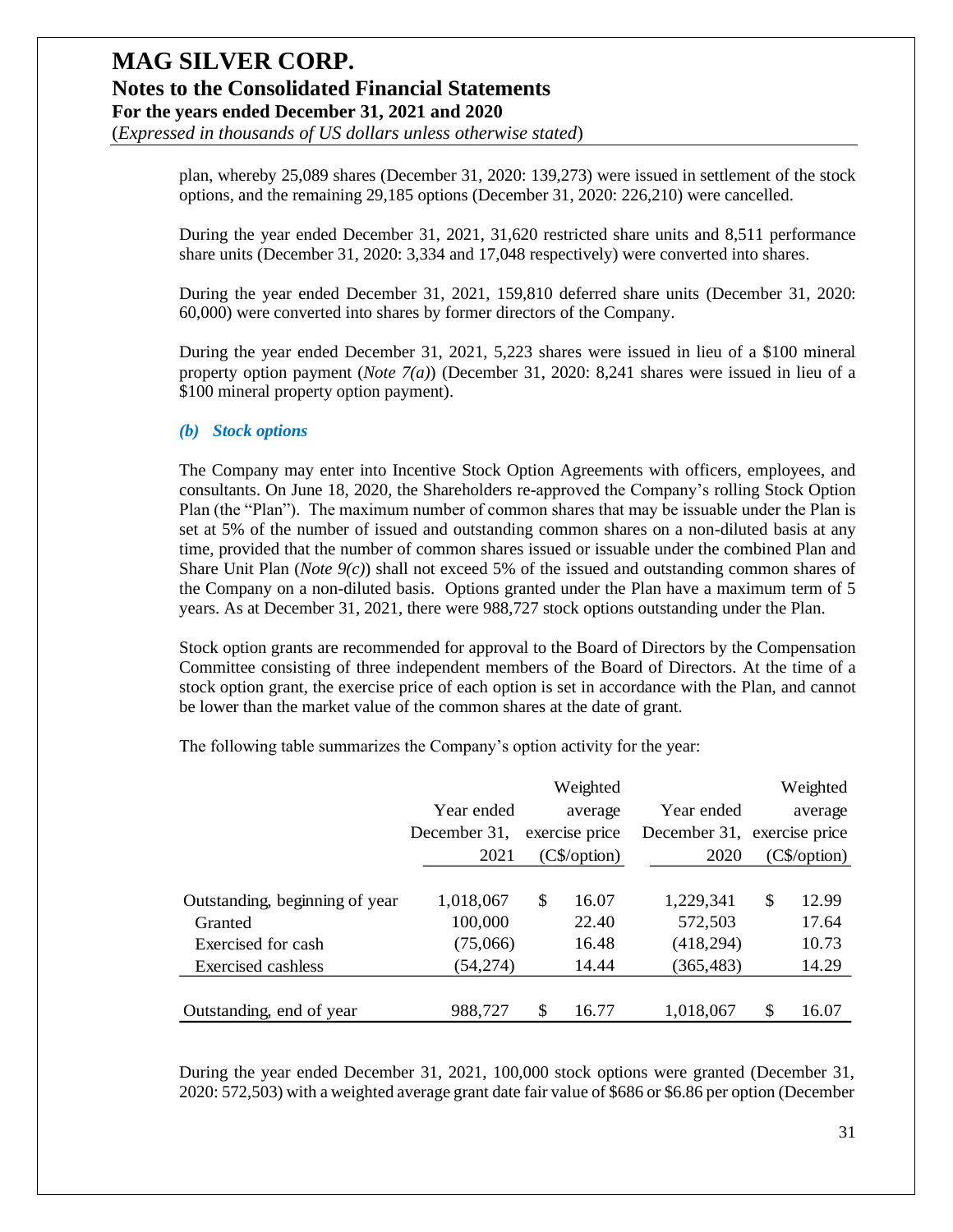31, 2020: \$2,546 or \$4.45 per option). The stock options have a five-year term to expiry, and vest 1/3 in each of 12, 24, and 36 months from the date of grant.

The Company estimated the fair value of the options using the Black-Scholes option pricing model with the following weighted average assumptions:

|                         | December 31, | December 31, |
|-------------------------|--------------|--------------|
|                         | 2021         | 2020         |
| Risk-free interest rate | 0.53%        | 0.91%        |
| Expected volatility     | 58%          | 46%          |
| Expected dividend yield | nil          | nil          |
| Expected life (years)   |              |              |

The expected volatility assumption was calculated with reference to the Company's historical share price volatility up to the grant date to reflect a term approximate to the expected life of the options.

During the year ended December 31, 2021, 129,340 stock options were exercised (December 31, 2020: 783,777) with a weighted average market share price at the date of exercise of Canadian dollars ("C\$") \$22.35 (December 31, 2020: C\$21.79).

The following table summarizes the Company's stock options outstanding and exercisable as at December 31, 2021:

| Exercise price<br>( <b>SC</b> /option) | Number<br>outstanding | Number<br>exercisable | Weighted average remaining<br>contractual life (years) |
|----------------------------------------|-----------------------|-----------------------|--------------------------------------------------------|
| 12.75                                  | 9,375                 | 9,375                 | 2.85                                                   |
| 13.46                                  | 254,162               | 237,496               | 2.28                                                   |
| 13.91                                  | 85,263                | 85,263                | 0.93                                                   |
| 14.98                                  | 308,872               | 81,236                | 3.16                                                   |
| 21.26                                  | 50,000                |                       | 4.92                                                   |
| 21.57                                  | 231,055               | 77,019                | 3.94                                                   |
| 23.53                                  | 50,000                |                       | 4.05                                                   |
| C\$12.75 - C\$23.53                    | 988,727               | 490,389               | 3.05                                                   |

During the year ended December 31, 2021, the Company recorded share based payment expense of \$1,564 (December 31, 2020: \$1069) relating to stock options vested to employees and consultants in the year of which \$49 (December 31, 2020: \$15) was capitalized to exploration and evaluation assets.

# *(c) Restricted and performance share units*

On June 18, 2020, the Shareholders re-approved a share unit plan (the "Share Unit Plan") for the benefit of the Company's officers, employees and consultants. The Share Unit Plan provides for the issuance of common shares from treasury, in the form of Restricted Share Units ("RSUs") and Performance Share Units ("PSUs"). The maximum number of common shares that may be issuable under the Share Unit Plan is set at 1.5% of the number of issued and outstanding common shares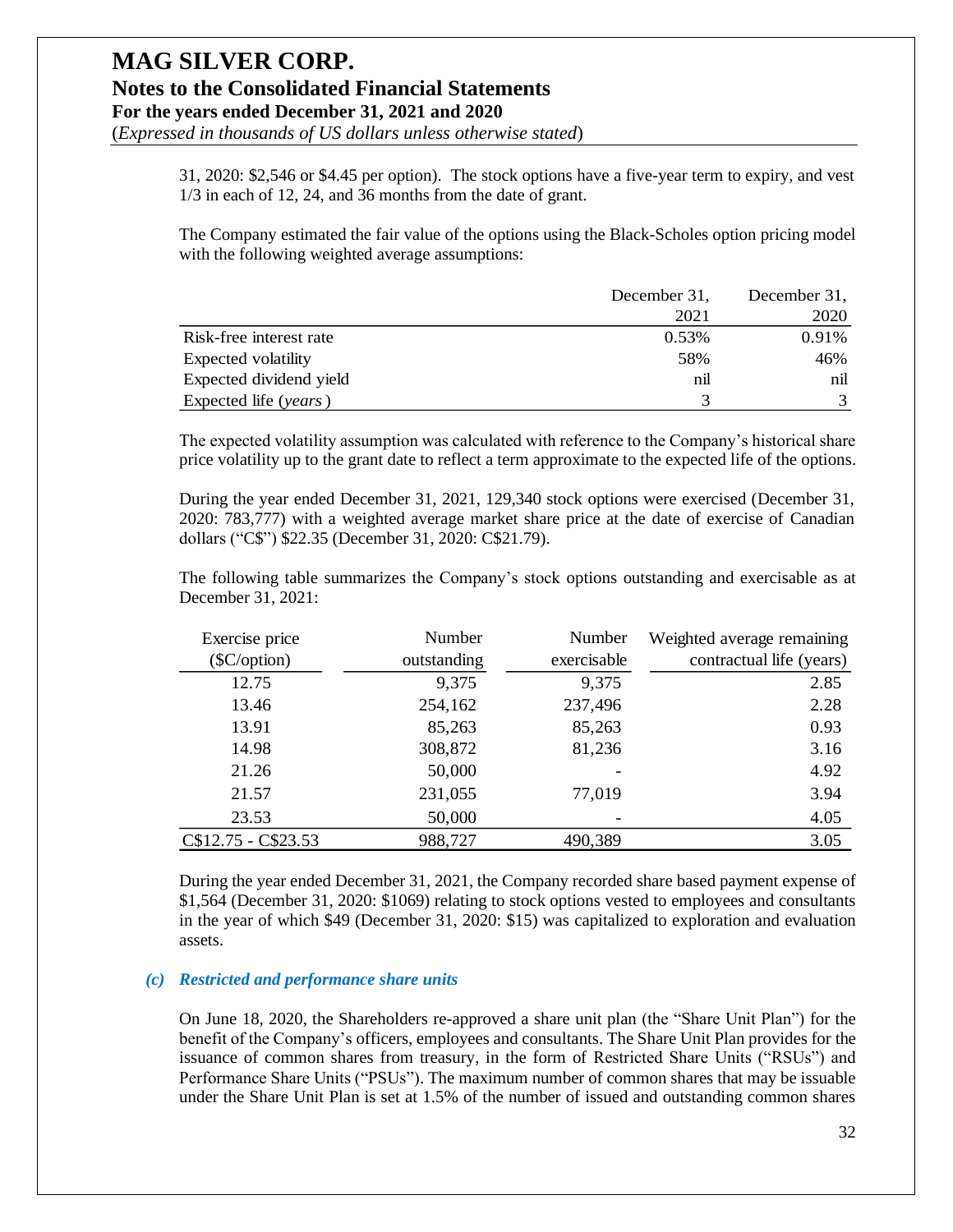on a non-diluted basis, provided that the number of common shares issued or issuable under the combined Share Unit Plan and Stock Option Plan (*Note 9(b)*) shall not exceed 5% of the issued and outstanding common shares on a non-diluted basis. RSUs and PSUs granted under the Share Unit Plan have a term of 5 years unless otherwise specified by the Board, and each unit entitles the participant to receive one common share of the Company subject to vesting criteria, and in the case of PSUs, performance criteria.

During the year ended December 31, 2021, no PSUs and 10,000 RSUs were granted (December 31, 2020: 146,755 and 39,063 respectively) under the Company's Share Unit Plan. The RSUs granted have a five-year term to expiry and vest in 12 months from the grant date. The RSUs had a grant date fair value of \$18.44 per RSU (December 31, 2020: \$11.26) as determined using the fair market value of the common shares on the date of grant. In the year ended December 31, 2021, 8,511 PSUs and 31,620 RSUs (December 31, 2020: 17,048 and 3,334 respectively) were converted and settled with an equivalent number of common shares.

As at December 31, 2021, there were 240,765 PSUs and 24,109 RSUs issued and outstanding (December 31, 2020: 249,276 and 45,729 respectively ) under the Share Unit Plan, of which 6,346 PSUs and 10,776 RSUs had vested (December 31, 2020: 14,857 and nil) and are convertible into common shares of the Company. Included in the PSUs at December 31, 2021 (and at December 31, 2020), are 87,664 PSUs with vesting conditions subject to a market share price performance factor measured over a three-year performance period, resulting in a PSU vesting range from 0% or nil PSUs to 200% or 175,328 PSUs and 48,918 PSUs with vesting conditions also subject to a market share price performance factor measured over a three-year period, resulting in a PSU vesting range from 50% (24,459 PSUs) to 150% (73,377 PSUs).

The Company recognized a share-based payment expense of \$1,533 (December 31, 2020: \$1,201) relating to RSUs and PSUs vesting in the year.

# *(d) Deferred share units*

On June 18, 2020, the Shareholders re-approved a Deferred Share Unit Plan (the "DSU Plan") for the benefit of the Company's non-executive directors. The DSU Plan provides for the issuance of common shares from treasury, in the form of Deferred Share Units ("DSUs"). Directors may also elect to receive all or a portion of their annual retainer and meeting fees in the form of DSUs. DSUs may be settled in cash or in common shares issued from treasury, as determined by the Board at the time of the grant. The maximum number of common shares that may be issuable under the DSU Plan is set at 1.0% of the number of issued and outstanding common shares on a non-diluted basis.

During the year ended December 31, 2021, 54,213 DSUs were granted under the plan (December 31, 2020: 64,757) and an additional 5,818 DSUs (December 31, 2020: 10,482) were granted to directors who elected to receive all or a portion of their annual retainer and meeting fees in the form of DSUs rather than cash. A DSU share-based payment expense of \$1,208 was recognized in the year ended December 31, 2021 (December 31, 2020: \$867). Under the DSU plan, no common shares are to be issued, or cash payments made to, or in respect of a participant in the DSU Plan prior to such eligible participant's termination date. During the year ended December 31, 2021, 159,810 DSUs (December 31, 2020: 60,000) were converted and settled in common shares by former directors of the Company. As at December 31, 2021, there are 469,373 DSUs (December 31, 2020: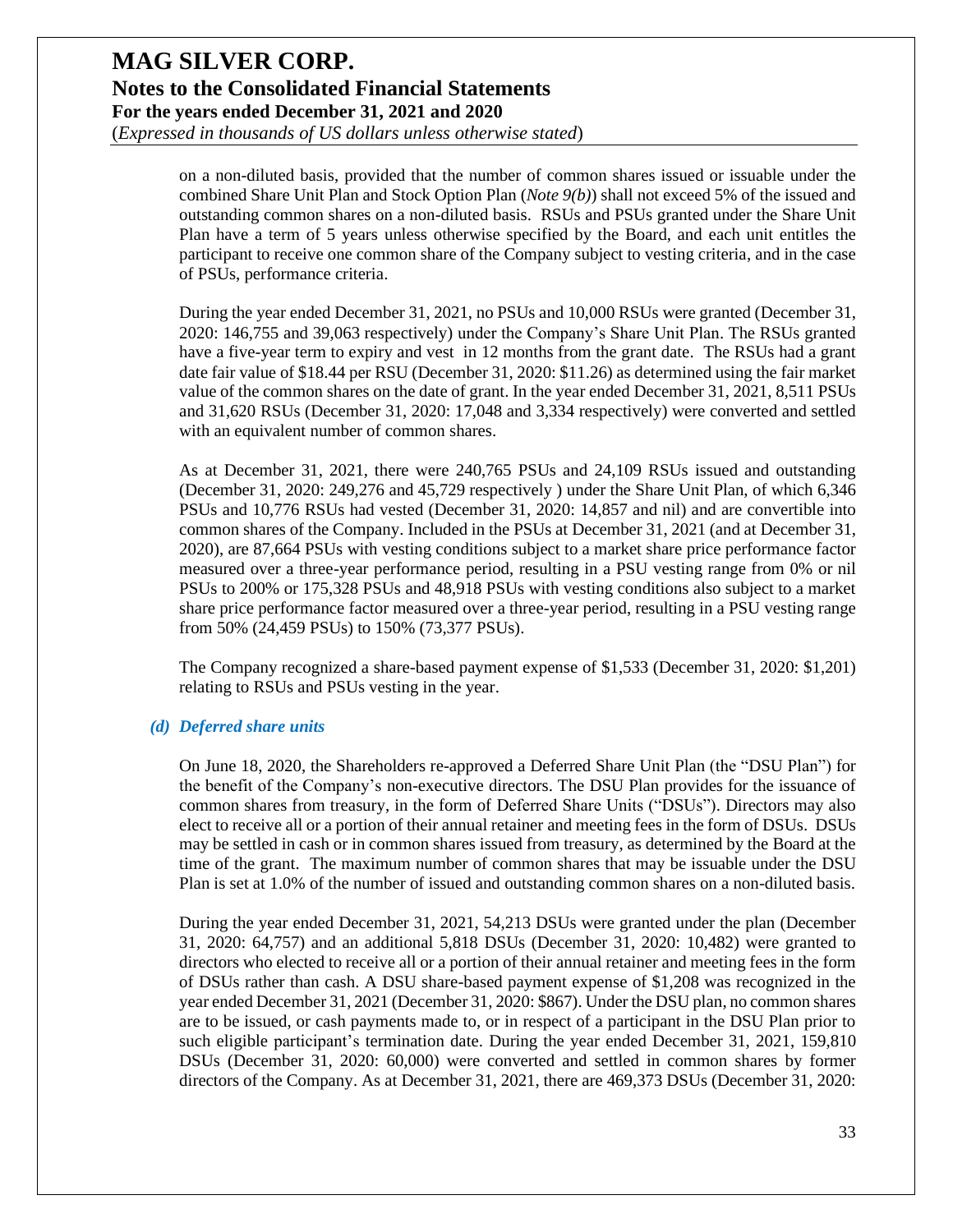(*Expressed in thousands of US dollars unless otherwise stated*)

569,153) issued and outstanding under the DSU Plan, all of which have vested and 86,295 of which are available for settlement to directors no longer with the Company.

As at December 31, 2021, there are 1,722,974 common shares (December 31, 2020: 1,882,225) issuable under the combined share compensation arrangements referred to above (the Plan, the Share Unit Plan and the DSU Plan) representing 1.76% (December 31, 2020: 1.99%) of the issued and outstanding common shares on a non-diluted basis, and there are 4,145,592 (December 31, 2020: 3,806,562) sharebased awards available for grant under these combined share compensation arrangements.

# **10. CAPITAL RISK MANAGEMENT**

The Company's objectives in managing its liquidity and capital are to safeguard the Company's ability to continue as a going concern and to provide financial capacity to meet its strategic objectives. The capital structure of the Company consists of its equity (comprising of share capital, equity reserve, accumulated other comprehensive income (loss) and deficit) and lease obligation, net of cash and investments in equity securities as follows:

|                                    | December 31, | December 31, |  |           |
|------------------------------------|--------------|--------------|--|-----------|
|                                    |              | 2021         |  | 2020      |
| Equity                             |              | 367,521      |  | 316,668   |
| Lease obligation ( <i>Note 8</i> ) |              | 385          |  | 476       |
| Cash( <i>Note</i> 3)               |              | (56,748)     |  | (94,008)  |
| Investments ( <i>Note</i> 5)       |              | (1,179)      |  | (11, 951) |

The Company manages the capital structure and makes adjustments to it in light of changes in economic conditions and the risk characteristics of the underlying assets. To maintain or adjust the capital structure, the Company may attempt to issue new shares, issue debt and/or acquire or dispose of assets.

In order to facilitate the management of its capital requirements, the Company prepares annual expenditure budgets that are updated as necessary depending on various factors, including successful capital deployment and general industry conditions. The annual budgets and any amendments thereto are approved by the Board of Directors. The Company currently does not pay out dividends.

The Company has working capital of \$57,761 as at December 31, 2021. The Company may require additional capital in the future to meet its future project and other related expenditures (see *Notes 6, 7, and 15*). Future liquidity may depend upon the Company's ability to arrange debt or additional equity financings.

As at December 31, 2021, the Company does not have any long-term debt and is not subject to any externally imposed capital requirements. In the fourth quarter of 2021, the Company signed a commitment letter for a fully underwritten \$40,000 revolving credit facility subject to the completion of definitive documentation which is still being finalized.

# **11. FINANCIAL RISK MANAGEMENT**

The Company's operations consist of the acquisition, exploration and development of projects primarily in the Americas. The Company examines the various financial risks to which it is exposed and assesses the impact and likelihood of occurrence. These risks may include credit risk, liquidity risk, currency risk,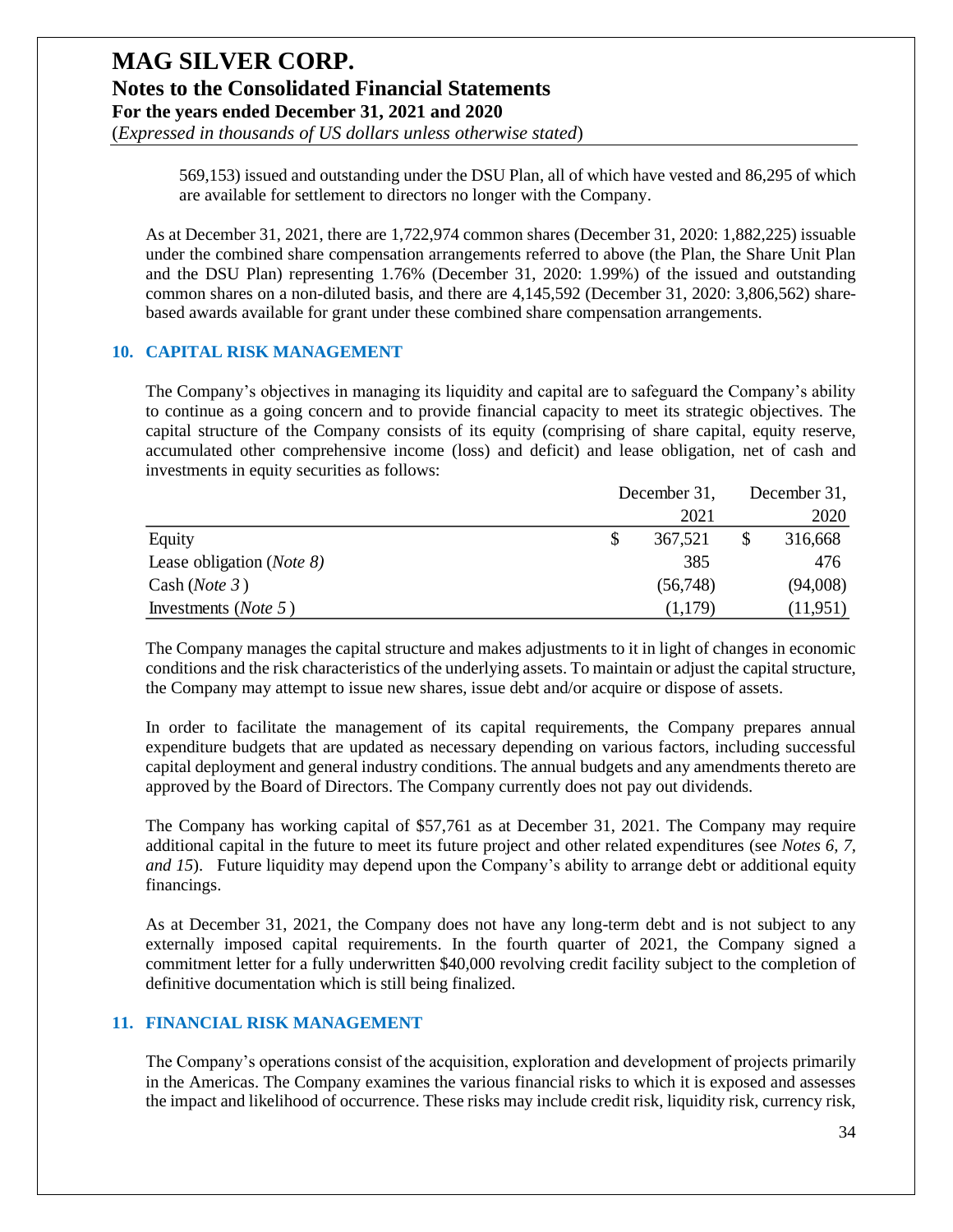(*Expressed in thousands of US dollars unless otherwise stated*)

interest rate risk and other price risks. Where material, these risks are reviewed and monitored by the Board of Directors.

# *(a) Market risk*

The Company conducts the majority of its business through its equity interest in its associates, the Juanicipio Entities (see *Note 6*). The Juanicipio Entities are exposed to commodity price risk, specifically to the prices of silver, gold, lead and zinc. The Juanicipio Entities will produce and sell concentrates containing these metals which are each subject to market price fluctuations which will affect its profitability and its ability to generate both operating and free cash flow. The Juanicipio Entities do not hedge silver and gold prices, and did not enter into any metal hedge positions during the year ended December 31, 2021 and does not have any such positions outstanding at December 31, 2021.

# *(b) Credit risk*

Counterparty credit risk is the risk that the financial benefits of contracts with a specific counterparty will be lost if a counterparty defaults on its obligations under the contract. This includes any cash amounts owed to the Company by those counterparties, less any amounts owed to the counterparty by the Company where a legal right of set-off exists and also includes the fair values of contracts with individual counterparties which are recorded in the financial statements.

# *(i) Trade credit risk*

The Juanicipio Entities, in which the Company has a 44% interest, are transitioning into commercial production and now have pre-production sales (see *Notes 2(h) and (6)*). The Juanicipio Entities sell and receive payment at market terms, under an offtake agreement upon delivery of its concentrates to Met-Mex Peñoles, S.A. de C.V. ("Met-Mex"), a related party to Fresnillo. Met-Mex and Fresnillo have a good history and credit rating, and the Company believes the Juanicipio Entities are not exposed to significant trade credit risk.

# *(ii) Cash*

In order to manage credit and liquidity risk, the Company's policy is to invest only in highly rated investment grade instruments backed by Canadian commercial banks.

#### *(iii) Mexican value added tax*

As at December 31, 2021, the Company had a receivable of \$153 from the Mexican government for value added tax (*Note 4*). The Juanicipio Entities, in which the Company has a 44% interest, had a receivable of \$25,415 from the Mexican government for value added tax (*Note 6*) (MAG's attributable portion \$11,183). Management expects the balances to be fully recoverable within both entities.

The Company's maximum exposure to credit risk is the carrying value of its cash, accounts receivable and loan receivable from the Juanicipio Entities which is classified as an Investment in Juanicipio in the consolidated statement of financial position, as follows: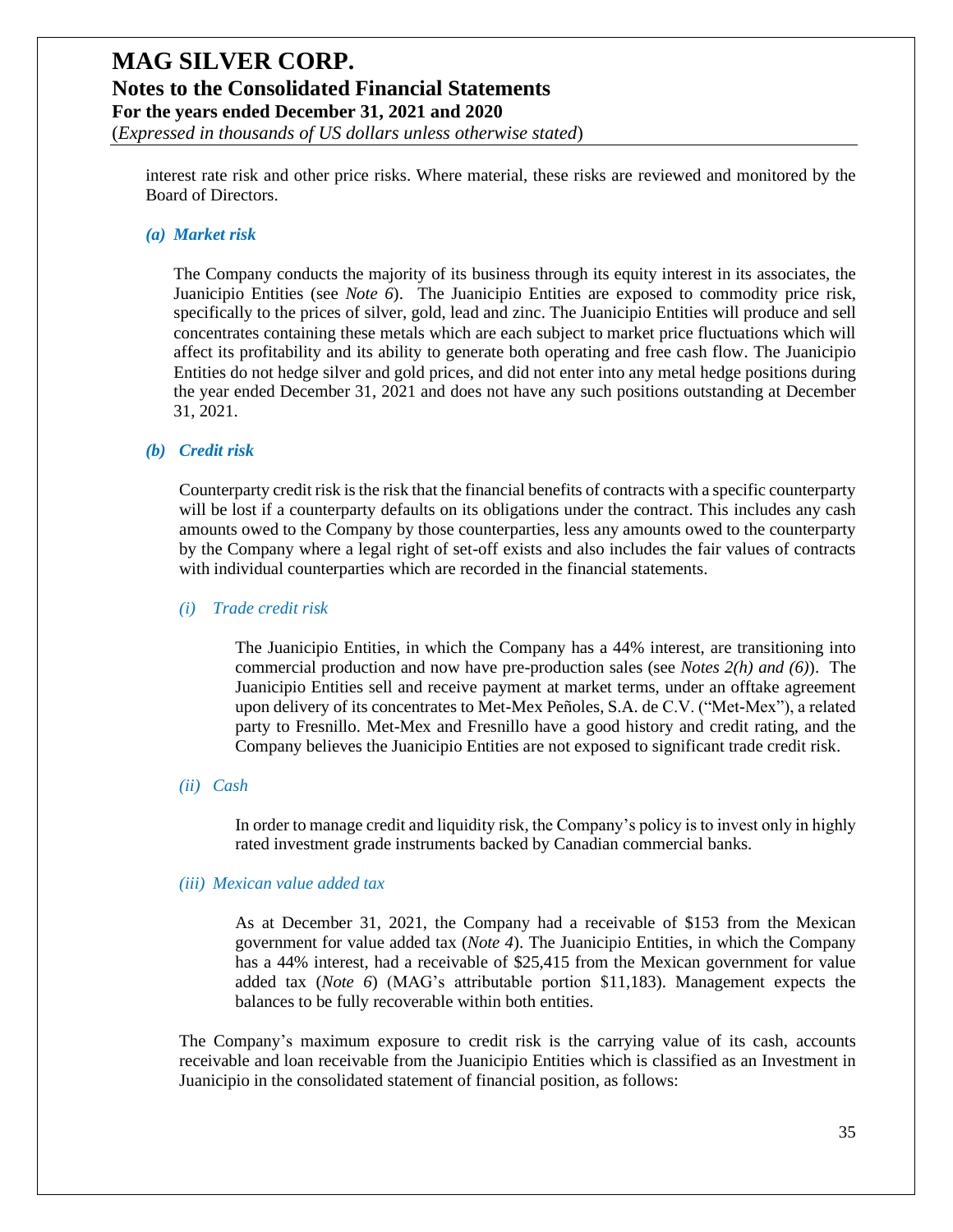(*Expressed in thousands of US dollars unless otherwise stated*)

|                                                                              |         |    | December 31, December 31, |
|------------------------------------------------------------------------------|---------|----|---------------------------|
|                                                                              | 2021    |    | 2020                      |
| Cash (Note 3)                                                                | 56,748  | S  | 94,008                    |
| Accounts receivable ( <i>Note 4</i> )                                        | 2,097   |    | 897                       |
| Loan to the Juanicipio Entities ( <i>Note 6 and Note 14</i> ) <sup>(1)</sup> | 106,036 |    | 63,712                    |
|                                                                              | 164,881 | \$ | 158,617                   |

# *(c) Liquidity risk*

# *(d) Currency risk*

# *Exposure to currency risk*

|                                                                                                                                                                                                                                                                                                                                                                                                                                                                                                                                                                 |              | December 31, | December 31,    |
|-----------------------------------------------------------------------------------------------------------------------------------------------------------------------------------------------------------------------------------------------------------------------------------------------------------------------------------------------------------------------------------------------------------------------------------------------------------------------------------------------------------------------------------------------------------------|--------------|--------------|-----------------|
|                                                                                                                                                                                                                                                                                                                                                                                                                                                                                                                                                                 |              | 2021         | 2020            |
| Cash ( <i>Note</i> $3$ )                                                                                                                                                                                                                                                                                                                                                                                                                                                                                                                                        | \$           | 56,748       | \$<br>94,008    |
| Accounts receivable ( <i>Note 4</i> )                                                                                                                                                                                                                                                                                                                                                                                                                                                                                                                           |              | 2,097        | 897             |
| Loan to the Juanicipio Entities (Note 6 and Note 14) <sup>(1)</sup>                                                                                                                                                                                                                                                                                                                                                                                                                                                                                             |              | 106,036      | 63,712          |
|                                                                                                                                                                                                                                                                                                                                                                                                                                                                                                                                                                 | \$           | 164,881      | \$<br>158,617   |
| $(1)$ The expected credit losses take into account future information of the credit worthiness of the<br>Juanicipio Entities and are not considered significant.                                                                                                                                                                                                                                                                                                                                                                                                |              |              |                 |
| <b>Liquidity risk</b>                                                                                                                                                                                                                                                                                                                                                                                                                                                                                                                                           |              |              |                 |
| The Company has a planning and budgeting process in place to help determine the funds required<br>to support the Company's normal operating requirements, its exploration and development plans,<br>and its various optional property and other commitments (see Notes 6, 7 and 15). The annual budget<br>is approved by the Board of Directors. The Company ensures that there are sufficient cash balances<br>to meet its short-term business requirements.<br>The Company's overall liquidity risk has not changed significantly from the prior year. Future |              |              |                 |
| liquidity may depend upon the Company's ability to arrange debt or additional equity financings.                                                                                                                                                                                                                                                                                                                                                                                                                                                                |              |              |                 |
| <b>Currency risk</b>                                                                                                                                                                                                                                                                                                                                                                                                                                                                                                                                            |              |              |                 |
| The Company is exposed to the financial risks related to the fluctuation of foreign exchange rates,<br>both in the Mexican peso and Canadian dollar, relative to the US\$. The Company does not use any<br>derivative instruments to reduce its exposure to fluctuations in foreign exchange rates.<br>Company is also exposed to inflation/deflation risk in Mexico.                                                                                                                                                                                           |              |              | The             |
| <b>Exposure to currency risk</b>                                                                                                                                                                                                                                                                                                                                                                                                                                                                                                                                |              |              |                 |
| As at December 31, 2021, the Company is exposed to currency risk through the following assets<br>and liabilities denominated in currencies other than the functional currency of the applicable entity:                                                                                                                                                                                                                                                                                                                                                         |              |              |                 |
| (in US\$ equivalent)                                                                                                                                                                                                                                                                                                                                                                                                                                                                                                                                            | Mexican peso |              | Canadian dollar |
| Cash                                                                                                                                                                                                                                                                                                                                                                                                                                                                                                                                                            | \$           | \$<br>7      | 4,080           |
| Accounts receivable                                                                                                                                                                                                                                                                                                                                                                                                                                                                                                                                             |              | 153          | 61              |
| Prepaids                                                                                                                                                                                                                                                                                                                                                                                                                                                                                                                                                        |              | 21           |                 |
| Investments                                                                                                                                                                                                                                                                                                                                                                                                                                                                                                                                                     |              |              | 1,179           |
| Accounts payable                                                                                                                                                                                                                                                                                                                                                                                                                                                                                                                                                |              | (14)         | (942)           |
| Lease obligations                                                                                                                                                                                                                                                                                                                                                                                                                                                                                                                                               |              |              | (385)           |
| Net assets exposure                                                                                                                                                                                                                                                                                                                                                                                                                                                                                                                                             | \$           | \$<br>167    | 3,993           |
|                                                                                                                                                                                                                                                                                                                                                                                                                                                                                                                                                                 |              |              |                 |
|                                                                                                                                                                                                                                                                                                                                                                                                                                                                                                                                                                 |              |              |                 |
|                                                                                                                                                                                                                                                                                                                                                                                                                                                                                                                                                                 |              |              |                 |
|                                                                                                                                                                                                                                                                                                                                                                                                                                                                                                                                                                 |              |              |                 |
|                                                                                                                                                                                                                                                                                                                                                                                                                                                                                                                                                                 |              |              | 36              |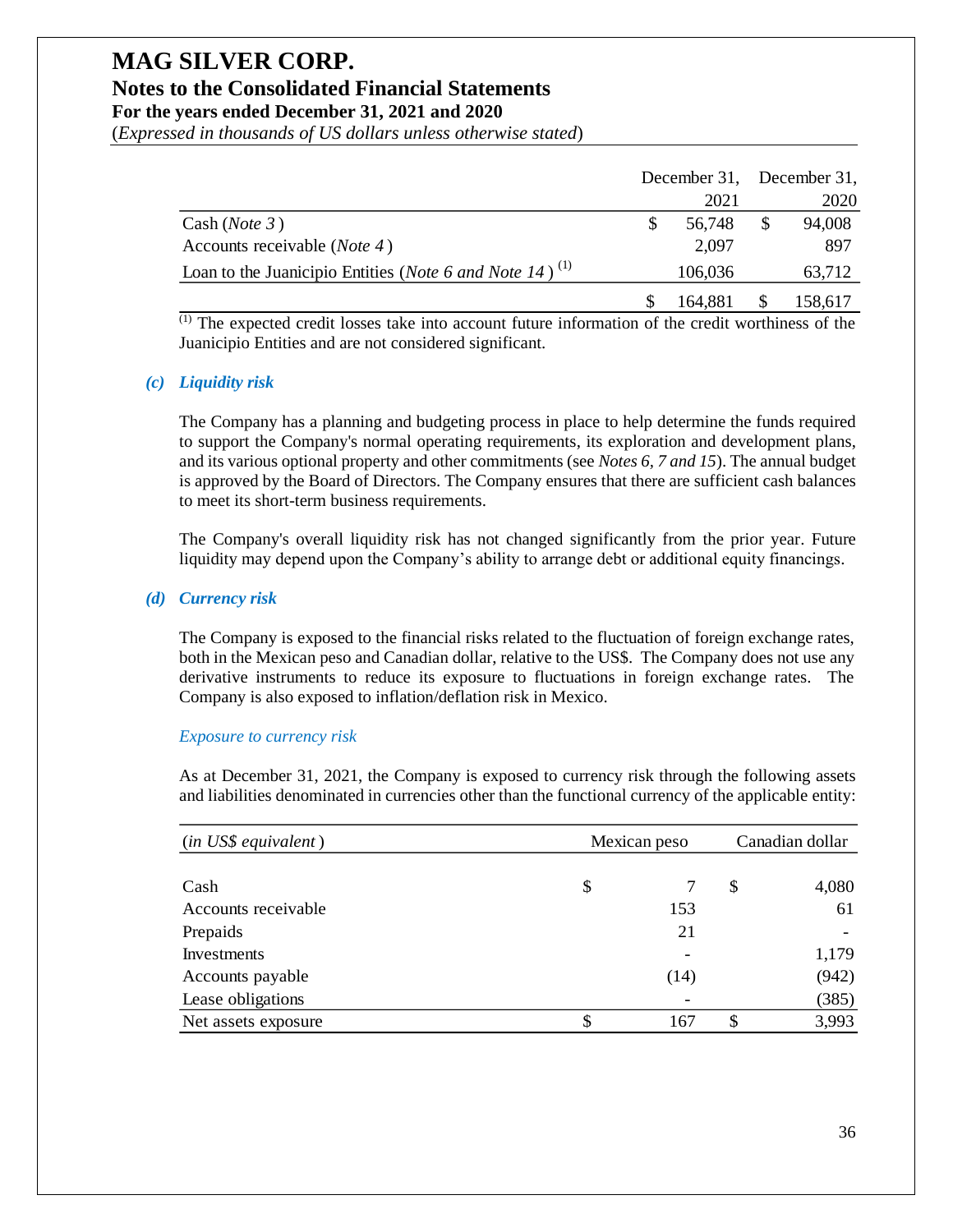### *Mexican peso relative to the US\$*

Although the majority of operating expenses in Mexico are both determined and denominated in US\$, an appreciation in the Mexican peso relative to the US\$ will slightly increase the Company's cost of operations in Mexico related to those operating costs denominated and determined in Mexican pesos. Alternatively, a depreciation in the Mexican peso relative to the US\$ will decrease the Company's cost of operations in Mexico related to those operating costs denominated and determined in Mexican pesos.

An appreciation/depreciation in the Mexican peso against the US\$ will also result in a gain/loss before tax to the extent that the Company holds net monetary assets (liabilities) in pesos. Specifically, the Company's foreign currency exposure is comprised of peso denominated cash, prepaids and value added taxes receivable, net of trade and other payables. The carrying amount of the Company's net peso denominated monetary assets at December 31, 2021 is 3.4 million pesos (December 31, 2020:13.9 million net pesos denominated monetary assets). A 10% appreciation in the peso against the US\$ would result in a gain before tax at December 31, 2021 of \$17 (December 31, 2020: \$69), while a 10% depreciation in the peso relative to the US\$ would result in an equivalent loss before tax.

### *Mexican peso relative to the US\$ - Investment in Juanicipio*

The Company conducts the majority of its business through its equity interest in its associates, the Juanicipio Entities(*see Note 6*). The Company accounts for this investment using the equity method, and recognizes the Company's 44% share of earnings and losses of the Juanicipio Entities. The Juanicipio Entities also have a US\$ functional currency, and are exposed to the same currency risks noted above for the Company.

An appreciation/depreciation in the Mexican peso against the US\$ will also result in a gain/loss before tax and deferred taxes (*Notes 6 and 16*) in the Juanicipio Entities to the extent that it holds net monetary assets (liabilities) in pesos, comprised of peso denominated cash, value added taxes receivable, net of trade and other payables. The carrying amount of the Juanicipio Entities's net peso denominated monetary assets at December 31, 2021 is 33.1 million pesos (December 31, 2020: 3.2 million pesos). A 10% appreciation in the peso against the US\$ would result in a gain before tax at December 31, 2021 of \$178 (December 31, 2020: \$94) in the Juanicipio Entities, of which the Company would record its 44% share being \$78 income from equity investment in Juanicipio (December 31, 2020: \$41), while a 10% depreciation in the peso relative to the US\$ would result in an equivalent loss.

In the year ended December 31, 2021, the Mexican pesos weakened against the US\$ from 19.94 Pesos/US\$ on December 31, 2020 to 20.52 on December 31, 2021, resulting in an exchange loss in the Juanicipio Entities of \$1,028 (the Company's 44% share \$452).

# *C\$ relative to the US\$*

The Company is exposed to gains and losses from fluctuations in the C\$ relative to the US\$.

As general and administrative overheads in Canada are denominated in C\$, an appreciation in the C\$ relative to the US\$ will increase the Company's overhead costs as reported in US\$.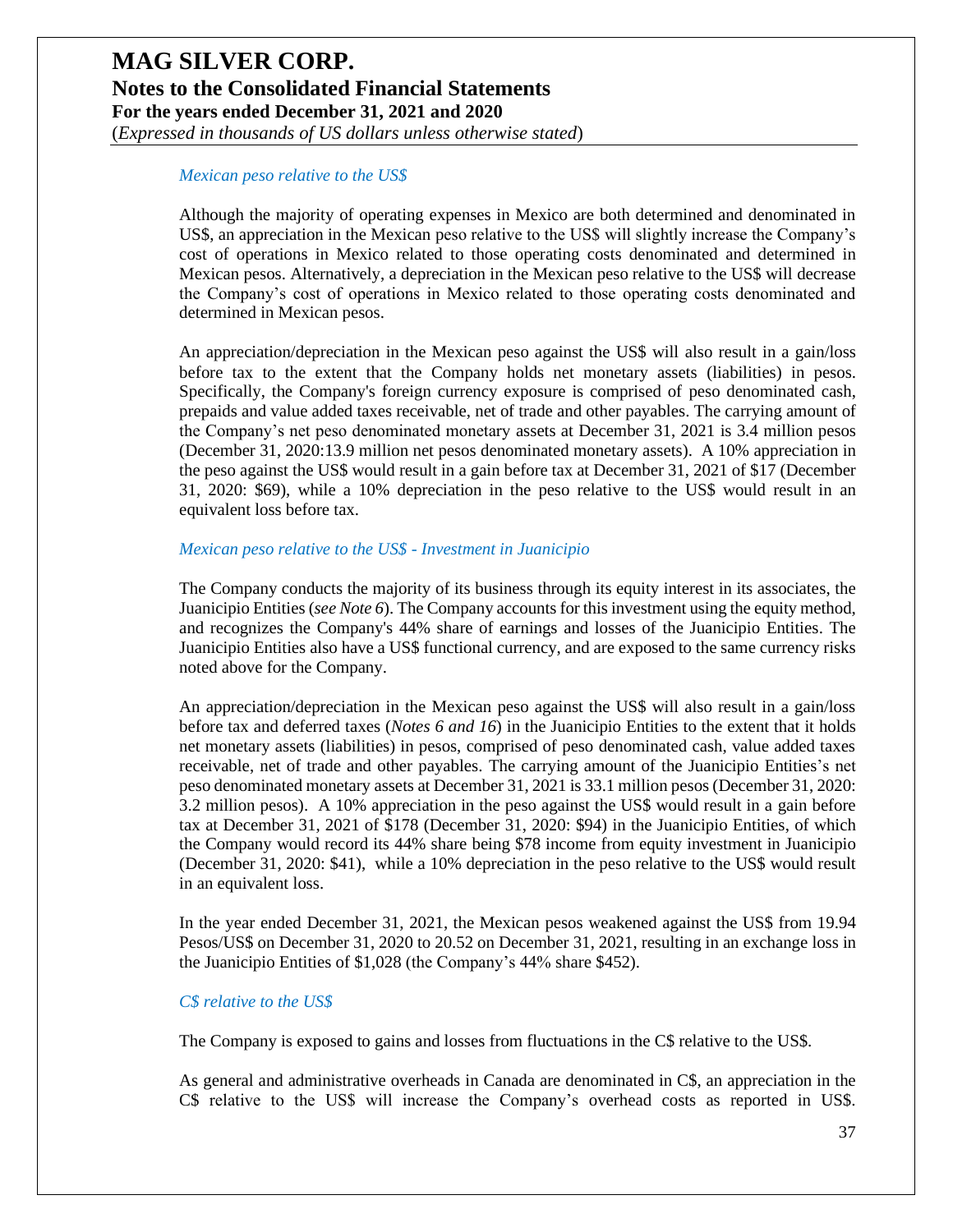(*Expressed in thousands of US dollars unless otherwise stated*)

Alternatively, a depreciation in the C\$ relative to the US\$ will decrease the Company's overhead costs as reported in US\$.

An appreciation/depreciation in the C\$ against the US\$ will result in a gain/loss to the extent that MAG, the parent entity, holds net monetary assets (liabilities) in C\$. The carrying amount of the Company's net Canadian denominated monetary assets at December 31, 2021 is C\$5.1 million (December 31, 2020: C\$19.810 million). A 10% appreciation in the C\$ against the US\$ would result in a gain at December 31, 2021 of \$399 (December 31, 2020: \$1,556) while a 10% depreciation in the C\$ relative to the US\$ would result in an equivalent loss.

# *(e) Interest rate risk*

The Company's interest revenue earned on cash is exposed to interest rate risk. A decrease in interest rates would result in lower relative interest income and an increase in interest rates would result in higher relative interest income.

# **12. FINANCIAL INSTRUMENTS AND FAIR VALUE DISCLOSURES**

The Company's financial instruments include cash, accounts receivable, investments, trade and other payables and lease obligation. The carrying values of cash, accounts receivable, trade and other payables and lease obligation reported in the consolidated statement of financial position approximate their respective fair values due to the relatively short-term nature of these instruments.

Fair value is defined as the price that would be received to sell an asset or paid to transfer a liability in an orderly transaction between market participants at the measurement date. The fair value hierarchy establishes three levels to classify the inputs to valuation techniques used to measure fair value as described below:

- Level 1: Unadjusted quoted prices in active markets that are accessible at the measurement date for identical assets or liabilities.
- Level 2: Observable inputs other than quoted prices in Level 1 such as quoted prices for similar assets or liabilities in active markets; quoted prices for identical or similar assets and liabilities in markets that are not active; or other inputs that are observable or can be corroborated by observable market data.

Level 3: Unobservable inputs which are supported by little or no market activity.

The Company's financial assets or liabilities as measured in accordance with the fair value hierarchy described above are:

|                                             | As at December 31, 2021 |  |         |         |                          |  |        |
|---------------------------------------------|-------------------------|--|---------|---------|--------------------------|--|--------|
|                                             | Level 1                 |  | Level 2 | Level 3 |                          |  | Total  |
| Cash                                        | 56,748                  |  |         |         | $\overline{\phantom{a}}$ |  | 56,748 |
| Investments ( <i>Note</i> 5) <sup>(1)</sup> | .,179                   |  |         |         |                          |  | .179   |
|                                             | 57,927                  |  |         |         | $\overline{\phantom{a}}$ |  | 57.927 |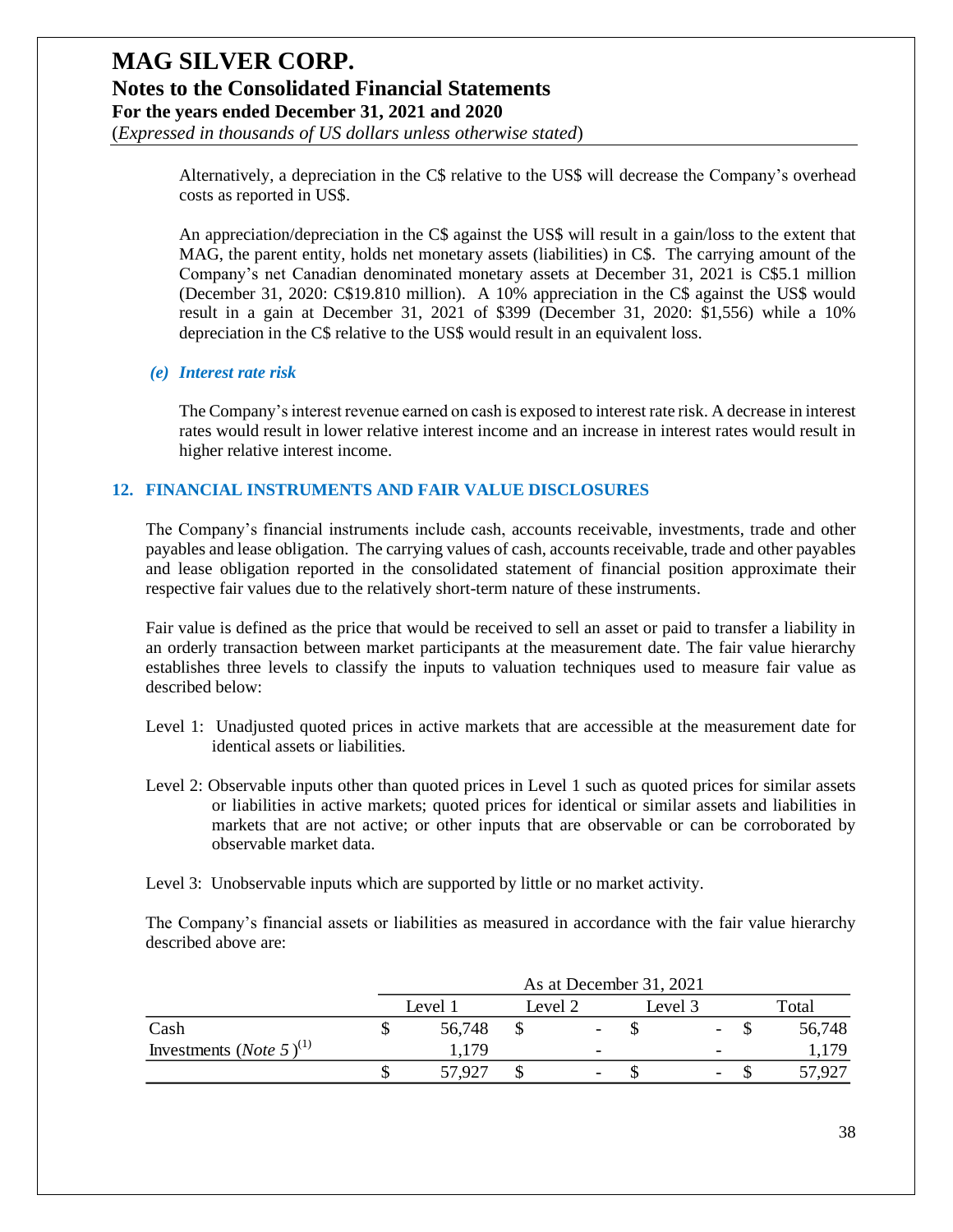|                                             |         |         |                          | As at December 31, 2020 |         |         |
|---------------------------------------------|---------|---------|--------------------------|-------------------------|---------|---------|
|                                             | Level 1 | Level 2 |                          |                         | Level 3 | Total   |
| Cash                                        | 94,008  |         |                          |                         | -       | 94,008  |
| Investments ( <i>Note</i> 5) <sup>(1)</sup> | 11,951  |         | $\overline{\phantom{0}}$ |                         |         | 11,951  |
|                                             | 105,959 |         |                          |                         | -       | 105,959 |

(*Expressed in thousands of US dollars unless otherwise stated*)

 $<sup>(1)</sup>$  The fair value of equity securities quoted in active markets, is determined based on a market approach</sup> reflecting the closing price of each particular security as at the statement of financial position date. The closing price is a quoted market price obtained from the exchange that is the principal active market for the particular security, and therefore equity securities are classified within Level 1 of the fair value hierarchy.

There were no transfers between levels 1, 2 and 3 during the year ended December 31, 2021 or during the year ended December 31, 2020.

# **13. SEGMENTED INFORMATION**

The Company operates primarily in one operating segment, being the exploration and development of mineral properties in North America. The Company's principal asset, its 44% ownership in the Juanicipio Entities, is located in Mexico, and the Company also has other exploration properties in North America. The Company's executive and head office is located in Canada.

# **14. RELATED PARTY TRANSACTIONS**

The Company does not have offices or direct personnel in Mexico, but rather is party to a Field Services Agreement, whereby it has contracted administrative and exploration services in Mexico with Minera Cascabel S.A. de C.V. ("Cascabel") and IMDEX Inc. ("IMDEX"). Dr. Peter Megaw, the Company's Chief Exploration Officer, is a principal of both IMDEX and Cascabel, and is remunerated by the Company through fees to IMDEX. In addition to corporate executive responsibilities with MAG, Dr. Megaw is responsible for the planning, execution and assessment of the Company's exploration programs, and he and his team developed the geologic concepts and directed the discovery and acquisition of the Juanicipio property.

|                                         | December 31, |  | December 31, |  |
|-----------------------------------------|--------------|--|--------------|--|
|                                         | 2021         |  | 2020         |  |
| Fees related to Dr. Megaw:              |              |  |              |  |
| Exploration and marketing services      | \$<br>436 \$ |  | 505          |  |
| Travel and expenses                     | 29           |  | 12           |  |
| Other fees to Cascabel and IMDEX:       |              |  |              |  |
| Administration for Mexican subsidiaries | 54           |  | 54           |  |
| Field exploration services              | 167          |  | 160          |  |
|                                         | 686          |  | 731          |  |

During the year, the Company incurred expenses with Cascabel and IMDEX as follows: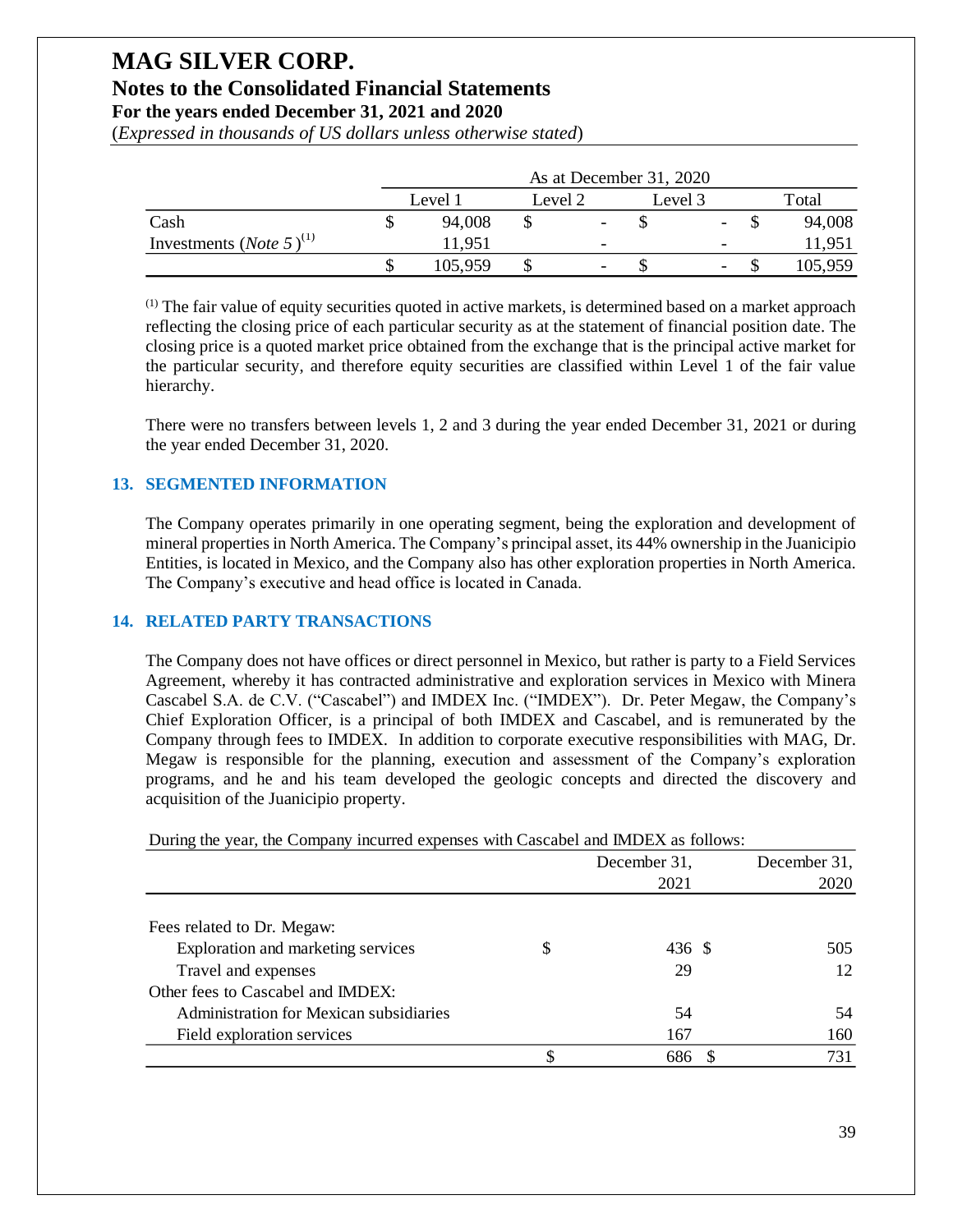All transactions are incurred in the normal course of business, and are negotiated on terms between the parties which are believed to represent fair market value for all services rendered. A portion of the expenditures are incurred on the Company's behalf, and are charged to the Company on a "cost  $+10\%$ " basis. The services provided do not include drilling and assay work which are contracted out independently from Cascabel and IMDEX. Included in trade and other payables at December 31, 2021 is \$22 related to these services (December 31, 2020: \$78).

Any amounts due to related parties arising from the above transactions are unsecured, non-interest bearing and are due upon receipt of invoices.

The Company holds various mineral property claims in Mexico upon which full impairments have been recognized. The Company is obligated to a 2.5% NSR royalty on the Cinco de Mayo property payable to the principals of Cascabel under the terms of an option agreement dated February 26, 2004, whereby the Company acquired a 100% interest in the property from Cascabel, and under the terms of assignment agreements entered into by Cascabel with its principals.

The immediate parent and ultimate controlling party of the consolidated group is MAG Silver Corp. (incorporated in British Columbia, Canada).

The details of the Company's significant subsidiaries and controlling ownership interests are as follows:

| Name                              | Country of    | Principal        | MAG's effective interest |         |  |
|-----------------------------------|---------------|------------------|--------------------------|---------|--|
|                                   | Incorporation | Project          | 2021 (%)                 | 2020(%) |  |
| Minera Los Lagartos, S.A. de C.V. | Mexico        | Juanicipio (44%) | 100%                     | 100%    |  |

Balances and transactions between the Company and its subsidiaries, which are related parties of the Company, have been eliminated on consolidation and are not disclosed in this note.

The Juanicipio Entities, created for the purpose of holding and operating the Juanicipio Project, are held 56% by Fresnillo plc ("Fresnillo") and 44% by the Company through Minera Los Lagartos, S.A. de C.V. Fresnillo is the operator of the Juanicipio Entities, and with its affiliates, beneficially owns 10.0% of the common shares of the Company as at December 31, 2021, as publicly reported. The Juanicipio Entities are governed by a shareholders agreement and corporate by-laws. All costs relating to the project and the Juanicipio Entities are required to be shared by the Company and Fresnillo pro-rata based on their ownership interests in the Juanicipio Entities (see *Note 6*).

As at December 31, 2021, Fresnillo and the Company have advanced \$240,998 as shareholder loans (MAG's 44% share \$106,035) to the Juanicipio Entities, bearing interest at LIBOR + 2%. The interest accrued within the Juanicipio Entities was capitalized to 'Mineral interests, plant and equipment' and the cumulative interest recorded by the Company on the loans totaling \$1,883 has therefore been applied to the Investment in Juanicipio account reducing its balance as an eliminating related party entry (see *Note 6*).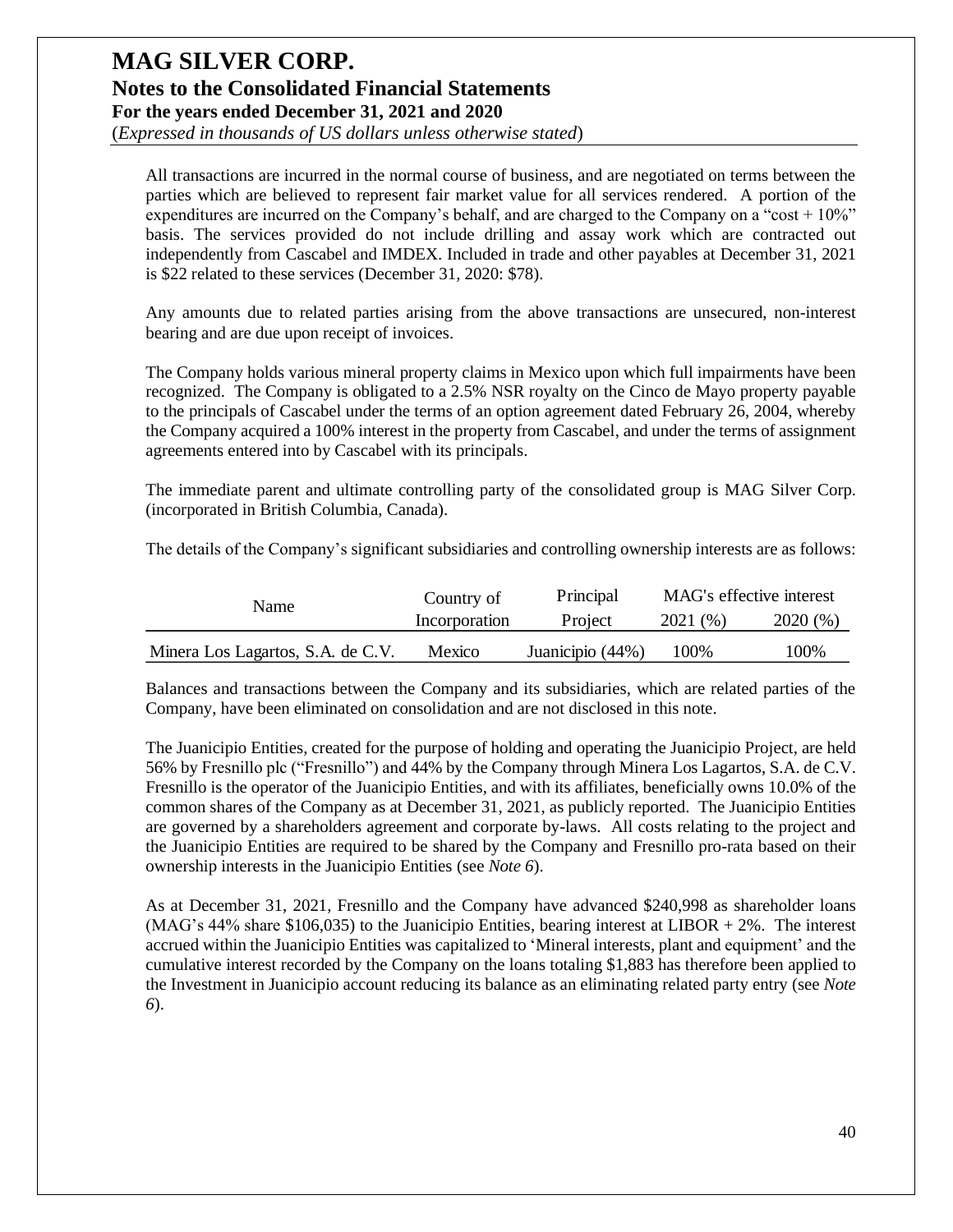(*Expressed in thousands of US dollars unless otherwise stated*)

|                                                   | Year ended December 31, |       |
|---------------------------------------------------|-------------------------|-------|
|                                                   | 2021                    | 2020  |
| Salaries and other short term employee benefits   | $1.941 \text{ S}$       | 1.726 |
| Share-based payments (Note $9(b)$ , (c), and (d)) | 2.219                   | 1,853 |
|                                                   | 4.160                   | 3.579 |

# **15. COMMITMENTS AND CONTINGENCIES**

|                                          | During the year, compensation of key management personnel (including directors) was as follows:                                                                                                                                                                                                                                                                                                                                                                                                                              |                  |               |                         |
|------------------------------------------|------------------------------------------------------------------------------------------------------------------------------------------------------------------------------------------------------------------------------------------------------------------------------------------------------------------------------------------------------------------------------------------------------------------------------------------------------------------------------------------------------------------------------|------------------|---------------|-------------------------|
|                                          |                                                                                                                                                                                                                                                                                                                                                                                                                                                                                                                              |                  |               | Year ended December 31, |
|                                          |                                                                                                                                                                                                                                                                                                                                                                                                                                                                                                                              | 2021             |               | 2020                    |
|                                          | Salaries and other short term employee benefits                                                                                                                                                                                                                                                                                                                                                                                                                                                                              | \$<br>1,941      | $\mathcal{S}$ | 1,726                   |
|                                          | Share-based payments (Note $9(b)$ , (c), and (d))                                                                                                                                                                                                                                                                                                                                                                                                                                                                            | 2,219            |               | 1,853                   |
|                                          |                                                                                                                                                                                                                                                                                                                                                                                                                                                                                                                              | \$<br>$4,160$ \$ |               | 3,579                   |
|                                          | Key management personnel are those persons having authority and responsibility for planning, directing<br>and controlling the activities of the Company, directly or indirectly, and consists of its Directors, the<br>Chief Executive Officer and the Chief Financial Officer.                                                                                                                                                                                                                                              |                  |               |                         |
|                                          | <b>COMMITMENTS AND CONTINGENCIES</b>                                                                                                                                                                                                                                                                                                                                                                                                                                                                                         |                  |               |                         |
|                                          | The following table discloses the contractual obligations of the Company and its subsidiaries as at<br>December 31, 2021 for committed exploration work and committed other obligations.                                                                                                                                                                                                                                                                                                                                     |                  |               |                         |
|                                          |                                                                                                                                                                                                                                                                                                                                                                                                                                                                                                                              |                  |               | Total                   |
|                                          |                                                                                                                                                                                                                                                                                                                                                                                                                                                                                                                              |                  |               |                         |
|                                          | Committed exploration expenditures                                                                                                                                                                                                                                                                                                                                                                                                                                                                                           | \$               |               |                         |
| Minera Juanicipio <sup>(1)&amp;(2)</sup> |                                                                                                                                                                                                                                                                                                                                                                                                                                                                                                                              |                  |               |                         |
|                                          | Consulting contract commitments                                                                                                                                                                                                                                                                                                                                                                                                                                                                                              |                  |               | 145                     |
|                                          | <b>Total Obligations and Commitments</b>                                                                                                                                                                                                                                                                                                                                                                                                                                                                                     | \$               |               | 145                     |
| (1)                                      | Although the Company makes cash advances to the Juanicipio Entities as cash called by the operator Fresnillo (based on<br>approved budgets), they are not contractual obligations. The Company intends, however, to continue to fund its share of<br>cash calls and avoid dilution of its ownership interest in the Juanicipio Entities.                                                                                                                                                                                     |                  |               |                         |
| (2)                                      | According to the operator, Fresnillo, contractual commitments including project development and for continuing operations<br>total \$36,682 and purchase orders issued for project capital and sustaining capital total \$43,584, with respect to the<br>Juanicipio Project on a 100% basis as at December 31, 2021 (December 31, 2020: combined contractual commitments and<br>purchase orders issued totaled \$192,173 on a 100% basis).                                                                                   |                  |               |                         |
| requirements.                            | The Company also has discretionary commitments for property option payments and exploration<br>expenditures as outlined above in <i>Note 7 Exploration and Evaluation Assets</i> . There is no obligation to<br>make any of those payments or to conduct any work on its optioned properties. As the Company advances<br>them, it evaluates exploration results and determines at its own discretion which option payments to<br>make and which additional exploration work to undertake in order to comply with the funding |                  |               |                         |
|                                          | The Company could be subject to various investigations, claims and legal and tax proceedings covering<br>matters that arise in the ordinary course of business activities. Each of these matters would be subject to<br>various uncertainties and it is possible that some matters may be resolved unfavourably to the Company.                                                                                                                                                                                              |                  |               |                         |
|                                          |                                                                                                                                                                                                                                                                                                                                                                                                                                                                                                                              |                  |               | 41                      |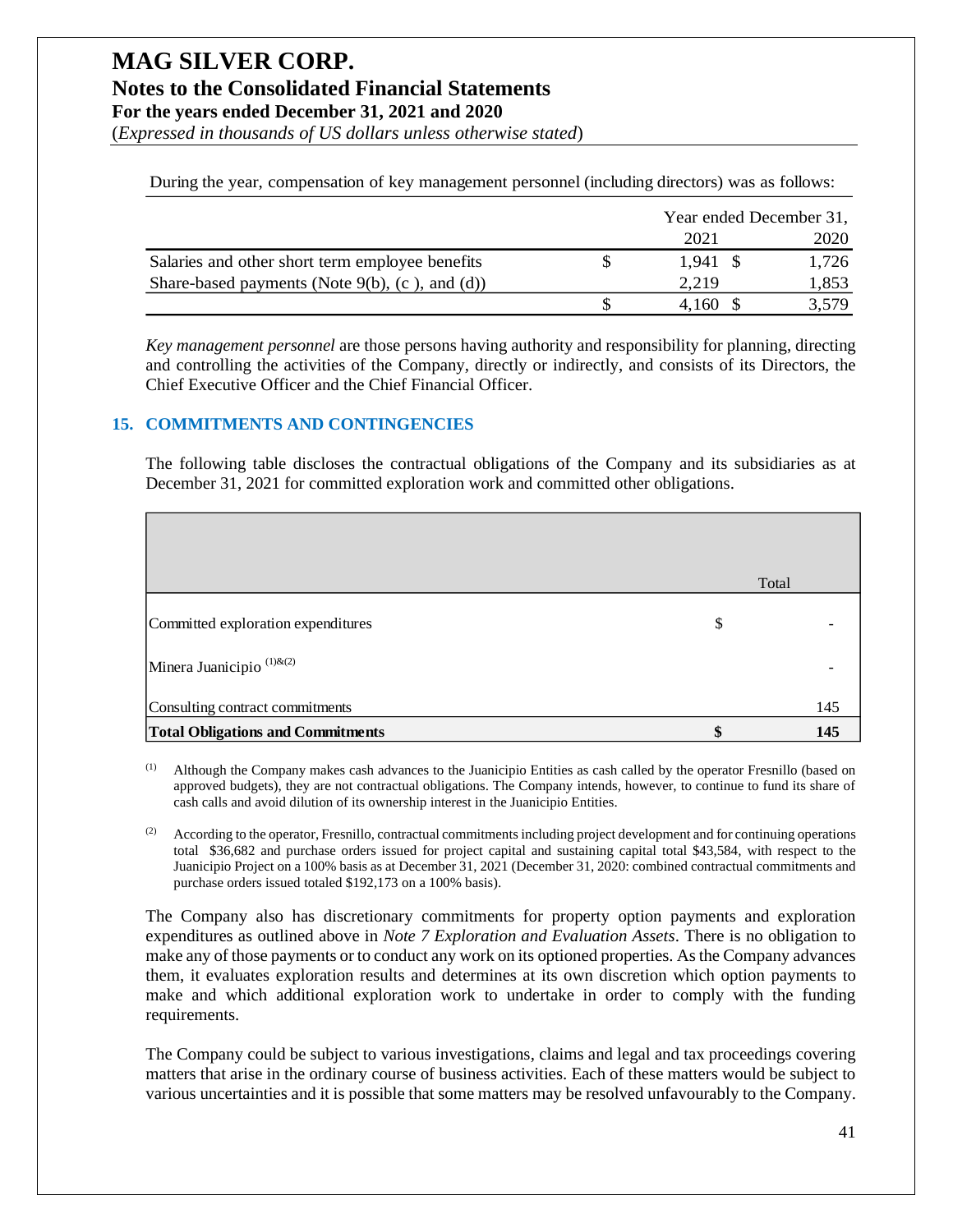(*Expressed in thousands of US dollars unless otherwise stated*)

Certain conditions may exist as of the date of the financial statements are issued, which may result in a loss to the Company but which will only be resolved when one or more future events occur or fail to occur. The Company is not aware of any such claims or investigations, and as such has not recorded any related provisions and does not expect such matters to result in a material impact on the results of operations, cash flows and financial position.

# **16. INCOME TAXES**

The income taxes recognized in profit or loss are as follows:

|                                    | December 31, | December 31, |
|------------------------------------|--------------|--------------|
|                                    | 202.         | 2020         |
| Deferred tax benefit (expense)     | 1.567        | (1,026)      |
| Total income tax benefit (expense) | l 567        | 1.026)       |

The provision for income taxes reported differs from the amounts computed by applying statutory Canadian federal and provincial tax rates to the loss before tax provision due to the following:

|                                                              | December 31. |    | December 31, |
|--------------------------------------------------------------|--------------|----|--------------|
|                                                              | 2021         |    | 2020         |
| Income (Loss) for the year before income taxes               | \$<br>4,458  | -S | (6,071)      |
| Statutory tax rate                                           | 27%          |    | 27%          |
| Recovery of income taxes computed at statutory rates         | (1,204)      |    | 1,639        |
| Share based payments                                         | (1, 149)     |    | (843)        |
| Mexican inflationary adjustments                             | 800          |    | (699)        |
| Differing effective tax rate on loss in foreign jurisdiction | (430)        |    | (34)         |
| Equity accounted earnings from Investment in Juanicipio      | 4,944        |    |              |
| Withholding tax on planned foreign earnings repatriation     | (793)        |    |              |
| Unrecognized deferred tax assets                             | 941          |    | 1,120        |
| Impact of foreign exchange and other                         | (1, 542)     |    | (2,209)      |
| Total income tax benefit (expense)                           | \$<br>1,567  |    | (1,026)      |

The approximate tax effect of each item that gives rise to the Company's unrecognized and recognized deferred tax assets and liabilities as at December 31, 2021 and 2020 are as follows: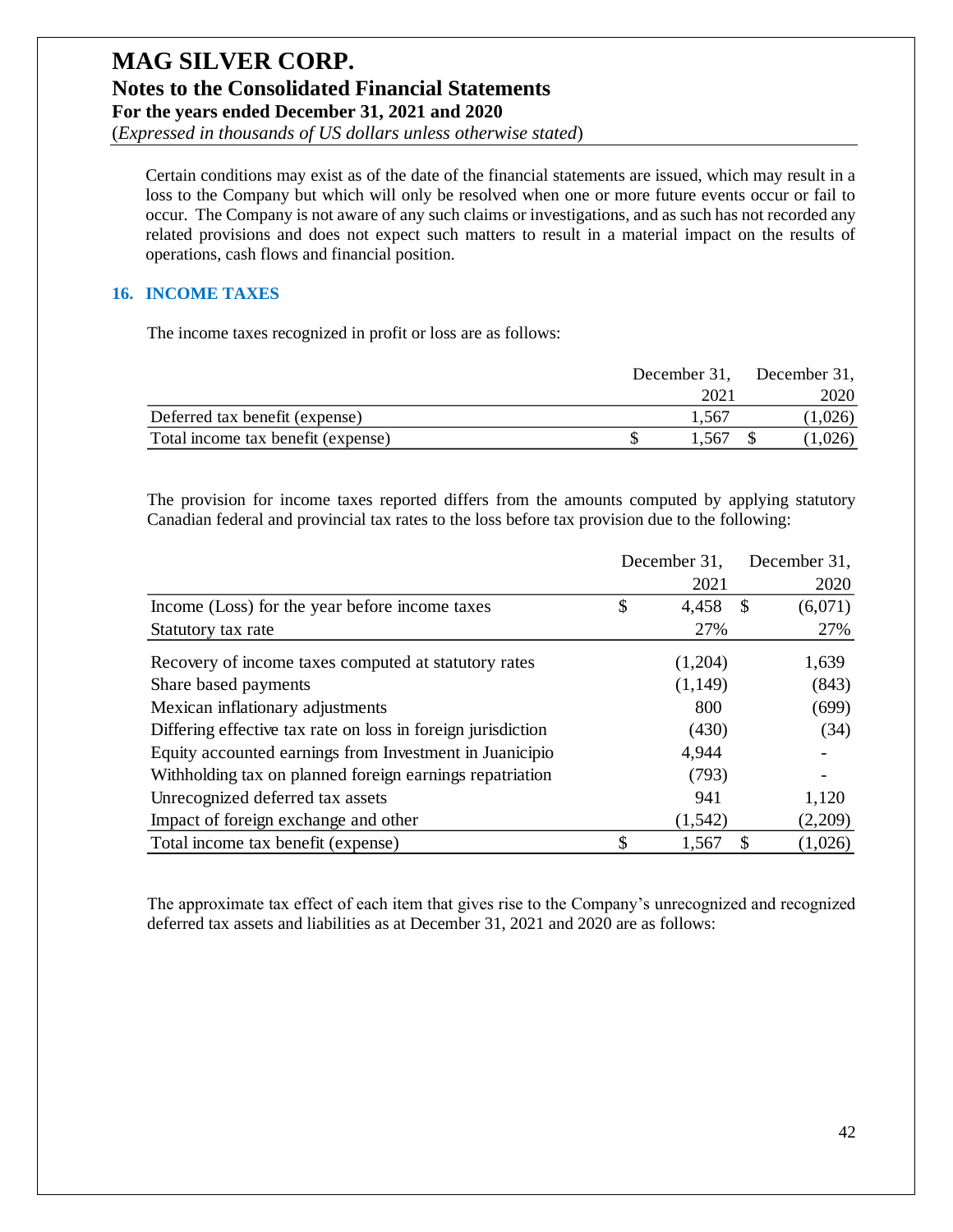# **MAG SILVER CORP. Notes to the Consolidated Financial Statements**

**For the years ended December 31, 2021 and 2020** 

(*Expressed in thousands of US dollars unless otherwise stated*)

|                                                                                                                                                                                                                                                                                                                                                    |              | December 31,      |                        |               | December 31,        |  |
|----------------------------------------------------------------------------------------------------------------------------------------------------------------------------------------------------------------------------------------------------------------------------------------------------------------------------------------------------|--------------|-------------------|------------------------|---------------|---------------------|--|
|                                                                                                                                                                                                                                                                                                                                                    |              |                   | 2021                   |               | 2020                |  |
| Deferred income tax assets                                                                                                                                                                                                                                                                                                                         |              |                   |                        |               |                     |  |
| Exploration and evaluation assets                                                                                                                                                                                                                                                                                                                  |              | \$                | 806                    | \$            | 828                 |  |
| Non-capital losses                                                                                                                                                                                                                                                                                                                                 |              |                   | 4,618                  |               | 2,070               |  |
|                                                                                                                                                                                                                                                                                                                                                    |              | \$                | 5,424                  | \$            | 2,898               |  |
|                                                                                                                                                                                                                                                                                                                                                    |              |                   |                        |               |                     |  |
| Deferred income tax liablities                                                                                                                                                                                                                                                                                                                     |              | \$                |                        |               |                     |  |
| Property and equipment<br>Investment in associate                                                                                                                                                                                                                                                                                                  |              |                   | $(519)$ \$<br>(7, 304) |               | (219)<br>(5,870)    |  |
| Investments                                                                                                                                                                                                                                                                                                                                        |              |                   | (158)                  |               |                     |  |
|                                                                                                                                                                                                                                                                                                                                                    |              | \$                | $(7,981)$ \$           |               | (1,530)<br>(7,619)  |  |
|                                                                                                                                                                                                                                                                                                                                                    |              |                   |                        |               |                     |  |
| Net deferred income tax liability                                                                                                                                                                                                                                                                                                                  |              | \$                | (2,557)                | $\mathcal{S}$ | (4, 721)            |  |
|                                                                                                                                                                                                                                                                                                                                                    |              |                   |                        |               |                     |  |
| The Company's movement of net deferred tax liabilities is described below:                                                                                                                                                                                                                                                                         |              |                   |                        |               |                     |  |
|                                                                                                                                                                                                                                                                                                                                                    |              |                   | December 31,           |               | December 31,        |  |
|                                                                                                                                                                                                                                                                                                                                                    |              |                   | 2021                   |               | 2020                |  |
| At January 1                                                                                                                                                                                                                                                                                                                                       |              | $\mathcal{S}$     | $(4,721)$ \$           |               | (1,982)             |  |
| Deferred income tax benefit (expense) through income statement                                                                                                                                                                                                                                                                                     |              |                   | 1,567                  |               | (1,026)             |  |
| Deferred income tax benefit (expense) through OCI<br>At December 31                                                                                                                                                                                                                                                                                |              | \$                | 597<br>$(2,557)$ \$    |               | (1,713)<br>(4, 721) |  |
| The Company has the following deductible temporary differences for which no deferred tax assets have<br>been recognized:                                                                                                                                                                                                                           | December 31, |                   |                        |               | December 31,        |  |
|                                                                                                                                                                                                                                                                                                                                                    |              |                   |                        |               |                     |  |
|                                                                                                                                                                                                                                                                                                                                                    |              | 2021 expiry dates |                        |               | 2020                |  |
| Non-capital losses                                                                                                                                                                                                                                                                                                                                 | \$           | 95,341 2022-2041  |                        | \$            | 93,602              |  |
| Exploration and evaluation assets                                                                                                                                                                                                                                                                                                                  |              | $4,796$ no expiry |                        |               | 7,171               |  |
| Financing fees                                                                                                                                                                                                                                                                                                                                     |              | 4,912 2042 - 2045 |                        |               | 3,453               |  |
| Other                                                                                                                                                                                                                                                                                                                                              |              |                   |                        |               | 7,490               |  |
| Total                                                                                                                                                                                                                                                                                                                                              | 106,671      | $1,622$ no expiry |                        | P             | 111,716             |  |
| At December 31, 2021, the Company has non-capital loss carry forwards in Canada aggregating \$49,322<br>(December 31, 2020: \$49,947) which expire over the period between 2027 to 2041, available to offset<br>future taxable income in Canada, and the Company has capital loss carry forwards in Canada of \$nil<br>(December 31, 2020: \$943). |              |                   |                        |               |                     |  |
| At December 31, 2021, the Company has tax loss carry forwards in Mexico aggregating \$59,552<br>(December 31, 2020: \$49,837) which expire over the period 2022 to 2031, available to offset future<br>taxable income in Mexico.                                                                                                                   |              |                   |                        |               |                     |  |
| At December 31, 2021, the Company has \$58 (December 31, 2020: \$33) included in cash that is held by<br>foreign subsidiaries, and hence not available to fund domestic operations unless the funds were                                                                                                                                           |              |                   |                        |               | 43                  |  |

|                                                                | December 31, December 31, |         |
|----------------------------------------------------------------|---------------------------|---------|
|                                                                | 2021                      | 2020    |
| At January 1                                                   | $(4,721)$ \$              | (1,982) |
| Deferred income tax benefit (expense) through income statement | 1,567                     | (1,026) |
| Deferred income tax benefit (expense) through OCI              | 597                       | (1,713) |
| At December 31                                                 | (2.557)                   | (4,721) |

|                                   | December 31, |         |                          | December 31, |         |  |
|-----------------------------------|--------------|---------|--------------------------|--------------|---------|--|
|                                   |              |         | 2021 expiry dates        |              | 2020    |  |
| Non-capital losses                | \$           |         | 95,341 2022-2041         |              | 93,602  |  |
| Exploration and evaluation assets |              |         | $4,796$ no expiry        |              | 7,171   |  |
| Financing fees                    |              |         | 4,912 2042 - 2045        |              | 3,453   |  |
| Other                             |              |         | $1,622$ <i>no expiry</i> |              | 7,490   |  |
| Total                             |              | 106,671 |                          |              | 111,716 |  |